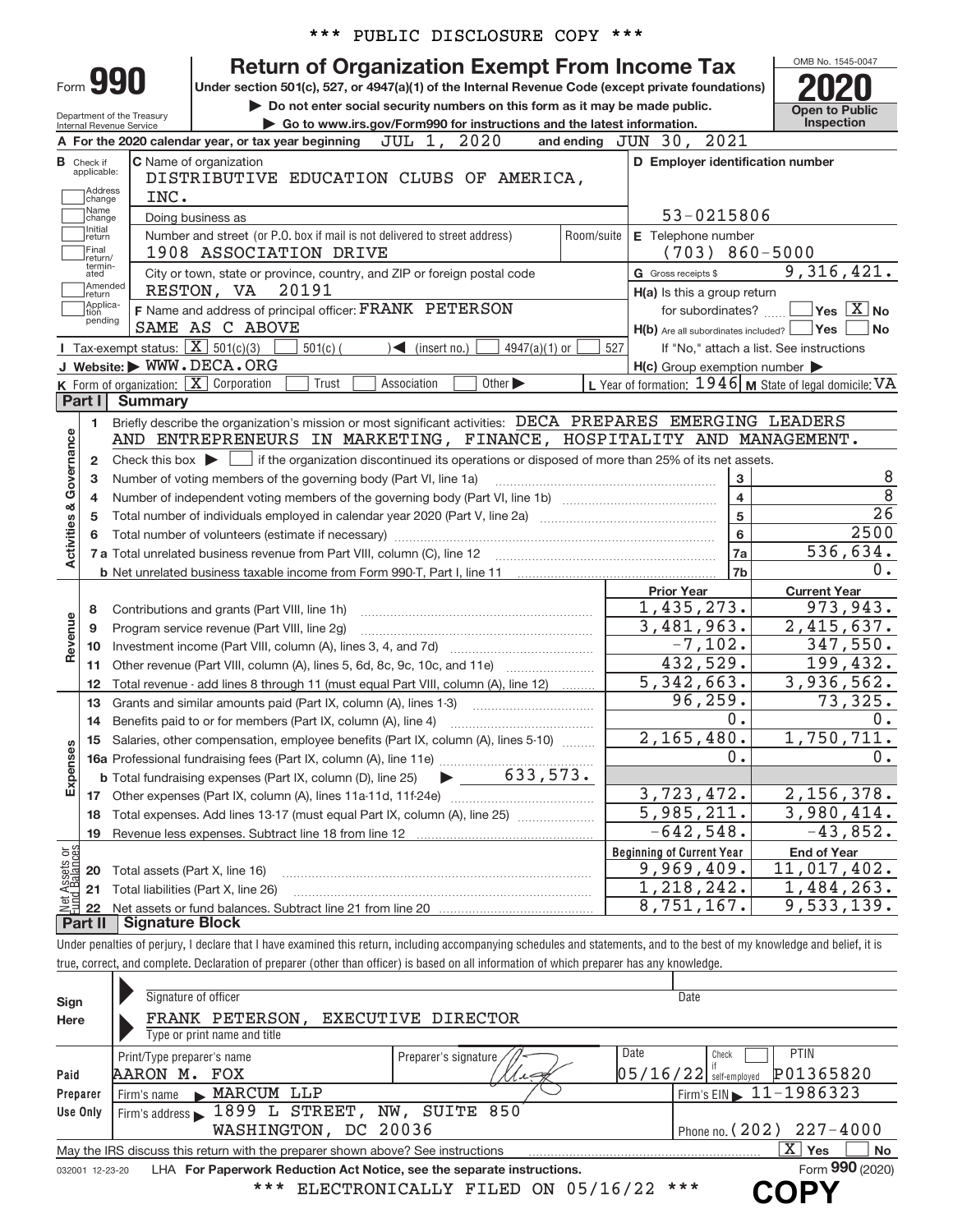|              | $\overline{\mathbf{x}}$                                                                                                                                                                             |
|--------------|-----------------------------------------------------------------------------------------------------------------------------------------------------------------------------------------------------|
| $\mathbf 1$  | Briefly describe the organization's mission:                                                                                                                                                        |
|              | DECA PREPARES EMERGING LEADERS AND ENTREPRENEURS IN MARKETING,                                                                                                                                      |
|              | FINANCE, HOSPITALITY AND MANAGEMENT.                                                                                                                                                                |
|              |                                                                                                                                                                                                     |
| $\mathbf{2}$ | Did the organization undertake any significant program services during the year which were not listed on the<br>$\sqrt{}$ Yes $\sqrt{}$ X $\sqrt{}$ No<br>prior Form 990 or 990-EZ?                 |
|              | If "Yes," describe these new services on Schedule O.                                                                                                                                                |
| 3            | $\overline{\mathsf{Yes} \mathrel{\;\;\overline{\mathbf{X}}\;}}$ No<br>Did the organization cease conducting, or make significant changes in how it conducts, any program services?                  |
| 4            | If "Yes," describe these changes on Schedule O.<br>Describe the organization's program service accomplishments for each of its three largest program services, as measured by expenses.             |
|              | Section 501(c)(3) and 501(c)(4) organizations are required to report the amount of grants and allocations to others, the total expenses, and<br>revenue, if any, for each program service reported. |
| 4a           | $73,325.$ ) (Revenue \$<br>2,034,339.<br>1,698,192. including grants of \$<br>(Code:<br>Expenses \$                                                                                                 |
|              | EDUCATIONAL SERVICES AND SCHOLARSHIPS - DECA PROVIDES EDUCATIONAL                                                                                                                                   |
|              | PROGRAMS TO HIGH SCHOOL AND COLLEGE STUDENTS AROUND THE GLOBE THROUGH                                                                                                                               |
|              | ITS VARIOUS CONFERENCES, COMPETITIVE EVENTS, PUBLICATIONS AND RESOURCE                                                                                                                              |
|              | MATERIALS. DECA IS ORGANIZED INTO TWO UNIQUE STUDENT DIVISIONS, THE                                                                                                                                 |
|              | HIGH SCHOOL DIVISION AND COLLEGIATE DIVISION, EACH WITH PROGRAMS                                                                                                                                    |
|              | DESIGNED TO ADDRESS THE LEARNING STYLES, INTERESTS AND FOCUS OF ITS                                                                                                                                 |
|              | MEMBERS. DECA'S STUDENT MEMBERS LEVERAGE THEIR DECA EXPERIENCE TO                                                                                                                                   |
|              | BECOME ACADEMICALLY PREPARED, COMMUNITY ORIENTED, PROFESSIONALLY                                                                                                                                    |
|              | RESPONSIBLE, AND EXPERIENCED LEADERS.                                                                                                                                                               |
|              | DECA ENHANCES THE PREPARATION FOR COLLEGE AND CAREERS BY PROVIDING                                                                                                                                  |
|              | CO-CURRICULAR EDUCATIONAL PROGRAMS THAT INTEGRATE INTO CLASSROOM                                                                                                                                    |
| 4b           | (Code:                                                                                                                                                                                              |
|              |                                                                                                                                                                                                     |
|              |                                                                                                                                                                                                     |
|              |                                                                                                                                                                                                     |
|              |                                                                                                                                                                                                     |
|              |                                                                                                                                                                                                     |
|              |                                                                                                                                                                                                     |
|              |                                                                                                                                                                                                     |
|              |                                                                                                                                                                                                     |
|              |                                                                                                                                                                                                     |
|              |                                                                                                                                                                                                     |
|              |                                                                                                                                                                                                     |
| 4c           | $\left(\text{Code:} \right)$ $\left(\text{Expenses $}\right)$<br>including grants of \$<br>) (Revenue \$                                                                                            |
|              |                                                                                                                                                                                                     |
|              |                                                                                                                                                                                                     |
|              |                                                                                                                                                                                                     |
|              |                                                                                                                                                                                                     |
|              |                                                                                                                                                                                                     |
|              |                                                                                                                                                                                                     |
|              |                                                                                                                                                                                                     |
|              |                                                                                                                                                                                                     |
|              | Other program services (Describe on Schedule O.)<br>(Expenses \$<br>including grants of \$<br>Revenue \$<br>1,698,192.                                                                              |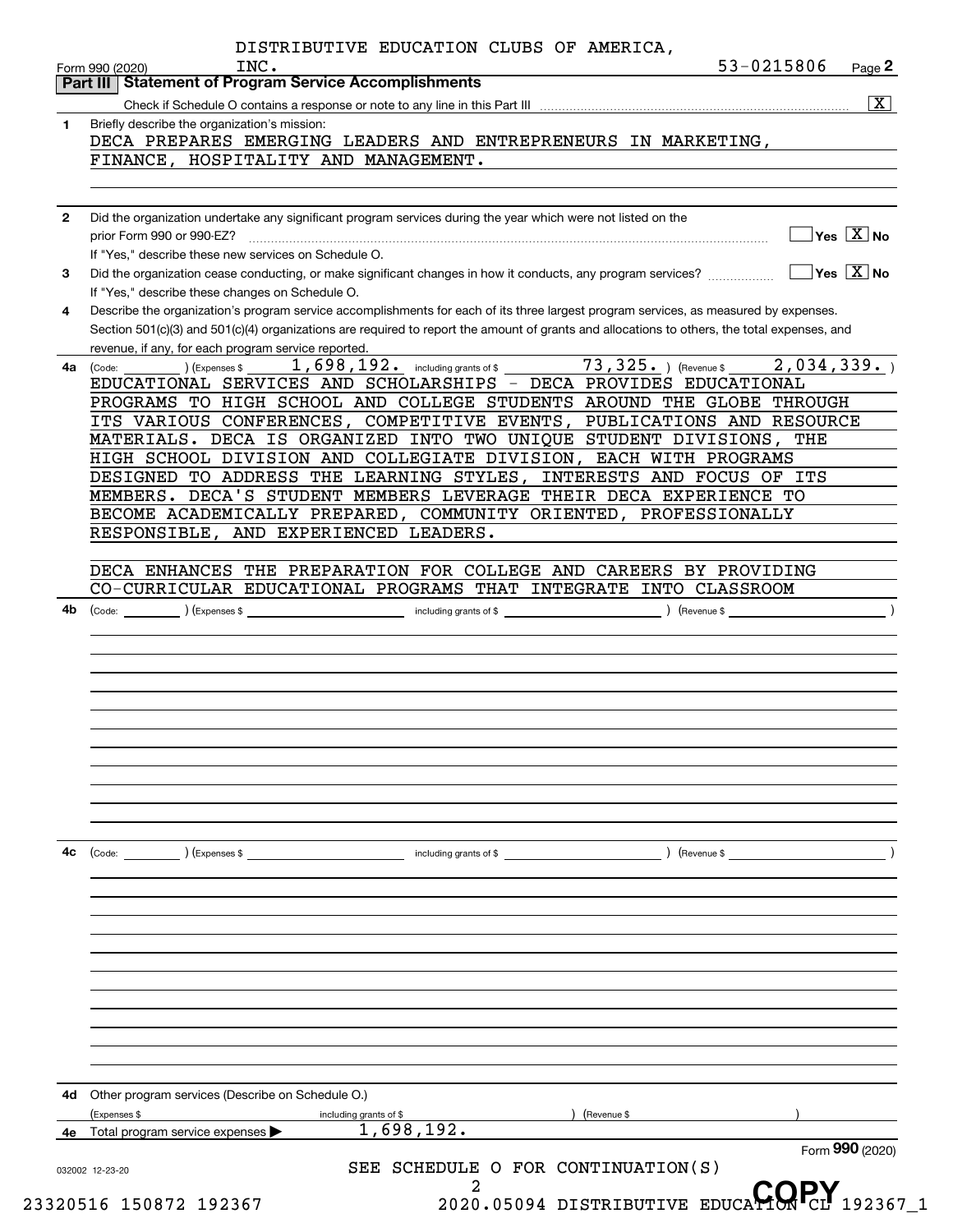Form 990 (2020)<br>**Part IV** Checklist of Required Schedules

|     |                                                                                                                                  |                 | Yes                     | No              |
|-----|----------------------------------------------------------------------------------------------------------------------------------|-----------------|-------------------------|-----------------|
| 1.  | Is the organization described in section $501(c)(3)$ or $4947(a)(1)$ (other than a private foundation)?                          |                 |                         |                 |
|     |                                                                                                                                  | 1               | X                       |                 |
| 2   |                                                                                                                                  | $\overline{2}$  | $\overline{\mathbf{x}}$ |                 |
| 3   | Did the organization engage in direct or indirect political campaign activities on behalf of or in opposition to candidates for  |                 |                         |                 |
|     |                                                                                                                                  | З               |                         | x               |
|     | Section 501(c)(3) organizations. Did the organization engage in lobbying activities, or have a section 501(h) election in effect |                 |                         |                 |
|     |                                                                                                                                  | 4               |                         | x               |
| 5   | Is the organization a section 501(c)(4), 501(c)(5), or 501(c)(6) organization that receives membership dues, assessments, or     |                 |                         |                 |
|     |                                                                                                                                  | 5               |                         | x               |
| 6   | Did the organization maintain any donor advised funds or any similar funds or accounts for which donors have the right to        |                 |                         |                 |
|     | provide advice on the distribution or investment of amounts in such funds or accounts? If "Yes," complete Schedule D, Part I     | 6               |                         | x               |
| 7   | Did the organization receive or hold a conservation easement, including easements to preserve open space,                        |                 |                         | x               |
|     |                                                                                                                                  | $\overline{7}$  |                         |                 |
| 8   | Did the organization maintain collections of works of art, historical treasures, or other similar assets? If "Yes," complete     |                 |                         | x               |
|     |                                                                                                                                  | 8               |                         |                 |
| 9   | Did the organization report an amount in Part X, line 21, for escrow or custodial account liability, serve as a custodian for    |                 |                         |                 |
|     | amounts not listed in Part X; or provide credit counseling, debt management, credit repair, or debt negotiation services?        | 9               |                         | x               |
| 10  | Did the organization, directly or through a related organization, hold assets in donor-restricted endowments                     |                 |                         |                 |
|     |                                                                                                                                  | 10              |                         | x               |
| 11  | If the organization's answer to any of the following questions is "Yes," then complete Schedule D, Parts VI, VII, VIII, IX, or X |                 |                         |                 |
|     | as applicable.                                                                                                                   |                 |                         |                 |
|     | a Did the organization report an amount for land, buildings, and equipment in Part X, line 10? If "Yes," complete Schedule D,    |                 |                         |                 |
|     |                                                                                                                                  | 11a             | Х                       |                 |
| b   | Did the organization report an amount for investments - other securities in Part X, line 12, that is 5% or more of its total     |                 |                         |                 |
|     |                                                                                                                                  | 11 <sub>b</sub> |                         | x               |
| c   | Did the organization report an amount for investments - program related in Part X, line 13, that is 5% or more of its total      |                 |                         |                 |
|     |                                                                                                                                  | 11c             |                         | X.              |
|     | d Did the organization report an amount for other assets in Part X, line 15, that is 5% or more of its total assets reported in  |                 |                         |                 |
|     |                                                                                                                                  | 11d             |                         | x               |
|     | e Did the organization report an amount for other liabilities in Part X, line 25? If "Yes," complete Schedule D, Part X          | 11e             | X                       |                 |
| f   | Did the organization's separate or consolidated financial statements for the tax year include a footnote that addresses          |                 |                         |                 |
|     | the organization's liability for uncertain tax positions under FIN 48 (ASC 740)? If "Yes," complete Schedule D, Part X           | 11f             | X                       |                 |
|     | 12a Did the organization obtain separate, independent audited financial statements for the tax year? If "Yes," complete          |                 |                         |                 |
|     |                                                                                                                                  | 12a             | X                       |                 |
|     | <b>b</b> Was the organization included in consolidated, independent audited financial statements for the tax year?               |                 |                         |                 |
|     | If "Yes," and if the organization answered "No" to line 12a, then completing Schedule D, Parts XI and XII is optional            | 12b             |                         | A               |
| 13  |                                                                                                                                  | 13              |                         | X               |
| 14a | Did the organization maintain an office, employees, or agents outside of the United States?                                      | 14a             |                         | X               |
| b   | Did the organization have aggregate revenues or expenses of more than \$10,000 from grantmaking, fundraising, business,          |                 |                         |                 |
|     | investment, and program service activities outside the United States, or aggregate foreign investments valued at \$100,000       |                 |                         |                 |
|     | Did the organization report on Part IX, column (A), line 3, more than \$5,000 of grants or other assistance to or for any        | 14b             |                         | X.              |
| 15  |                                                                                                                                  |                 |                         | x               |
|     | Did the organization report on Part IX, column (A), line 3, more than \$5,000 of aggregate grants or other assistance to         | 15              |                         |                 |
| 16  |                                                                                                                                  | 16              |                         | x               |
| 17  | Did the organization report a total of more than \$15,000 of expenses for professional fundraising services on Part IX,          |                 |                         |                 |
|     |                                                                                                                                  | 17              |                         | x               |
| 18  | Did the organization report more than \$15,000 total of fundraising event gross income and contributions on Part VIII, lines     |                 |                         |                 |
|     |                                                                                                                                  | 18              |                         | x               |
| 19  | Did the organization report more than \$15,000 of gross income from gaming activities on Part VIII, line 9a? If "Yes."           |                 |                         |                 |
|     |                                                                                                                                  | 19              |                         | X               |
|     |                                                                                                                                  | <b>20a</b>      |                         | х               |
| b   | If "Yes" to line 20a, did the organization attach a copy of its audited financial statements to this return?                     | 20 <sub>b</sub> |                         |                 |
| 21  | Did the organization report more than \$5,000 of grants or other assistance to any domestic organization or                      |                 |                         |                 |
|     |                                                                                                                                  | 21              |                         | x               |
|     | 032003 12-23-20                                                                                                                  |                 |                         | Form 990 (2020) |
|     | 3<br>CODV                                                                                                                        |                 |                         |                 |

23320516 150872 192367 2020.05094 DISTRIBUTIVE EDUCA**HON** CL 192367\_1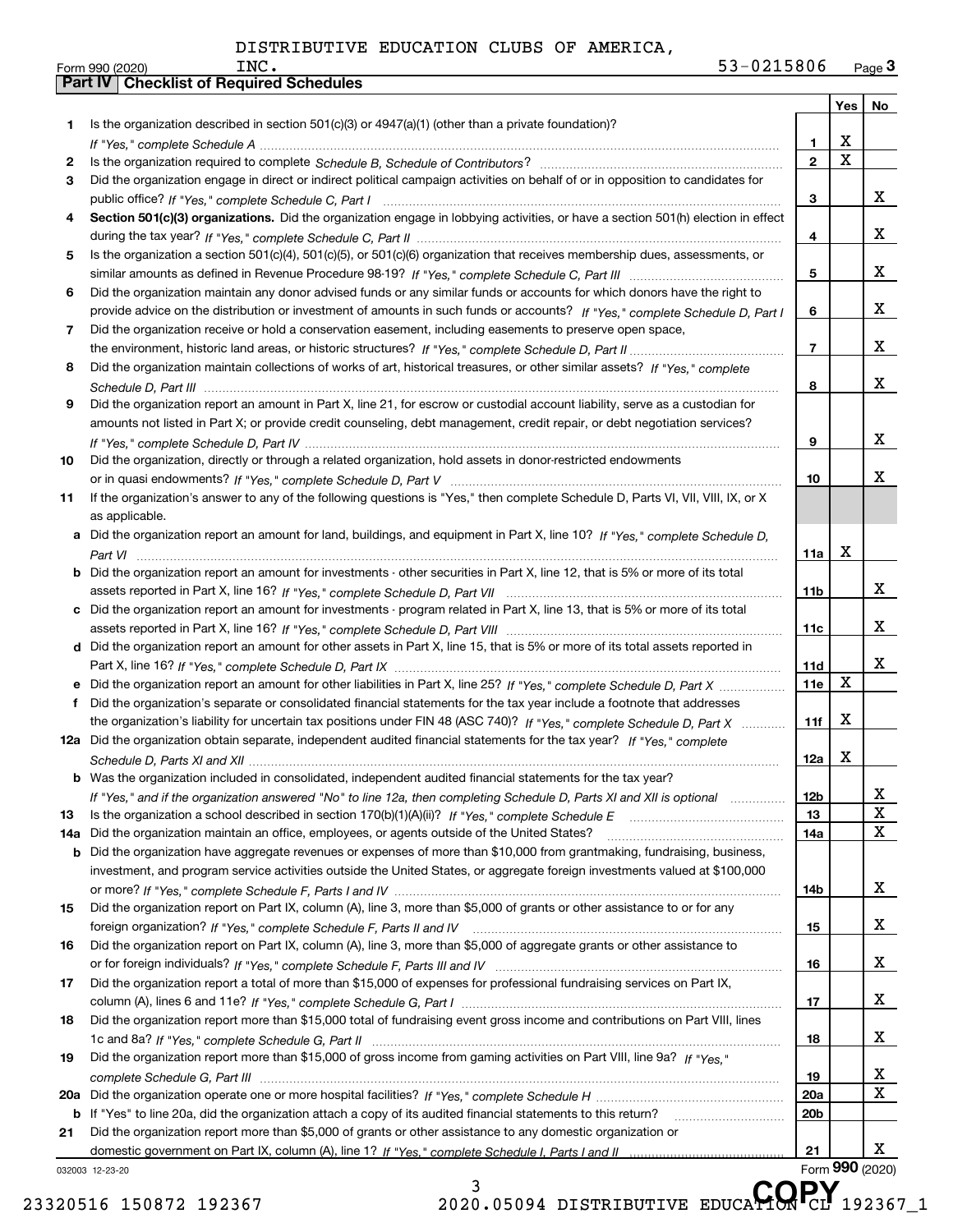|               |                                                                                                                              |     | Yes   No        |                         |
|---------------|------------------------------------------------------------------------------------------------------------------------------|-----|-----------------|-------------------------|
| 22            | Did the organization report more than \$5,000 of grants or other assistance to or for domestic individuals on                |     |                 |                         |
|               |                                                                                                                              | 22  | х               |                         |
| 23            | Did the organization answer "Yes" to Part VII, Section A, line 3, 4, or 5 about compensation of the organization's current   |     |                 |                         |
|               | and former officers, directors, trustees, key employees, and highest compensated employees? If "Yes." complete               |     |                 |                         |
|               |                                                                                                                              | 23  | x               |                         |
|               | 24a Did the organization have a tax-exempt bond issue with an outstanding principal amount of more than \$100,000 as of the  |     |                 |                         |
|               | last day of the year, that was issued after December 31, 2002? If "Yes," answer lines 24b through 24d and complete           |     |                 |                         |
|               |                                                                                                                              | 24a |                 | x                       |
|               |                                                                                                                              | 24b |                 |                         |
|               | c Did the organization maintain an escrow account other than a refunding escrow at any time during the year to defease       |     |                 |                         |
|               |                                                                                                                              | 24c |                 |                         |
|               |                                                                                                                              | 24d |                 |                         |
|               | 25a Section 501(c)(3), 501(c)(4), and 501(c)(29) organizations. Did the organization engage in an excess benefit             |     |                 |                         |
|               |                                                                                                                              | 25a |                 | x                       |
|               | b Is the organization aware that it engaged in an excess benefit transaction with a disqualified person in a prior year, and |     |                 |                         |
|               | that the transaction has not been reported on any of the organization's prior Forms 990 or 990-EZ? If "Yes," complete        |     |                 |                         |
|               |                                                                                                                              | 25b |                 | x                       |
| 26            | Did the organization report any amount on Part X, line 5 or 22, for receivables from or payables to any current              |     |                 |                         |
|               | or former officer, director, trustee, key employee, creator or founder, substantial contributor, or 35%                      |     |                 |                         |
|               |                                                                                                                              | 26  |                 | X                       |
| 27            | Did the organization provide a grant or other assistance to any current or former officer, director, trustee, key employee,  |     |                 |                         |
|               | creator or founder, substantial contributor or employee thereof, a grant selection committee member, or to a 35% controlled  |     |                 |                         |
|               | entity (including an employee thereof) or family member of any of these persons? If "Yes," complete Schedule L, Part III     | 27  |                 | х                       |
| 28            | Was the organization a party to a business transaction with one of the following parties (see Schedule L, Part IV            |     |                 |                         |
|               | instructions, for applicable filing thresholds, conditions, and exceptions):                                                 |     |                 |                         |
|               | a A current or former officer, director, trustee, key employee, creator or founder, or substantial contributor? If           |     |                 |                         |
|               |                                                                                                                              | 28a |                 | $\overline{\mathbf{x}}$ |
|               |                                                                                                                              | 28b |                 | $\overline{\mathbf{x}}$ |
|               | c A 35% controlled entity of one or more individuals and/or organizations described in lines 28a or 28b? If                  |     |                 |                         |
|               |                                                                                                                              | 28c |                 | x                       |
| 29            |                                                                                                                              | 29  |                 | $\overline{\mathbf{x}}$ |
| 30            | Did the organization receive contributions of art, historical treasures, or other similar assets, or qualified conservation  |     |                 |                         |
|               |                                                                                                                              | 30  |                 | х                       |
| 31            | Did the organization liquidate, terminate, or dissolve and cease operations? If "Yes," complete Schedule N, Part I           | 31  |                 | $\overline{\mathbf{x}}$ |
| 32            | Did the organization sell, exchange, dispose of, or transfer more than 25% of its net assets? If "Yes," complete             |     |                 |                         |
|               |                                                                                                                              | 32  |                 | X                       |
| 33            | Did the organization own 100% of an entity disregarded as separate from the organization under Regulations                   |     |                 |                         |
|               |                                                                                                                              | 33  |                 | x                       |
|               | Was the organization related to any tax-exempt or taxable entity? If "Yes," complete Schedule R, Part II, III, or IV, and    |     |                 |                         |
| 34            |                                                                                                                              | 34  | х               |                         |
|               | 35a Did the organization have a controlled entity within the meaning of section 512(b)(13)?                                  |     | X               |                         |
|               |                                                                                                                              | 35a |                 |                         |
|               | b If "Yes" to line 35a, did the organization receive any payment from or engage in any transaction with a controlled entity  |     |                 |                         |
|               |                                                                                                                              | 35b |                 | x                       |
| 36            | Section 501(c)(3) organizations. Did the organization make any transfers to an exempt non-charitable related organization?   |     |                 |                         |
|               |                                                                                                                              | 36  |                 | x                       |
| 37            | Did the organization conduct more than 5% of its activities through an entity that is not a related organization             |     |                 |                         |
|               |                                                                                                                              | 37  |                 | x                       |
| 38            | Did the organization complete Schedule O and provide explanations in Schedule O for Part VI, lines 11b and 19?               |     |                 |                         |
|               | Note: All Form 990 filers are required to complete Schedule O                                                                | 38  | x               |                         |
| <b>Part V</b> | <b>Statements Regarding Other IRS Filings and Tax Compliance</b>                                                             |     |                 |                         |
|               | Check if Schedule O contains a response or note to any line in this Part V                                                   |     |                 |                         |
|               |                                                                                                                              |     | Yes   No        |                         |
|               | 18<br>1a                                                                                                                     |     |                 |                         |
|               | 1b                                                                                                                           | 0   |                 |                         |
|               | c Did the organization comply with backup withholding rules for reportable payments to vendors and reportable gaming         |     |                 |                         |
|               |                                                                                                                              | 1c  | х               |                         |
|               |                                                                                                                              |     | Form 990 (2020) |                         |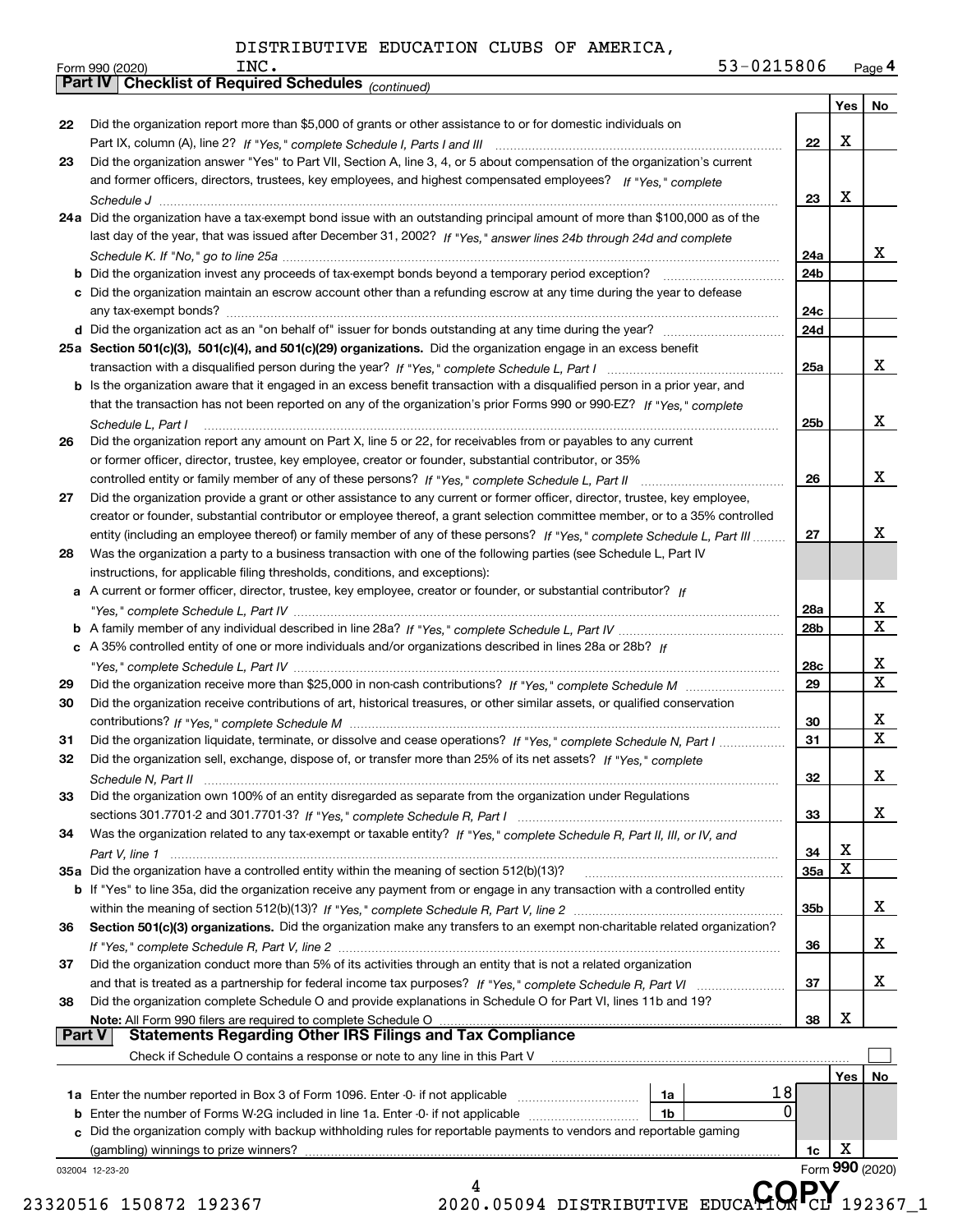|               | Form 990 (2020)                                                                                                                    | INC.                                                                                                                                            |                 | 53-0215806 |                |     | $_{\text{Page}}$ 5 |  |  |  |
|---------------|------------------------------------------------------------------------------------------------------------------------------------|-------------------------------------------------------------------------------------------------------------------------------------------------|-----------------|------------|----------------|-----|--------------------|--|--|--|
| <b>Part V</b> |                                                                                                                                    | Statements Regarding Other IRS Filings and Tax Compliance (continued)                                                                           |                 |            |                |     |                    |  |  |  |
|               |                                                                                                                                    |                                                                                                                                                 |                 |            |                | Yes | No                 |  |  |  |
|               |                                                                                                                                    | 2a Enter the number of employees reported on Form W-3, Transmittal of Wage and Tax Statements,                                                  |                 |            |                |     |                    |  |  |  |
|               |                                                                                                                                    | filed for the calendar year ending with or within the year covered by this return                                                               | 2a              | 26         |                |     |                    |  |  |  |
| b             |                                                                                                                                    |                                                                                                                                                 |                 |            | 2 <sub>b</sub> | х   |                    |  |  |  |
|               |                                                                                                                                    |                                                                                                                                                 |                 |            |                |     |                    |  |  |  |
| За            |                                                                                                                                    | Did the organization have unrelated business gross income of \$1,000 or more during the year?                                                   |                 |            | 3a             | х   |                    |  |  |  |
| b             |                                                                                                                                    |                                                                                                                                                 |                 |            | 3b             | X   |                    |  |  |  |
|               |                                                                                                                                    | 4a At any time during the calendar year, did the organization have an interest in, or a signature or other authority over, a                    |                 |            |                |     |                    |  |  |  |
|               |                                                                                                                                    | financial account in a foreign country (such as a bank account, securities account, or other financial account)?                                |                 |            | 4a             |     | х                  |  |  |  |
|               |                                                                                                                                    | <b>b</b> If "Yes," enter the name of the foreign country $\blacktriangleright$                                                                  |                 |            |                |     |                    |  |  |  |
|               | See instructions for filing requirements for FinCEN Form 114, Report of Foreign Bank and Financial Accounts (FBAR).                |                                                                                                                                                 |                 |            |                |     |                    |  |  |  |
| 5a            |                                                                                                                                    | Was the organization a party to a prohibited tax shelter transaction at any time during the tax year?                                           |                 |            | 5a             |     | х                  |  |  |  |
| b             |                                                                                                                                    |                                                                                                                                                 |                 |            | 5b             |     | X                  |  |  |  |
| с             |                                                                                                                                    |                                                                                                                                                 |                 |            | 5c             |     |                    |  |  |  |
| 6а            |                                                                                                                                    | Does the organization have annual gross receipts that are normally greater than \$100,000, and did the organization solicit                     |                 |            |                |     |                    |  |  |  |
|               |                                                                                                                                    | any contributions that were not tax deductible as charitable contributions?                                                                     |                 |            | 6a             |     | x                  |  |  |  |
| b             |                                                                                                                                    | If "Yes," did the organization include with every solicitation an express statement that such contributions or gifts                            |                 |            |                |     |                    |  |  |  |
|               |                                                                                                                                    | were not tax deductible?                                                                                                                        |                 |            | 6b             |     |                    |  |  |  |
| 7             |                                                                                                                                    | Organizations that may receive deductible contributions under section 170(c).                                                                   |                 |            |                |     |                    |  |  |  |
| а             |                                                                                                                                    | Did the organization receive a payment in excess of \$75 made partly as a contribution and partly for goods and services provided to the payor? |                 |            | 7a             |     | x                  |  |  |  |
| b             |                                                                                                                                    | If "Yes," did the organization notify the donor of the value of the goods or services provided?                                                 |                 |            | 7b             |     |                    |  |  |  |
| с             |                                                                                                                                    | Did the organization sell, exchange, or otherwise dispose of tangible personal property for which it was required                               |                 |            |                |     |                    |  |  |  |
|               |                                                                                                                                    | to file Form 8282?                                                                                                                              |                 |            | 7c             |     | x                  |  |  |  |
| d             |                                                                                                                                    | If "Yes," indicate the number of Forms 8282 filed during the year                                                                               | 7d              |            |                |     |                    |  |  |  |
| е             | Did the organization receive any funds, directly or indirectly, to pay premiums on a personal benefit contract?                    |                                                                                                                                                 |                 |            |                |     |                    |  |  |  |
| f             | Did the organization, during the year, pay premiums, directly or indirectly, on a personal benefit contract?                       |                                                                                                                                                 |                 |            |                |     |                    |  |  |  |
| g             | If the organization received a contribution of qualified intellectual property, did the organization file Form 8899 as required?   |                                                                                                                                                 |                 |            |                |     |                    |  |  |  |
| h             | If the organization received a contribution of cars, boats, airplanes, or other vehicles, did the organization file a Form 1098-C? |                                                                                                                                                 |                 |            |                |     |                    |  |  |  |
| 8             | Sponsoring organizations maintaining donor advised funds. Did a donor advised fund maintained by the                               |                                                                                                                                                 |                 |            |                |     |                    |  |  |  |
|               | sponsoring organization have excess business holdings at any time during the year?                                                 |                                                                                                                                                 |                 |            |                |     |                    |  |  |  |
| 9             |                                                                                                                                    | Sponsoring organizations maintaining donor advised funds.                                                                                       |                 |            |                |     |                    |  |  |  |
| а             |                                                                                                                                    | Did the sponsoring organization make any taxable distributions under section 4966?                                                              |                 |            | 9а             |     |                    |  |  |  |
| b             |                                                                                                                                    | Did the sponsoring organization make a distribution to a donor, donor advisor, or related person?                                               |                 |            | 9b             |     |                    |  |  |  |
| 10            |                                                                                                                                    | Section 501(c)(7) organizations. Enter:                                                                                                         |                 |            |                |     |                    |  |  |  |
| а             |                                                                                                                                    |                                                                                                                                                 | 10a             |            |                |     |                    |  |  |  |
|               |                                                                                                                                    | Gross receipts, included on Form 990, Part VIII, line 12, for public use of club facilities                                                     | 10 <sub>b</sub> |            |                |     |                    |  |  |  |
| 11            |                                                                                                                                    | Section 501(c)(12) organizations. Enter:                                                                                                        |                 |            |                |     |                    |  |  |  |
| a             |                                                                                                                                    | Gross income from members or shareholders                                                                                                       | 11a             |            |                |     |                    |  |  |  |
| b             |                                                                                                                                    | Gross income from other sources (Do not net amounts due or paid to other sources against                                                        |                 |            |                |     |                    |  |  |  |
|               |                                                                                                                                    | amounts due or received from them.)                                                                                                             | 11b             |            |                |     |                    |  |  |  |
|               |                                                                                                                                    | 12a Section 4947(a)(1) non-exempt charitable trusts. Is the organization filing Form 990 in lieu of Form 1041?                                  |                 |            | 12a            |     |                    |  |  |  |
|               |                                                                                                                                    | <b>b</b> If "Yes," enter the amount of tax-exempt interest received or accrued during the year <i>manument</i>                                  | 12b             |            |                |     |                    |  |  |  |
| 13            |                                                                                                                                    | Section 501(c)(29) qualified nonprofit health insurance issuers.                                                                                |                 |            |                |     |                    |  |  |  |
| a             |                                                                                                                                    | Is the organization licensed to issue qualified health plans in more than one state?                                                            |                 |            | 13a            |     |                    |  |  |  |
|               |                                                                                                                                    | Note: See the instructions for additional information the organization must report on Schedule O.                                               |                 |            |                |     |                    |  |  |  |
| b             |                                                                                                                                    | Enter the amount of reserves the organization is required to maintain by the states in which the                                                |                 |            |                |     |                    |  |  |  |
|               |                                                                                                                                    |                                                                                                                                                 | 13 <sub>b</sub> |            |                |     |                    |  |  |  |
| с             |                                                                                                                                    |                                                                                                                                                 | 13 <sub>c</sub> |            |                |     |                    |  |  |  |
| 14a           |                                                                                                                                    | Did the organization receive any payments for indoor tanning services during the tax year?                                                      |                 |            | 14a            |     | x                  |  |  |  |
| b             |                                                                                                                                    | If "Yes," has it filed a Form 720 to report these payments? If "No," provide an explanation on Schedule O                                       |                 |            | 14b            |     |                    |  |  |  |
| 15            |                                                                                                                                    | Is the organization subject to the section 4960 tax on payment(s) of more than \$1,000,000 in remuneration or                                   |                 |            |                |     |                    |  |  |  |
|               |                                                                                                                                    | excess parachute payment(s) during the year?                                                                                                    |                 |            | 15             |     | x                  |  |  |  |
|               |                                                                                                                                    | If "Yes," see instructions and file Form 4720, Schedule N.                                                                                      |                 |            |                |     |                    |  |  |  |
| 16            |                                                                                                                                    | Is the organization an educational institution subject to the section 4968 excise tax on net investment income?                                 |                 |            | 16             |     | х                  |  |  |  |
|               |                                                                                                                                    | If "Yes," complete Form 4720, Schedule O.                                                                                                       |                 |            |                |     |                    |  |  |  |

Form (2020) **990**

032005 12-23-20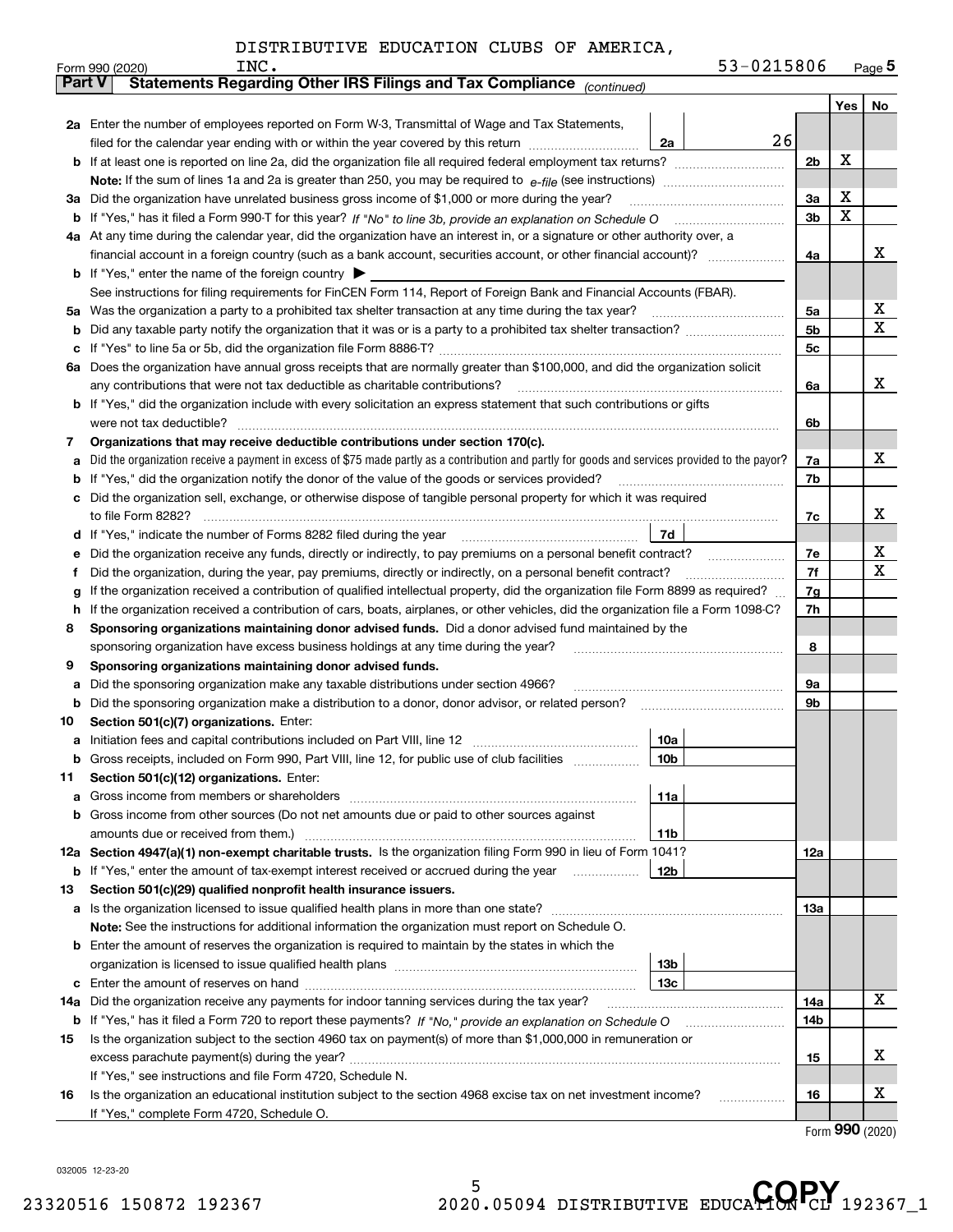|    | to line 8a, 8b, or 10b below, describe the circumstances, processes, or changes on Schedule O. See instructions.                                                                                                                |                 |                 |                         |
|----|---------------------------------------------------------------------------------------------------------------------------------------------------------------------------------------------------------------------------------|-----------------|-----------------|-------------------------|
|    |                                                                                                                                                                                                                                 |                 |                 | $\overline{\mathbf{x}}$ |
|    | <b>Section A. Governing Body and Management</b>                                                                                                                                                                                 |                 |                 |                         |
|    | 8                                                                                                                                                                                                                               |                 | Yes             | No                      |
|    | 1a Enter the number of voting members of the governing body at the end of the tax year <i>manumum</i><br>1a                                                                                                                     |                 |                 |                         |
|    | If there are material differences in voting rights among members of the governing body, or if the governing                                                                                                                     |                 |                 |                         |
|    | body delegated broad authority to an executive committee or similar committee, explain on Schedule O.                                                                                                                           |                 |                 |                         |
| b  | 8<br>Enter the number of voting members included on line 1a, above, who are independent<br>1b                                                                                                                                   |                 |                 |                         |
| 2  | Did any officer, director, trustee, or key employee have a family relationship or a business relationship with any other                                                                                                        |                 |                 |                         |
|    | officer, director, trustee, or key employee?                                                                                                                                                                                    | $\mathbf{2}$    |                 | X                       |
| з  | Did the organization delegate control over management duties customarily performed by or under the direct supervision                                                                                                           |                 |                 |                         |
|    | of officers, directors, trustees, or key employees to a management company or other person?                                                                                                                                     | 3               |                 | $\frac{X}{X}$           |
| 4  | Did the organization make any significant changes to its governing documents since the prior Form 990 was filed?                                                                                                                | 4               |                 | $\overline{\mathtt{x}}$ |
| 5  |                                                                                                                                                                                                                                 | 5               | X               |                         |
| 6  | Did the organization have members or stockholders?                                                                                                                                                                              | 6               |                 |                         |
| 7a | Did the organization have members, stockholders, or other persons who had the power to elect or appoint one or                                                                                                                  |                 |                 |                         |
|    | more members of the governing body?                                                                                                                                                                                             | 7a              | х               |                         |
|    | <b>b</b> Are any governance decisions of the organization reserved to (or subject to approval by) members, stockholders, or                                                                                                     |                 |                 |                         |
|    | persons other than the governing body?                                                                                                                                                                                          | 7b              |                 | х                       |
| 8  | Did the organization contemporaneously document the meetings held or written actions undertaken during the year by the following:                                                                                               |                 |                 |                         |
| a  |                                                                                                                                                                                                                                 | 8a              | Х<br>X          |                         |
| b  | Each committee with authority to act on behalf of the governing body?                                                                                                                                                           | 8b              |                 |                         |
| 9  | Is there any officer, director, trustee, or key employee listed in Part VII, Section A, who cannot be reached at the                                                                                                            |                 |                 | X                       |
|    |                                                                                                                                                                                                                                 | 9               |                 |                         |
|    | Section B. Policies (This Section B requests information about policies not required by the Internal Revenue Code.)                                                                                                             |                 | Yes             |                         |
|    |                                                                                                                                                                                                                                 | 10a             | x               | No                      |
|    |                                                                                                                                                                                                                                 |                 |                 |                         |
|    | b If "Yes," did the organization have written policies and procedures governing the activities of such chapters, affiliates,<br>and branches to ensure their operations are consistent with the organization's exempt purposes? | 10 <sub>b</sub> | Х               |                         |
|    | 11a Has the organization provided a complete copy of this Form 990 to all members of its governing body before filing the form?                                                                                                 | 11a             |                 | X                       |
|    | <b>b</b> Describe in Schedule O the process, if any, used by the organization to review this Form 990.                                                                                                                          |                 |                 |                         |
|    |                                                                                                                                                                                                                                 | 12a             | х               |                         |
| b  |                                                                                                                                                                                                                                 | 12 <sub>b</sub> | $\mathbf X$     |                         |
| с  | Did the organization regularly and consistently monitor and enforce compliance with the policy? If "Yes," describe                                                                                                              |                 |                 |                         |
|    | in Schedule O how this was done manufactured and continuum control of the state of the state of the state of t                                                                                                                  | 12c             | x               |                         |
| 13 | Did the organization have a written whistleblower policy?                                                                                                                                                                       | 13              | X               |                         |
| 14 | Did the organization have a written document retention and destruction policy? [11] manufaction policy?                                                                                                                         | 14              | X               |                         |
| 15 | Did the process for determining compensation of the following persons include a review and approval by independent                                                                                                              |                 |                 |                         |
|    | persons, comparability data, and contemporaneous substantiation of the deliberation and decision?                                                                                                                               |                 |                 |                         |
| a  | The organization's CEO, Executive Director, or top management official manufactured content content of the organization's CEO, Executive Director, or top management official manufactured content of the organization's        | 15a             | Х               |                         |
|    |                                                                                                                                                                                                                                 | 15 <sub>b</sub> |                 | $\mathbf x$             |
|    | If "Yes" to line 15a or 15b, describe the process in Schedule O (see instructions).                                                                                                                                             |                 |                 |                         |
|    | 16a Did the organization invest in, contribute assets to, or participate in a joint venture or similar arrangement with a                                                                                                       |                 |                 |                         |
|    | taxable entity during the year?                                                                                                                                                                                                 | 16a             |                 | х                       |
|    | <b>b</b> If "Yes," did the organization follow a written policy or procedure requiring the organization to evaluate its participation                                                                                           |                 |                 |                         |
|    | in joint venture arrangements under applicable federal tax law, and take steps to safeguard the organization's                                                                                                                  |                 |                 |                         |
|    |                                                                                                                                                                                                                                 | 16b             |                 |                         |
|    | <b>Section C. Disclosure</b>                                                                                                                                                                                                    |                 |                 |                         |
| 17 | <b>NONE</b><br>List the states with which a copy of this Form 990 is required to be filed $\blacktriangleright$                                                                                                                 |                 |                 |                         |
| 18 | Section 6104 requires an organization to make its Forms 1023 (1024 or 1024-A, if applicable), 990, and 990-T (Section 501(c)(3)s only) available                                                                                |                 |                 |                         |
|    | for public inspection. Indicate how you made these available. Check all that apply.                                                                                                                                             |                 |                 |                         |
|    | $X$ Upon request<br>Own website<br>Another's website<br>Other (explain on Schedule O)                                                                                                                                           |                 |                 |                         |
| 19 | Describe on Schedule O whether (and if so, how) the organization made its governing documents, conflict of interest policy, and financial                                                                                       |                 |                 |                         |
|    | statements available to the public during the tax year.                                                                                                                                                                         |                 |                 |                         |
| 20 | State the name, address, and telephone number of the person who possesses the organization's books and records                                                                                                                  |                 |                 |                         |
|    | THE ORGANIZATION - (703) 860-5000                                                                                                                                                                                               |                 |                 |                         |
|    | 20191<br>1908 ASSOCIATION DRIVE, RESTON, VA                                                                                                                                                                                     |                 |                 |                         |
|    |                                                                                                                                                                                                                                 |                 | Form 990 (2020) |                         |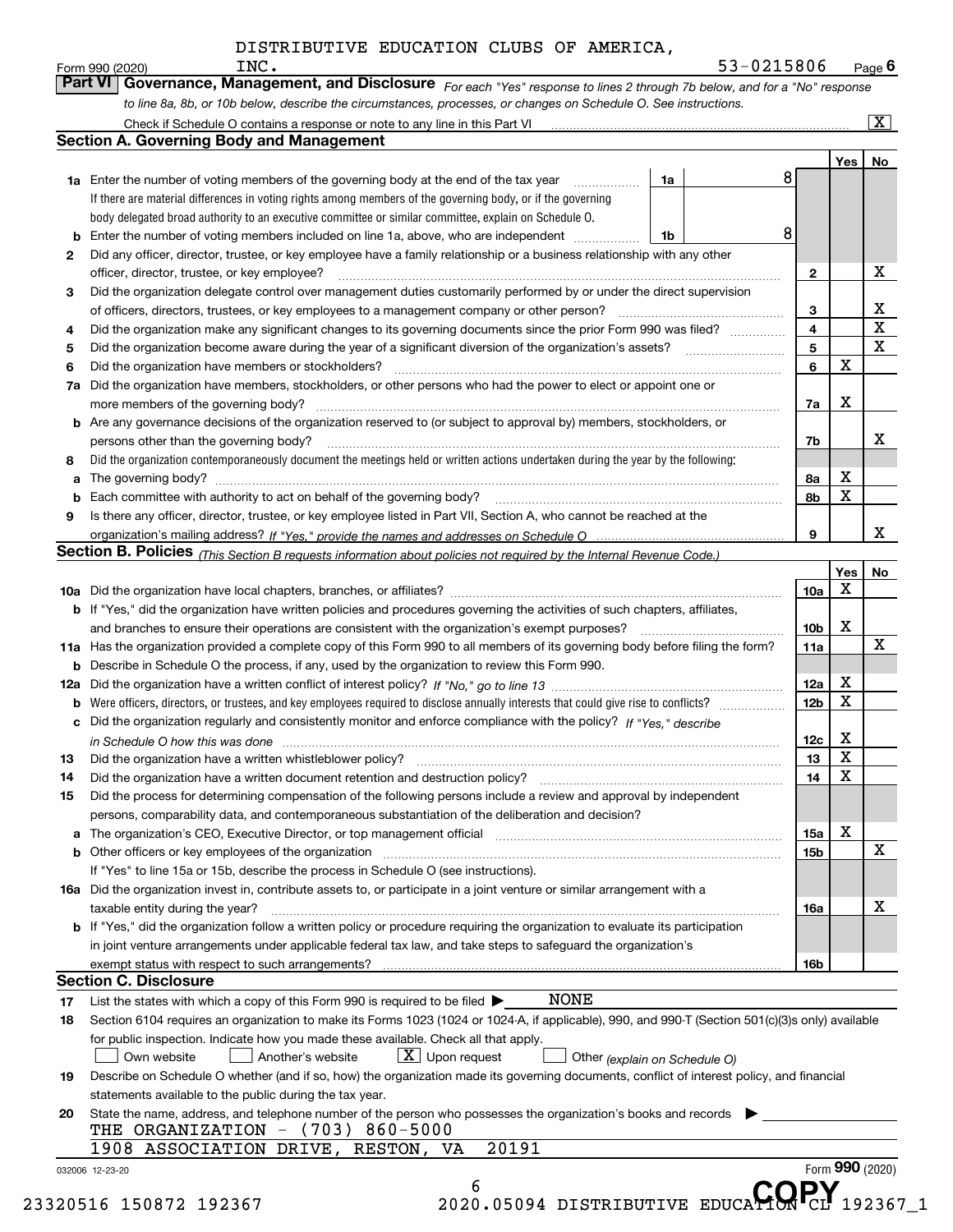$\mathcal{L}^{\text{max}}$ 

| orm 990 (2020) <sup>.</sup> | INC.                                          | 53-0215806                                                                                 | Page <i>I</i> |
|-----------------------------|-----------------------------------------------|--------------------------------------------------------------------------------------------|---------------|
|                             |                                               | Part VII Compensation of Officers, Directors, Trustees, Key Employees, Highest Compensated |               |
|                             | <b>Employees, and Independent Contractors</b> |                                                                                            |               |

Check if Schedule O contains a response or note to any line in this Part VII

**Section A. Officers, Directors, Trustees, Key Employees, and Highest Compensated Employees**

**1a**  Complete this table for all persons required to be listed. Report compensation for the calendar year ending with or within the organization's tax year. **•** List all of the organization's current officers, directors, trustees (whether individuals or organizations), regardless of amount of compensation.

Enter -0- in columns (D), (E), and (F) if no compensation was paid.

 $\bullet$  List all of the organization's  $\,$ current key employees, if any. See instructions for definition of "key employee."

• List the organization's five current highest compensated employees (other than an officer, director, trustee, or key employee) who received report-■ List the organization's five current highest compensated employees (other than an officer, director, trustee, or key employee) who received report-<br>able compensation (Box 5 of Form W-2 and/or Box 7 of Form 1099-MISC) of

**•** List all of the organization's former officers, key employees, and highest compensated employees who received more than \$100,000 of reportable compensation from the organization and any related organizations.

**former directors or trustees**  ¥ List all of the organization's that received, in the capacity as a former director or trustee of the organization, more than \$10,000 of reportable compensation from the organization and any related organizations.

See instructions for the order in which to list the persons above.

Check this box if neither the organization nor any related organization compensated any current officer, director, or trustee.  $\mathcal{L}^{\text{max}}$ 

| (A)                       | (B)               |                                |                                                              | (C)         |              |                                  |        | (D)             | (E)             | (F)             |
|---------------------------|-------------------|--------------------------------|--------------------------------------------------------------|-------------|--------------|----------------------------------|--------|-----------------|-----------------|-----------------|
| Name and title            | Average           |                                |                                                              | Position    |              |                                  |        | Reportable      | Reportable      | Estimated       |
|                           | hours per         |                                | (do not check more than one<br>box, unless person is both an |             |              |                                  |        | compensation    | compensation    | amount of       |
|                           | week              |                                | officer and a director/trustee)                              |             |              |                                  |        | from            | from related    | other           |
|                           | (list any         |                                |                                                              |             |              |                                  |        | the             | organizations   | compensation    |
|                           | hours for         |                                |                                                              |             |              |                                  |        | organization    | (W-2/1099-MISC) | from the        |
|                           | related           |                                |                                                              |             |              |                                  |        | (W-2/1099-MISC) |                 | organization    |
|                           | organizations     |                                |                                                              |             |              |                                  |        |                 |                 | and related     |
|                           | below             | Individual trustee or director | Institutional trustee                                        |             | Key employee | Highest compensated<br> employee | Former |                 |                 | organizations   |
|                           | line)             |                                |                                                              | Officer     |              |                                  |        |                 |                 |                 |
| FRANK PETERSON<br>(1)     | 40.00             |                                |                                                              |             |              |                                  |        |                 |                 |                 |
| EXECUTIVE DIRECTOR        |                   |                                |                                                              | $\mathbf X$ |              |                                  |        | 159,382.        | $\mathbf 0$ .   | 20,471.         |
| CHRISTOPHER YOUNG<br>(2)  | 40.00             |                                |                                                              |             |              |                                  |        |                 |                 |                 |
| CHIEF MEETINGS OFFICER    |                   |                                |                                                              |             |              | X                                |        | 126,405.        | $\mathbf 0$ .   | <u>13,975.</u>  |
| CINDY SPINKS-ALLEN<br>(3) | 40.00             |                                |                                                              |             |              |                                  |        |                 |                 |                 |
| DIR. OF CORPORATE AFFAIRS |                   |                                |                                                              |             |              | X                                |        | 103,959.        | $\mathbf 0$ .   | 8,005.          |
| MARY PERES<br>(4)         | $\overline{2.00}$ |                                |                                                              |             |              |                                  |        |                 |                 |                 |
| PRESIDENT                 | 1.00              | $\mathbf X$                    |                                                              | $\mathbf X$ |              |                                  |        | 0.              | $\mathbf 0$ .   | $0_{.}$         |
| <b>SCOTT JONES</b><br>(5) | $\overline{2.00}$ |                                |                                                              |             |              |                                  |        |                 |                 |                 |
| PRESIDENT-ELECT           | 1.00              | $\mathbf X$                    |                                                              | $\mathbf X$ |              |                                  |        | 0.              | $\mathbf 0$ .   | $0_{.}$         |
| <b>JOHN STILES</b><br>(6) | $\overline{2.00}$ |                                |                                                              |             |              |                                  |        |                 |                 |                 |
| <b>SECRETARY</b>          | 1.00              | $\mathbf X$                    |                                                              | $\mathbf X$ |              |                                  |        | 0.              | $\mathbf 0$ .   | 0.              |
| SHANNON AARON<br>(7)      | $\overline{2.00}$ |                                |                                                              |             |              |                                  |        |                 |                 |                 |
| <b>TREASURER</b>          | 1.00              | $\mathbf X$                    |                                                              | $\mathbf X$ |              |                                  |        | 0.              | $\mathbf 0$ .   | 0.              |
| <b>MIKE BROWN</b><br>(8)  | 2.00              |                                |                                                              |             |              |                                  |        |                 |                 |                 |
| <b>DIRECTOR</b>           | 1.00              | $\mathbf X$                    |                                                              |             |              |                                  |        | 0.              | $\mathbf 0$ .   | 0.              |
| LORI HAIRSTON<br>(9)      | 2.00              |                                |                                                              |             |              |                                  |        |                 |                 |                 |
| <b>DIRECTOR</b>           | 1.00              | $\mathbf X$                    |                                                              |             |              |                                  |        | 0.              | $0$ .           | $0_{.}$         |
| (10) STEVEN MITCHELL      | $\overline{2.00}$ |                                |                                                              |             |              |                                  |        |                 |                 |                 |
| <b>DIRECTOR</b>           | 1.00              | $\mathbf X$                    |                                                              |             |              |                                  |        | 0.              | $0$ .           | $0_{.}$         |
| (11) OLGA PLAGIANAKOS     | $\overline{2.00}$ |                                |                                                              |             |              |                                  |        |                 |                 |                 |
| DIRECTOR - UNTIL 01/21    | 1.00              | $\mathbf X$                    |                                                              |             |              |                                  |        | 0.              | $0$ .           | $0_{.}$         |
| (12) DAVE WAIT            | 2.00              |                                |                                                              |             |              |                                  |        |                 |                 |                 |
| <b>DIRECTOR</b>           | 1.00              | $\mathbf X$                    |                                                              |             |              |                                  |        | $\mathbf 0$ .   | $\mathbf 0$ .   | 0.              |
|                           |                   |                                |                                                              |             |              |                                  |        |                 |                 |                 |
|                           |                   |                                |                                                              |             |              |                                  |        |                 |                 |                 |
|                           |                   |                                |                                                              |             |              |                                  |        |                 |                 |                 |
|                           |                   |                                |                                                              |             |              |                                  |        |                 |                 |                 |
|                           |                   |                                |                                                              |             |              |                                  |        |                 |                 |                 |
|                           |                   |                                |                                                              |             |              |                                  |        |                 |                 |                 |
|                           |                   |                                |                                                              |             |              |                                  |        |                 |                 |                 |
|                           |                   |                                |                                                              |             |              |                                  |        |                 |                 |                 |
|                           |                   |                                |                                                              |             |              |                                  |        |                 |                 |                 |
|                           |                   |                                |                                                              |             |              |                                  |        |                 |                 |                 |
| 032007 12-23-20           |                   |                                |                                                              |             |              |                                  |        |                 |                 | Form 990 (2020) |
|                           |                   |                                |                                                              | 7           |              |                                  |        |                 | CODV            |                 |

<sup>7</sup><br>23320516 150872 192367 2020.05094 DISTRIBUTIVE EDUCA**HON** CL 192367\_1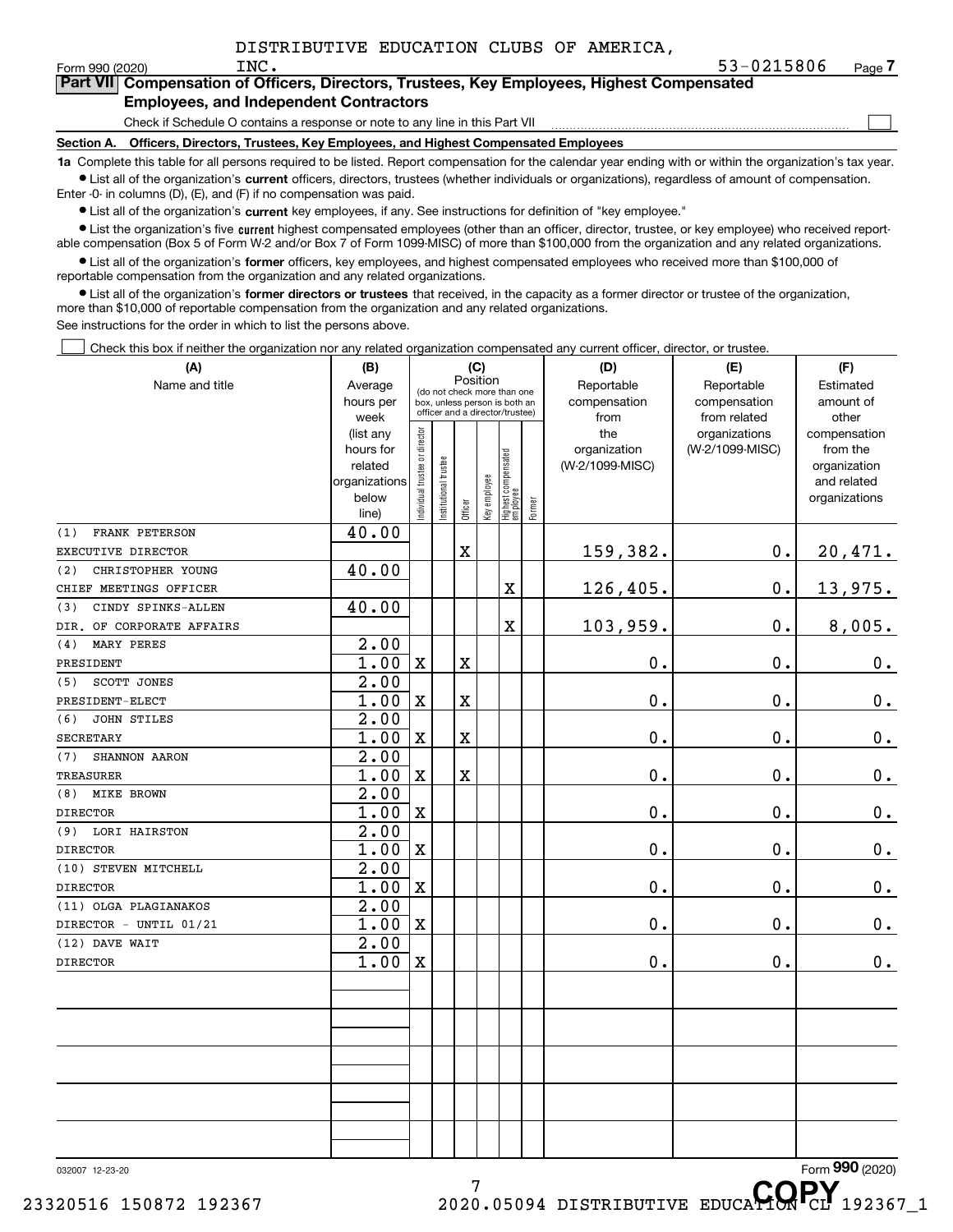|                                                                                                                                                                                                                                                             | INC.                             |                                                                      |                                |                       |                 |              |                                                                                                 |        | DISTRIBUTIVE EDUCATION CLUBS OF AMERICA,                                                               | 53-0215806                                        |                                                                          |                             |                                        | Page 8            |
|-------------------------------------------------------------------------------------------------------------------------------------------------------------------------------------------------------------------------------------------------------------|----------------------------------|----------------------------------------------------------------------|--------------------------------|-----------------------|-----------------|--------------|-------------------------------------------------------------------------------------------------|--------|--------------------------------------------------------------------------------------------------------|---------------------------------------------------|--------------------------------------------------------------------------|-----------------------------|----------------------------------------|-------------------|
| Form 990 (2020)<br><b>Part VII</b>                                                                                                                                                                                                                          |                                  |                                                                      |                                |                       |                 |              |                                                                                                 |        | Section A. Officers, Directors, Trustees, Key Employees, and Highest Compensated Employees (continued) |                                                   |                                                                          |                             |                                        |                   |
| (A)<br>Name and title                                                                                                                                                                                                                                       |                                  | (B)<br>Average<br>hours per<br>week                                  |                                |                       | (C)<br>Position |              | (do not check more than one<br>box, unless person is both an<br>officer and a director/trustee) |        | (D)<br>Reportable<br>compensation<br>from                                                              | (E)<br>Reportable<br>compensation<br>from related |                                                                          |                             | (F)<br>Estimated<br>amount of<br>other |                   |
|                                                                                                                                                                                                                                                             |                                  | (list any<br>hours for<br>related<br>organizations<br>below<br>line) | Individual trustee or director | Institutional trustee | Officer         | Key employee | Highest compensated<br>employee                                                                 | Former | the<br>organization<br>(W-2/1099-MISC)                                                                 | organizations<br>(W-2/1099-MISC)                  | compensation<br>from the<br>organization<br>and related<br>organizations |                             |                                        |                   |
|                                                                                                                                                                                                                                                             |                                  |                                                                      |                                |                       |                 |              |                                                                                                 |        |                                                                                                        |                                                   |                                                                          |                             |                                        |                   |
|                                                                                                                                                                                                                                                             |                                  |                                                                      |                                |                       |                 |              |                                                                                                 |        |                                                                                                        |                                                   |                                                                          |                             |                                        |                   |
|                                                                                                                                                                                                                                                             |                                  |                                                                      |                                |                       |                 |              |                                                                                                 |        |                                                                                                        |                                                   |                                                                          |                             |                                        |                   |
|                                                                                                                                                                                                                                                             |                                  |                                                                      |                                |                       |                 |              |                                                                                                 |        |                                                                                                        |                                                   |                                                                          |                             |                                        |                   |
|                                                                                                                                                                                                                                                             |                                  |                                                                      |                                |                       |                 |              |                                                                                                 |        |                                                                                                        |                                                   |                                                                          |                             |                                        |                   |
|                                                                                                                                                                                                                                                             |                                  |                                                                      |                                |                       |                 |              |                                                                                                 |        | 389,746.<br>0.<br>389,746.                                                                             |                                                   | 0.<br>0.<br>$\mathbf 0$ .                                                |                             | 42,451.<br>42,451.                     | $0$ .             |
| d Total (add lines 1b and 1c)<br>Total number of individuals (including but not limited to those listed above) who received more than \$100,000 of reportable<br>2<br>compensation from the organization $\qquad \qquad$                                    |                                  |                                                                      |                                |                       |                 |              |                                                                                                 |        |                                                                                                        |                                                   |                                                                          |                             |                                        | 3                 |
| Did the organization list any former officer, director, trustee, key employee, or highest compensated employee on<br>з                                                                                                                                      |                                  |                                                                      |                                |                       |                 |              |                                                                                                 |        |                                                                                                        |                                                   |                                                                          | з                           | Yes                                    | No<br>$\mathbf X$ |
| For any individual listed on line 1a, is the sum of reportable compensation and other compensation from the organization<br>4                                                                                                                               |                                  |                                                                      |                                |                       |                 |              |                                                                                                 |        |                                                                                                        |                                                   |                                                                          | 4                           | х                                      |                   |
| Did any person listed on line 1a receive or accrue compensation from any unrelated organization or individual for services<br>5<br><b>Section B. Independent Contractors</b>                                                                                |                                  |                                                                      |                                |                       |                 |              |                                                                                                 |        |                                                                                                        |                                                   |                                                                          | 5                           |                                        | x                 |
| Complete this table for your five highest compensated independent contractors that received more than \$100,000 of compensation from<br>1<br>the organization. Report compensation for the calendar year ending with or within the organization's tax year. |                                  |                                                                      |                                |                       |                 |              |                                                                                                 |        |                                                                                                        |                                                   |                                                                          |                             |                                        |                   |
|                                                                                                                                                                                                                                                             | (A)<br>Name and business address |                                                                      |                                |                       |                 |              |                                                                                                 |        | (B)<br>Description of services                                                                         |                                                   |                                                                          | (C)<br>Compensation         |                                        |                   |
| MARCUM LLP, 1899 L STREET, NW, SUITE 850,<br>WASHINGTON, DC 20036<br>MBA RESEARCH & CURRICULUM CTR                                                                                                                                                          |                                  |                                                                      |                                |                       |                 |              |                                                                                                 |        | ACCOUNTING                                                                                             |                                                   |                                                                          | 235,382.                    |                                        |                   |
| 1375 KING AVENUE, COLUMBUS, OH 43212<br>EDGE PRODUCTIONS                                                                                                                                                                                                    |                                  |                                                                      |                                |                       |                 |              |                                                                                                 |        | <b>EXAM DEVELOPMENT</b><br>CONFERENCE                                                                  |                                                   |                                                                          | 206,786.                    |                                        |                   |
| 5601 HUETTNER DRIVE, NORMAN, OK 73069<br>TOLIN MECHANICAL<br>6710 OXON HILL ROAD, OXON HILL, MD 20745                                                                                                                                                       |                                  |                                                                      |                                |                       |                 |              |                                                                                                 |        | PRODUCTION<br><b>BUILDING REPAIRS AND</b><br><b>MAINTENANCE</b>                                        |                                                   |                                                                          | 145,684.<br>117,737.        |                                        |                   |
| Total number of independent contractors (including but not limited to those listed above) who received more than<br>2<br>\$100,000 of compensation from the organization >                                                                                  |                                  |                                                                      |                                |                       |                 | 4            |                                                                                                 |        |                                                                                                        |                                                   |                                                                          |                             |                                        |                   |
|                                                                                                                                                                                                                                                             |                                  |                                                                      |                                |                       |                 |              |                                                                                                 |        |                                                                                                        |                                                   |                                                                          | $F_{\text{arm}}$ 990 (2020) |                                        |                   |

8 <sup>8</sup><br>23320516 150872 192367 2020.05094 DISTRIBUTIVE EDUCA**HON** CL 192367\_1

Form (2020) **990**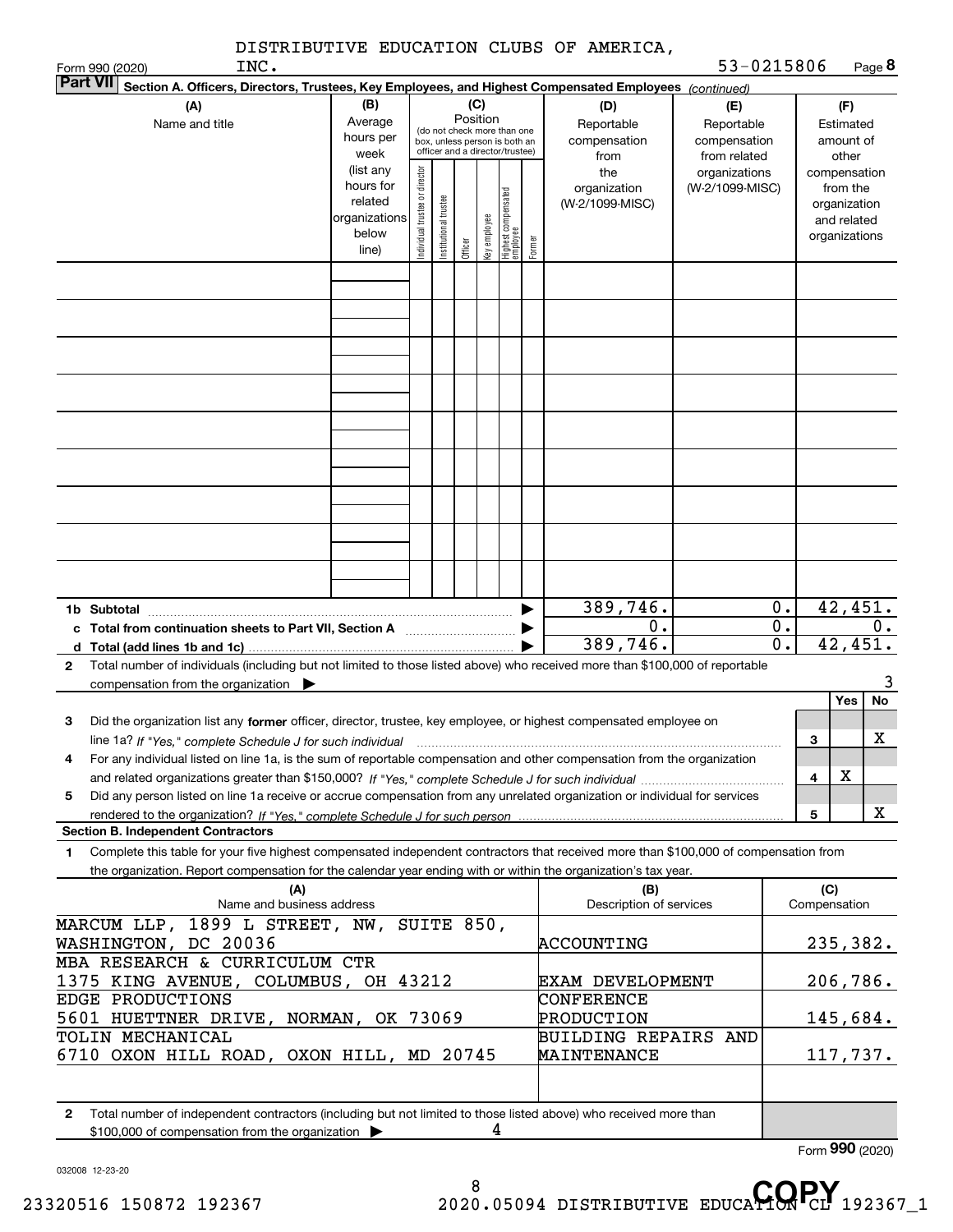INC.

| <b>Part VIII</b>                                          |    |                                                         | <b>Statement of Revenue</b>                                                   |                |                                |                      |               |                   |                  |                                      |
|-----------------------------------------------------------|----|---------------------------------------------------------|-------------------------------------------------------------------------------|----------------|--------------------------------|----------------------|---------------|-------------------|------------------|--------------------------------------|
|                                                           |    |                                                         | Check if Schedule O contains a response or note to any line in this Part VIII |                |                                |                      | (A)           | $\overline{(B)}$  | $\overline{C}$   | (D)                                  |
|                                                           |    |                                                         |                                                                               |                |                                |                      | Total revenue | Related or exempt | Unrelated        | Revenue excluded                     |
|                                                           |    |                                                         |                                                                               |                |                                |                      |               | function revenue  | business revenue | from tax under<br>sections 512 - 514 |
|                                                           |    |                                                         |                                                                               |                |                                |                      |               |                   |                  |                                      |
|                                                           |    |                                                         | 1 a Federated campaigns                                                       |                | 1a                             |                      |               |                   |                  |                                      |
|                                                           |    |                                                         | <b>b</b> Membership dues<br>$\ldots \ldots \ldots \ldots \ldots$              |                | 1 <sub>b</sub>                 |                      |               |                   |                  |                                      |
|                                                           |    |                                                         | c Fundraising events                                                          |                | 1 <sub>c</sub>                 |                      |               |                   |                  |                                      |
| Contributions, Gifts, Grants<br>and Other Similar Amounts |    |                                                         | d Related organizations                                                       |                | 1d<br>$\overline{\phantom{a}}$ |                      |               |                   |                  |                                      |
|                                                           |    |                                                         | e Government grants (contributions)                                           |                | 1e                             |                      |               |                   |                  |                                      |
|                                                           |    |                                                         | f All other contributions, gifts, grants, and                                 |                |                                |                      |               |                   |                  |                                      |
|                                                           |    |                                                         | similar amounts not included above                                            |                | 1f                             | 973,943.             |               |                   |                  |                                      |
|                                                           |    |                                                         | g Noncash contributions included in lines 1a-1f                               |                | $1g$ $\frac{1}{3}$             |                      |               |                   |                  |                                      |
|                                                           |    |                                                         |                                                                               |                |                                |                      | 973,943.      |                   |                  |                                      |
|                                                           |    |                                                         |                                                                               |                |                                | <b>Business Code</b> |               |                   |                  |                                      |
|                                                           |    | 2а                                                      | MEMBERSHIP DUES                                                               |                |                                | 900099               | 1,222,622.    | 1,222,622.        |                  |                                      |
|                                                           |    | b                                                       | EDUCATIONAL SERVICES                                                          |                |                                | 611710               | 1,032,565.    | 1,024,415.        |                  | 8,150.                               |
|                                                           |    | C                                                       | PUBLICATIONS                                                                  |                |                                | 541800               | 160,450.      |                   | 160,450.         |                                      |
|                                                           |    | d                                                       |                                                                               |                |                                |                      |               |                   |                  |                                      |
| Program Service<br>Revenue                                |    | е                                                       |                                                                               |                |                                |                      |               |                   |                  |                                      |
|                                                           |    |                                                         | f All other program service revenue                                           |                |                                |                      |               |                   |                  |                                      |
|                                                           |    | a                                                       |                                                                               |                |                                | ▶                    | 2,415,637.    |                   |                  |                                      |
|                                                           | 3  |                                                         | Investment income (including dividends, interest, and                         |                |                                |                      |               |                   |                  |                                      |
|                                                           |    |                                                         |                                                                               |                |                                |                      | 130,152.      |                   |                  | 130,152.                             |
|                                                           |    | Income from investment of tax-exempt bond proceeds<br>4 |                                                                               |                |                                |                      |               |                   |                  |                                      |
|                                                           | 5  |                                                         |                                                                               |                |                                |                      | 27,157.       |                   |                  | 27,157.                              |
|                                                           |    |                                                         |                                                                               |                | (i) Real                       | (ii) Personal        |               |                   |                  |                                      |
|                                                           |    |                                                         | 6 a Gross rents<br>.                                                          | 6a             |                                |                      |               |                   |                  |                                      |
|                                                           |    |                                                         | <b>b</b> Less: rental expenses                                                | 6b             |                                |                      |               |                   |                  |                                      |
|                                                           |    |                                                         | c Rental income or (loss)                                                     | 6c             |                                |                      |               |                   |                  |                                      |
|                                                           |    |                                                         | d Net rental income or (loss)                                                 |                |                                |                      |               |                   |                  |                                      |
|                                                           |    |                                                         | 7 a Gross amount from sales of                                                |                | (i) Securities                 | (ii) Other           |               |                   |                  |                                      |
|                                                           |    |                                                         | assets other than inventory                                                   | 7a             | 4,946,837.                     |                      |               |                   |                  |                                      |
|                                                           |    |                                                         | <b>b</b> Less: cost or other basis                                            |                |                                |                      |               |                   |                  |                                      |
|                                                           |    |                                                         | and sales expenses                                                            | 7 <sub>b</sub> | 4,729,439.<br>217,398.         |                      |               |                   |                  |                                      |
| Revenue                                                   |    |                                                         | c Gain or (loss)                                                              | 7c             |                                |                      |               |                   |                  |                                      |
|                                                           |    |                                                         |                                                                               |                |                                | ▶                    | 217,398.      |                   |                  | 217,398.                             |
| <b>Othe</b>                                               |    |                                                         | 8 a Gross income from fundraising events (not                                 |                |                                |                      |               |                   |                  |                                      |
|                                                           |    |                                                         | including \$                                                                  |                |                                |                      |               |                   |                  |                                      |
|                                                           |    |                                                         | contributions reported on line 1c). See                                       |                |                                |                      |               |                   |                  |                                      |
|                                                           |    |                                                         |                                                                               |                | 8a<br>8b                       |                      |               |                   |                  |                                      |
|                                                           |    |                                                         |                                                                               |                |                                |                      |               |                   |                  |                                      |
|                                                           |    |                                                         | c Net income or (loss) from fundraising events                                |                |                                |                      |               |                   |                  |                                      |
|                                                           |    |                                                         | 9 a Gross income from gaming activities. See                                  |                | 9а                             |                      |               |                   |                  |                                      |
|                                                           |    |                                                         | <b>b</b> Less: direct expenses                                                |                | 9 <sub>b</sub>                 |                      |               |                   |                  |                                      |
|                                                           |    |                                                         | c Net income or (loss) from gaming activities                                 |                |                                |                      |               |                   |                  |                                      |
|                                                           |    |                                                         | 10 a Gross sales of inventory, less returns                                   |                |                                |                      |               |                   |                  |                                      |
|                                                           |    |                                                         |                                                                               |                |                                | 813,906.             |               |                   |                  |                                      |
|                                                           |    |                                                         | <b>b</b> Less: cost of goods sold                                             |                | 10a <br>10b                    | 650,420.             |               |                   |                  |                                      |
|                                                           |    |                                                         |                                                                               |                |                                | ▶                    | 163,486.      | $-212,698.$       | 376,184.         |                                      |
|                                                           |    |                                                         | c Net income or (loss) from sales of inventory                                |                |                                | <b>Business Code</b> |               |                   |                  |                                      |
|                                                           |    |                                                         | 11 a REFUNDS                                                                  |                |                                | 900099               | 5,054.        |                   |                  | 5,054.                               |
|                                                           |    |                                                         | <b>b</b> MISCELLANEOUS INCOME                                                 |                |                                | 900099               | 3,735.        |                   |                  | 3,735.                               |
| Miscellaneous<br>Revenue                                  |    | с                                                       |                                                                               |                |                                |                      |               |                   |                  |                                      |
|                                                           |    |                                                         |                                                                               |                |                                |                      |               |                   |                  |                                      |
|                                                           |    |                                                         |                                                                               |                |                                | ▶                    | 8,789.        |                   |                  |                                      |
|                                                           | 12 |                                                         | Total revenue. See instructions                                               |                |                                |                      | 3,936,562.    | 2,034,339.        | 536,634.         | 391,646.                             |
| 032009 12-23-20                                           |    |                                                         |                                                                               |                |                                |                      |               |                   |                  | Form 990 (2020)                      |
|                                                           |    |                                                         |                                                                               |                |                                |                      | 9             |                   |                  | CODV                                 |

<sup>9</sup><br>23320516 150872 192367 2020.05094 DISTRIBUTIVE EDUCA**HON** CL 192367\_1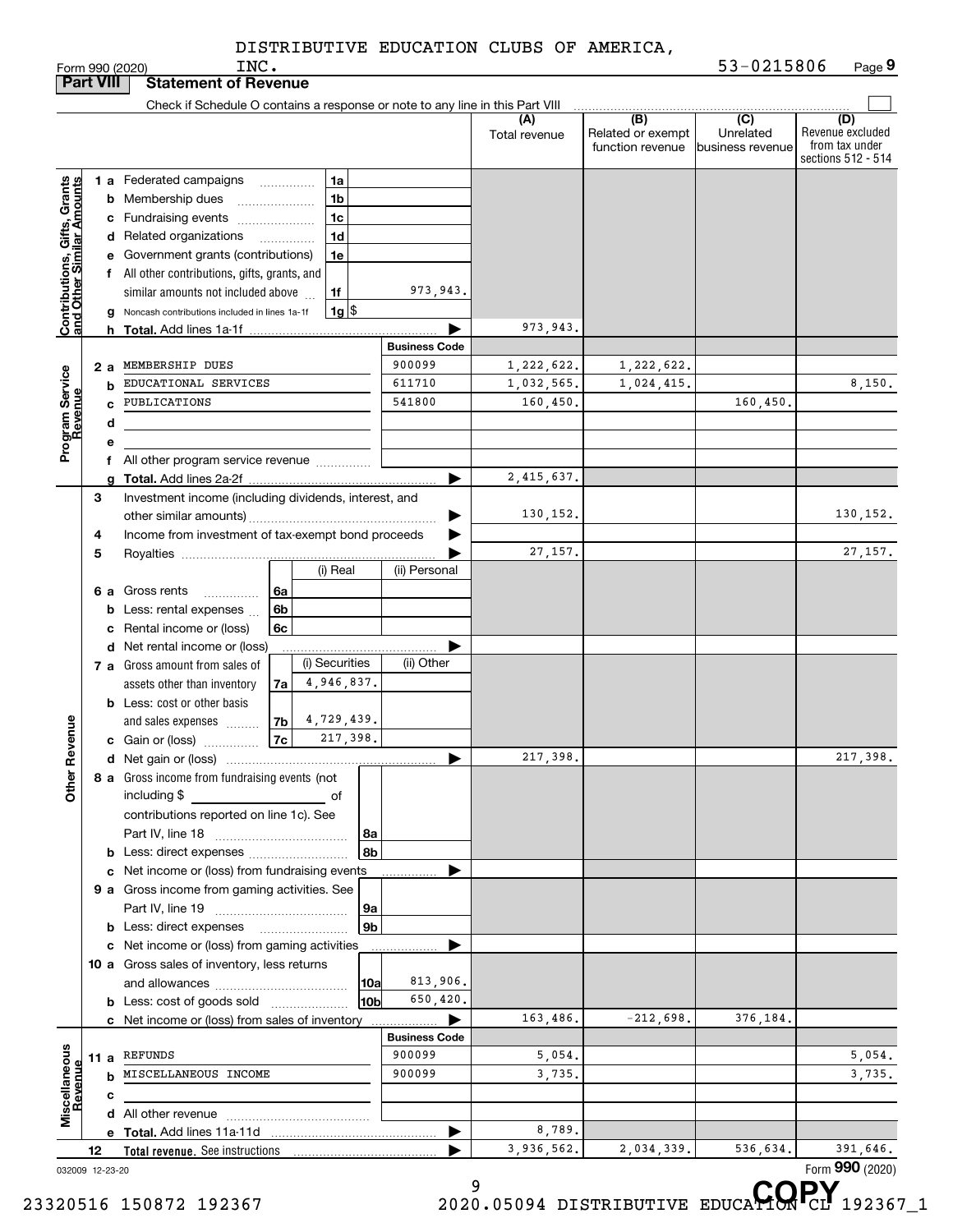**Part IX Statement of Functional Expenses**

|              | Section 501(c)(3) and 501(c)(4) organizations must complete all columns. All other organizations must complete column (A).                                                                                 |                         |                                    |                                    |                         |
|--------------|------------------------------------------------------------------------------------------------------------------------------------------------------------------------------------------------------------|-------------------------|------------------------------------|------------------------------------|-------------------------|
|              | Check if Schedule O contains a response or note to any line in this Part IX                                                                                                                                | (A)                     |                                    | (C)                                | (D)                     |
|              | Do not include amounts reported on lines 6b,<br>7b, 8b, 9b, and 10b of Part VIII.                                                                                                                          | Total expenses          | (B)<br>Program service<br>expenses | Management and<br>general expenses | Fundraising<br>expenses |
| 1            | Grants and other assistance to domestic organizations                                                                                                                                                      |                         |                                    |                                    |                         |
|              | and domestic governments. See Part IV, line 21                                                                                                                                                             |                         |                                    |                                    |                         |
| $\mathbf{2}$ | Grants and other assistance to domestic                                                                                                                                                                    |                         |                                    |                                    |                         |
|              | individuals. See Part IV, line 22                                                                                                                                                                          | 73,325.                 | 73,325.                            |                                    |                         |
| 3            | Grants and other assistance to foreign                                                                                                                                                                     |                         |                                    |                                    |                         |
|              | organizations, foreign governments, and foreign                                                                                                                                                            |                         |                                    |                                    |                         |
|              | individuals. See Part IV, lines 15 and 16                                                                                                                                                                  |                         |                                    |                                    |                         |
| 4            | Benefits paid to or for members                                                                                                                                                                            |                         |                                    |                                    |                         |
| 5            | Compensation of current officers, directors,                                                                                                                                                               |                         |                                    |                                    |                         |
|              | trustees, and key employees                                                                                                                                                                                | 206,828.                | 13,816.                            | 193,012.                           |                         |
| 6            | Compensation not included above to disqualified                                                                                                                                                            |                         |                                    |                                    |                         |
|              | persons (as defined under section 4958(f)(1)) and                                                                                                                                                          |                         |                                    |                                    |                         |
|              | persons described in section 4958(c)(3)(B)                                                                                                                                                                 |                         |                                    |                                    |                         |
| 7            |                                                                                                                                                                                                            | 1, 269, 806.            | 557,830.                           | 432,940.                           | 279,036.                |
| 8            | Pension plan accruals and contributions (include                                                                                                                                                           |                         |                                    |                                    |                         |
|              | section 401(k) and 403(b) employer contributions)                                                                                                                                                          | 69,402.<br>96,108.      | <u>20,919.</u><br>26, 214.         | $\frac{31,734}{49,534}$            | $\frac{16,749}{20,360}$ |
| 9            |                                                                                                                                                                                                            | 108, 567.               | 9,490.                             | 86, 810.                           | 12, 267.                |
| 10           |                                                                                                                                                                                                            |                         |                                    |                                    |                         |
| 11           | Fees for services (nonemployees):                                                                                                                                                                          |                         |                                    |                                    |                         |
| a            |                                                                                                                                                                                                            | 82,599.                 |                                    | 82,599.                            |                         |
| b            |                                                                                                                                                                                                            | 198,981.                |                                    | 198,981.                           |                         |
| с            |                                                                                                                                                                                                            |                         |                                    |                                    |                         |
| d<br>е       | Professional fundraising services. See Part IV, line 17                                                                                                                                                    |                         |                                    |                                    |                         |
| f            | Investment management fees                                                                                                                                                                                 | 53,501.                 |                                    | 53,501.                            |                         |
| g            | Other. (If line 11g amount exceeds 10% of line 25,                                                                                                                                                         |                         |                                    |                                    |                         |
|              | column (A) amount, list line 11g expenses on Sch O.)                                                                                                                                                       | 69,969.                 | 2,770.                             | 67,199.                            |                         |
| 12           |                                                                                                                                                                                                            | 56, 558.                | 55,958.                            | 600.                               |                         |
| 13           |                                                                                                                                                                                                            | 399,976.                | 322, 435.                          | 76, 319.                           | 1,222.                  |
| 14           |                                                                                                                                                                                                            | $\overline{268}$ , 040. | 98,905.                            | 81,497.                            | 87,638.                 |
| 15           |                                                                                                                                                                                                            |                         |                                    |                                    |                         |
| 16           |                                                                                                                                                                                                            | 136,564.                |                                    | 136,564.                           |                         |
| 17           |                                                                                                                                                                                                            | 4,375.                  | 4,375.                             |                                    |                         |
| 18           | Payments of travel or entertainment expenses                                                                                                                                                               |                         |                                    |                                    |                         |
|              | for any federal, state, or local public officials                                                                                                                                                          |                         |                                    |                                    |                         |
| 19           | Conferences, conventions, and meetings                                                                                                                                                                     | 534,856.                | 301,358.                           | 44,597.                            | 188,901.                |
| 20           | Interest                                                                                                                                                                                                   | 1,875.                  |                                    | 1,875.                             |                         |
| 21           |                                                                                                                                                                                                            |                         |                                    |                                    |                         |
| 22           | Depreciation, depletion, and amortization                                                                                                                                                                  | 52, 333.                |                                    | 52,333.                            |                         |
| 23           | Insurance                                                                                                                                                                                                  | 36,571.                 |                                    | 36,571.                            |                         |
| 24           | Other expenses. Itemize expenses not covered<br>above (List miscellaneous expenses on line 24e. If<br>line 24e amount exceeds 10% of line 25, column (A)<br>amount, list line 24e expenses on Schedule O.) |                         |                                    |                                    |                         |
| a            | AWARDS                                                                                                                                                                                                     | 237,806.                | 208, 767.                          | 1,639.                             | 27,400.                 |
| b            | <b>BAD DEBT</b>                                                                                                                                                                                            | 13,398.                 |                                    | 13,398.                            |                         |
|              | <b>MISCELLANEOUS</b>                                                                                                                                                                                       | 4,664.                  | 2,030.                             | 2,634.                             |                         |
| d            | STAFF DEVELOPMENT                                                                                                                                                                                          | 4,312.                  |                                    | 4,312.                             |                         |
|              | e All other expenses                                                                                                                                                                                       |                         |                                    |                                    |                         |
| 25           | Total functional expenses. Add lines 1 through 24e                                                                                                                                                         | 3,980,414.              | 1,698,192.                         | 1,648,649.                         | 633,573.                |
| 26           | Joint costs. Complete this line only if the organization                                                                                                                                                   |                         |                                    |                                    |                         |
|              | reported in column (B) joint costs from a combined                                                                                                                                                         |                         |                                    |                                    |                         |
|              | educational campaign and fundraising solicitation.                                                                                                                                                         |                         |                                    |                                    |                         |
|              | Check here $\blacktriangleright$<br>if following SOP 98-2 (ASC 958-720)                                                                                                                                    |                         |                                    |                                    |                         |

032010 12-23-20

10 <sup>10</sup> <sup>10</sup> 23320516 150872 192367 2020.05094 DISTRIBUTIVE EDUCA**TORPY** 192367\_1

Form **990** (2020)<br>████*█*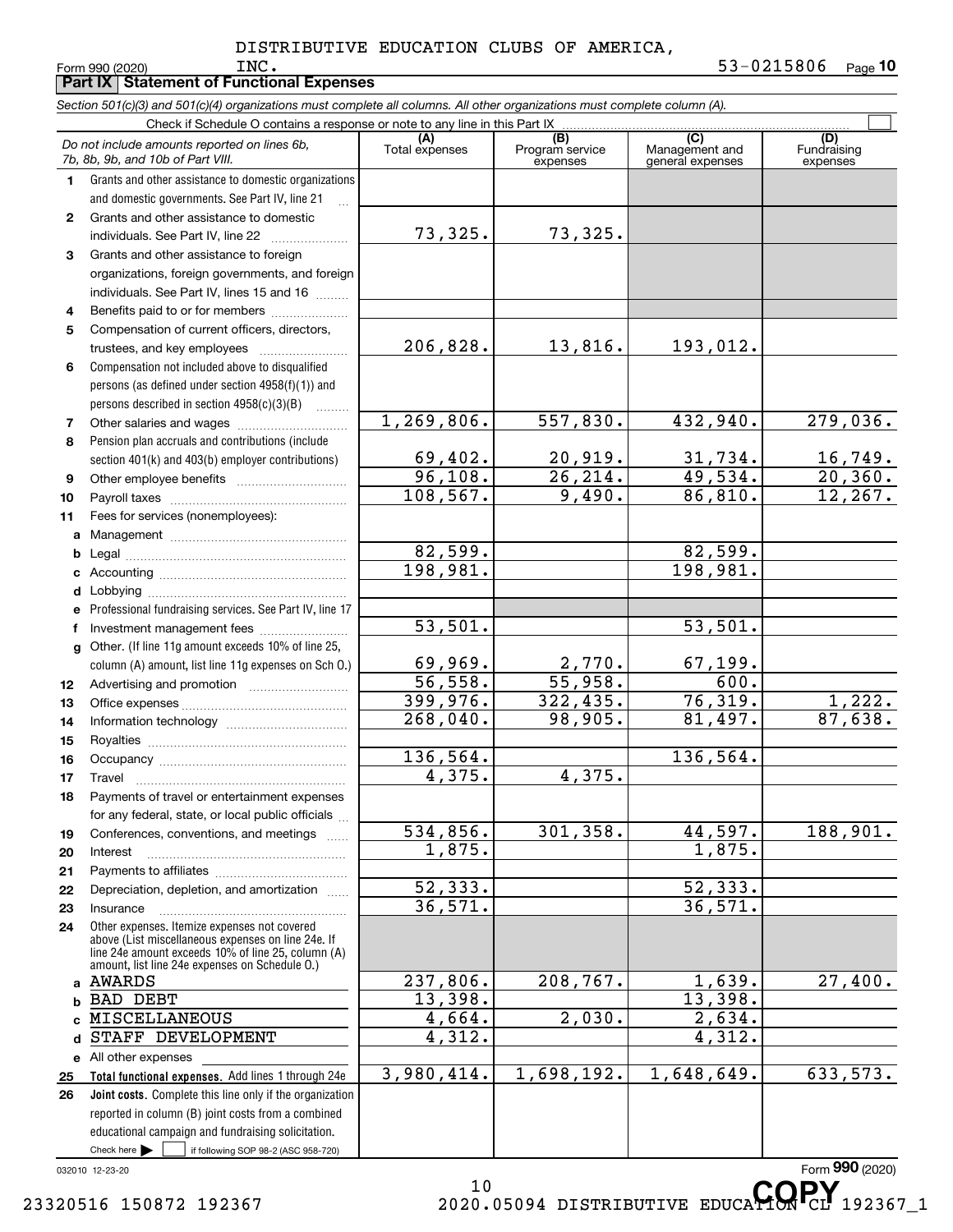|                             | Part X   | <b>Balance Sheet</b>                                                                                                                                                                                                           |  |                               |                          |                         |                       |
|-----------------------------|----------|--------------------------------------------------------------------------------------------------------------------------------------------------------------------------------------------------------------------------------|--|-------------------------------|--------------------------|-------------------------|-----------------------|
|                             |          |                                                                                                                                                                                                                                |  |                               |                          |                         |                       |
|                             |          |                                                                                                                                                                                                                                |  |                               | (A)<br>Beginning of year |                         | (B)<br>End of year    |
|                             | 1        |                                                                                                                                                                                                                                |  |                               | 3,535,533.               | $\mathbf{1}$            | 3,615,172.            |
|                             | 2        |                                                                                                                                                                                                                                |  |                               | 593,029.                 | $\overline{2}$          | 1,295.                |
|                             | з        |                                                                                                                                                                                                                                |  |                               |                          | 3                       |                       |
|                             | 4        |                                                                                                                                                                                                                                |  |                               | 226, 189.                | $\overline{\mathbf{4}}$ | 299,003.              |
|                             | 5        | Loans and other receivables from any current or former officer, director,                                                                                                                                                      |  |                               |                          |                         |                       |
|                             |          | trustee, key employee, creator or founder, substantial contributor, or 35%                                                                                                                                                     |  |                               |                          |                         |                       |
|                             |          | controlled entity or family member of any of these persons                                                                                                                                                                     |  |                               |                          | 5                       |                       |
|                             | 6        | Loans and other receivables from other disqualified persons (as defined                                                                                                                                                        |  |                               |                          |                         |                       |
|                             |          | under section 4958(f)(1)), and persons described in section 4958(c)(3)(B)                                                                                                                                                      |  |                               |                          | 6                       |                       |
|                             | 7        |                                                                                                                                                                                                                                |  |                               |                          | $\overline{7}$          |                       |
| Assets                      | 8        |                                                                                                                                                                                                                                |  |                               | 484,512.                 | 8                       | 602,392.              |
|                             | 9        | Prepaid expenses and deferred charges                                                                                                                                                                                          |  |                               | 372, 357.                | $\boldsymbol{9}$        | 65,388.               |
|                             |          | <b>10a</b> Land, buildings, and equipment: cost or other                                                                                                                                                                       |  |                               |                          |                         |                       |
|                             |          | basis. Complete Part VI of Schedule D  10a                                                                                                                                                                                     |  | $\frac{2,076,730}{1,755,999}$ |                          |                         |                       |
|                             |          | <u>  10b</u>  <br><b>b</b> Less: accumulated depreciation                                                                                                                                                                      |  |                               | 373,064.                 | 10 <sub>c</sub>         | <u>320,731.</u>       |
|                             | 11       |                                                                                                                                                                                                                                |  |                               | 4,328,345.               | 11                      | 6,058,531.            |
|                             | 12       |                                                                                                                                                                                                                                |  |                               | 56,380.                  | 12                      | 54,890.               |
|                             | 13       |                                                                                                                                                                                                                                |  |                               |                          | 13                      |                       |
|                             | 14       |                                                                                                                                                                                                                                |  |                               |                          | 14                      |                       |
|                             | 15       |                                                                                                                                                                                                                                |  |                               |                          | 15                      |                       |
|                             | 16       |                                                                                                                                                                                                                                |  |                               | 9,969,409.               | 16                      | 11,017,402.           |
|                             | 17       |                                                                                                                                                                                                                                |  |                               | 732, 280.                | 17                      | 655, 454.             |
|                             | 18       |                                                                                                                                                                                                                                |  | 18                            |                          |                         |                       |
|                             | 19       | Deferred revenue manual contracts and contracts are all the contracts and contracts are contracted and contracts are contracted and contract are contracted and contract are contracted and contract are contracted and contra |  |                               | 46,150.                  | 19                      | 98,470.               |
|                             | 20       |                                                                                                                                                                                                                                |  |                               |                          | 20                      |                       |
|                             | 21       | Escrow or custodial account liability. Complete Part IV of Schedule D                                                                                                                                                          |  | 1.1.1.1.1.1.1.1.1.1           |                          | 21                      |                       |
|                             | 22       | Loans and other payables to any current or former officer, director,                                                                                                                                                           |  |                               |                          |                         |                       |
| Liabilities                 |          | trustee, key employee, creator or founder, substantial contributor, or 35%                                                                                                                                                     |  |                               |                          |                         |                       |
|                             |          | controlled entity or family member of any of these persons                                                                                                                                                                     |  |                               |                          | 22                      |                       |
|                             | 23       | Secured mortgages and notes payable to unrelated third parties                                                                                                                                                                 |  |                               |                          | 23                      |                       |
|                             | 24       | Unsecured notes and loans payable to unrelated third parties                                                                                                                                                                   |  |                               | 375,000.                 | 24                      | 675,000.              |
|                             | 25       | Other liabilities (including federal income tax, payables to related third                                                                                                                                                     |  |                               |                          |                         |                       |
|                             |          | parties, and other liabilities not included on lines 17-24). Complete Part X                                                                                                                                                   |  |                               |                          |                         |                       |
|                             |          | of Schedule D                                                                                                                                                                                                                  |  |                               | 64,812.<br>1,218,242.    | 25                      | 55,339.<br>1,484,263. |
|                             | 26       | Total liabilities. Add lines 17 through 25                                                                                                                                                                                     |  |                               |                          | 26                      |                       |
|                             |          | Organizations that follow FASB ASC 958, check here $\blacktriangleright \boxed{X}$                                                                                                                                             |  |                               |                          |                         |                       |
|                             |          | and complete lines 27, 28, 32, and 33.                                                                                                                                                                                         |  |                               | 8,197,989.               | 27                      | 9,001,463.            |
|                             | 27<br>28 |                                                                                                                                                                                                                                |  |                               | 553, 178.                | 28                      | 531,676.              |
|                             |          | Organizations that do not follow FASB ASC 958, check here ▶ □                                                                                                                                                                  |  |                               |                          |                         |                       |
|                             |          | and complete lines 29 through 33.                                                                                                                                                                                              |  |                               |                          |                         |                       |
|                             | 29       |                                                                                                                                                                                                                                |  |                               |                          | 29                      |                       |
|                             | 30       | Paid-in or capital surplus, or land, building, or equipment fund                                                                                                                                                               |  |                               |                          | 30                      |                       |
| Net Assets or Fund Balances | 31       | Retained earnings, endowment, accumulated income, or other funds                                                                                                                                                               |  |                               |                          | 31                      |                       |
|                             | 32       | Total net assets or fund balances                                                                                                                                                                                              |  | .                             | 8,751,167.               | 32                      | 9,533,139.            |
|                             | 33       |                                                                                                                                                                                                                                |  |                               | 9,969,409.               | 33                      | 11,017,402.           |
|                             |          |                                                                                                                                                                                                                                |  |                               |                          |                         | Form 990 (2020)       |
|                             |          |                                                                                                                                                                                                                                |  |                               |                          |                         |                       |

032011 12-23-20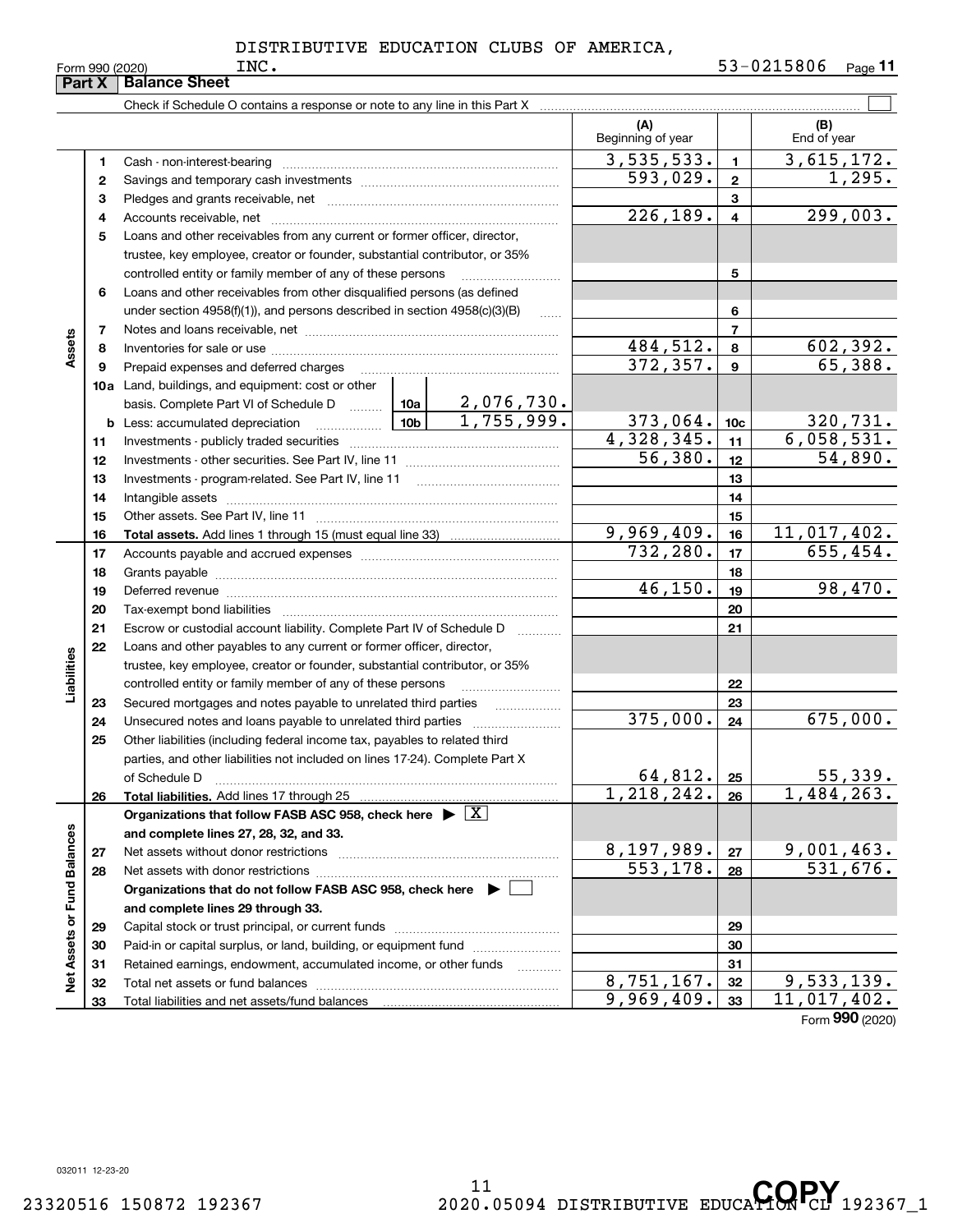| DISTRIBUTIVE EDUCATION CLUBS OF AMERICA, |  |  |                |
|------------------------------------------|--|--|----------------|
| $T$ NT $\alpha$                          |  |  | $53 - 0215806$ |

|    | Form 990 (2020)<br>INC.                                                                                                                                                                 |                         | 53-0215806     |     | <u>Page 12</u> |
|----|-----------------------------------------------------------------------------------------------------------------------------------------------------------------------------------------|-------------------------|----------------|-----|----------------|
|    | Part XI   Reconciliation of Net Assets                                                                                                                                                  |                         |                |     |                |
|    |                                                                                                                                                                                         |                         |                |     |                |
|    |                                                                                                                                                                                         |                         |                |     |                |
| 1  | Total revenue (must equal Part VIII, column (A), line 12)                                                                                                                               | $\mathbf{1}$            | 3,936,562.     |     |                |
| 2  | Total expenses (must equal Part IX, column (A), line 25)                                                                                                                                | $\mathbf{2}$            | 3,980,414.     |     |                |
| 3  | Revenue less expenses. Subtract line 2 from line 1                                                                                                                                      | $\mathbf{3}$            | $-43,852.$     |     |                |
| 4  | Net assets or fund balances at beginning of year (must equal Part X, line 32, column (A)) <i>massets</i> or fund balances at beginning of year (must equal Part X, line 32, column (A)) | $\overline{\mathbf{4}}$ | 8,751,167.     |     |                |
| 5  |                                                                                                                                                                                         | 5                       | 842,911.       |     |                |
| 6  |                                                                                                                                                                                         | 6                       |                |     |                |
| 7  |                                                                                                                                                                                         | $\overline{7}$          |                |     |                |
| 8  | Prior period adjustments                                                                                                                                                                | 8                       | $-17,087.$     |     |                |
| 9  | Other changes in net assets or fund balances (explain on Schedule O)                                                                                                                    | $\mathbf{9}$            |                |     | $0$ .          |
| 10 | Net assets or fund balances at end of year. Combine lines 3 through 9 (must equal Part X, line 32,                                                                                      |                         |                |     |                |
|    | column (B))                                                                                                                                                                             | 10                      | 9,533,139.     |     |                |
|    | <b>Part XII</b> Financial Statements and Reporting                                                                                                                                      |                         |                |     |                |
|    |                                                                                                                                                                                         |                         |                |     |                |
|    |                                                                                                                                                                                         |                         |                | Yes | No             |
| 1  | Accounting method used to prepare the Form 990: $X \subset X$ Cash<br>  Accrual<br>Other                                                                                                |                         |                |     |                |
|    | If the organization changed its method of accounting from a prior year or checked "Other," explain in Schedule O.                                                                       |                         |                |     |                |
|    | 2a Were the organization's financial statements compiled or reviewed by an independent accountant?                                                                                      |                         | 2a             |     | x              |
|    | If "Yes," check a box below to indicate whether the financial statements for the year were compiled or reviewed on a                                                                    |                         |                |     |                |
|    | separate basis, consolidated basis, or both:                                                                                                                                            |                         |                |     |                |
|    | Separate basis<br>Consolidated basis<br>Both consolidated and separate basis                                                                                                            |                         |                |     |                |
|    | <b>b</b> Were the organization's financial statements audited by an independent accountant?                                                                                             |                         | 2 <sub>b</sub> | x   |                |
|    | If "Yes," check a box below to indicate whether the financial statements for the year were audited on a separate basis,                                                                 |                         |                |     |                |
|    | consolidated basis, or both:                                                                                                                                                            |                         |                |     |                |
|    | $\boxed{\text{X}}$ Separate basis<br>Consolidated basis<br>Both consolidated and separate basis                                                                                         |                         |                |     |                |
|    | c If "Yes" to line 2a or 2b, does the organization have a committee that assumes responsibility for oversight of the audit,                                                             |                         |                |     |                |
|    | review, or compilation of its financial statements and selection of an independent accountant?                                                                                          |                         | 2c             | X   |                |
|    | If the organization changed either its oversight process or selection process during the tax year, explain on Schedule O.                                                               |                         |                |     |                |
|    | 3a As a result of a federal award, was the organization required to undergo an audit or audits as set forth in the Single Audit                                                         |                         |                |     |                |
|    |                                                                                                                                                                                         |                         | За             |     | x              |
|    | b If "Yes," did the organization undergo the required audit or audits? If the organization did not undergo the required audit                                                           |                         |                |     |                |
|    |                                                                                                                                                                                         |                         | 3b             |     |                |

Form (2020) **990**

032012 12-23-20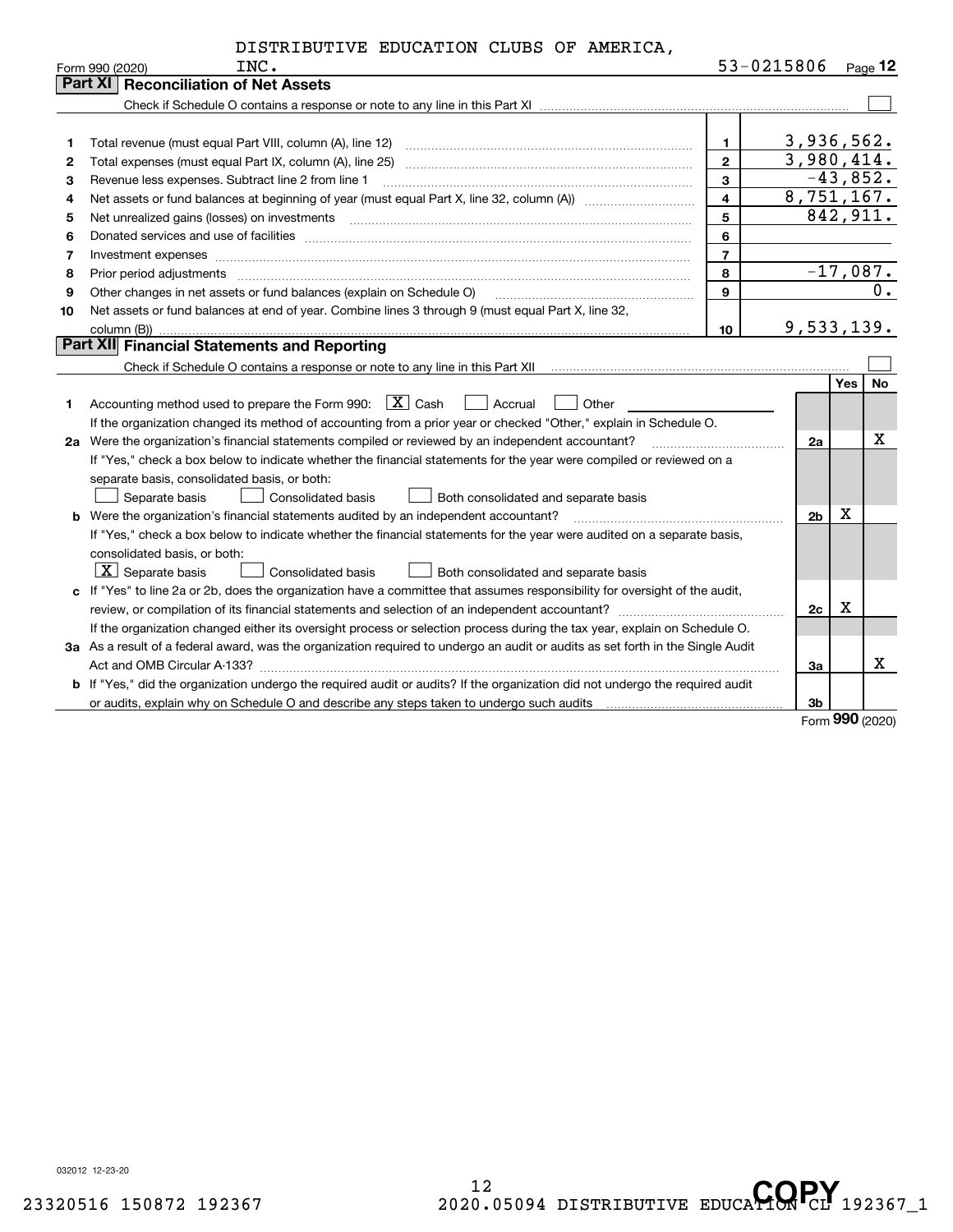|                          | <b>SCHEDULE A</b>                                                                                                                                        |      |                                               |                                                                                                                                                                                                                                                 |                                    |                                 |                            |  | OMB No. 1545-0047                                   |
|--------------------------|----------------------------------------------------------------------------------------------------------------------------------------------------------|------|-----------------------------------------------|-------------------------------------------------------------------------------------------------------------------------------------------------------------------------------------------------------------------------------------------------|------------------------------------|---------------------------------|----------------------------|--|-----------------------------------------------------|
|                          | <b>Public Charity Status and Public Support</b><br>(Form 990 or 990-EZ)<br>Complete if the organization is a section 501(c)(3) organization or a section |      |                                               |                                                                                                                                                                                                                                                 |                                    |                                 |                            |  |                                                     |
|                          |                                                                                                                                                          |      |                                               | 4947(a)(1) nonexempt charitable trust.                                                                                                                                                                                                          |                                    |                                 |                            |  |                                                     |
|                          | Department of the Treasury<br><b>Internal Revenue Service</b>                                                                                            |      |                                               | Attach to Form 990 or Form 990-EZ.                                                                                                                                                                                                              |                                    |                                 |                            |  | <b>Open to Public</b>                               |
|                          |                                                                                                                                                          |      |                                               | Go to www.irs.gov/Form990 for instructions and the latest information.                                                                                                                                                                          |                                    |                                 |                            |  | Inspection                                          |
|                          | Name of the organization                                                                                                                                 | INC. |                                               | DISTRIBUTIVE EDUCATION CLUBS OF AMERICA,                                                                                                                                                                                                        |                                    |                                 |                            |  | <b>Employer identification number</b><br>53-0215806 |
| Part I                   |                                                                                                                                                          |      |                                               | Reason for Public Charity Status. (All organizations must complete this part.) See instructions.                                                                                                                                                |                                    |                                 |                            |  |                                                     |
|                          |                                                                                                                                                          |      |                                               | The organization is not a private foundation because it is: (For lines 1 through 12, check only one box.)                                                                                                                                       |                                    |                                 |                            |  |                                                     |
| 1                        |                                                                                                                                                          |      |                                               | A church, convention of churches, or association of churches described in section 170(b)(1)(A)(i).                                                                                                                                              |                                    |                                 |                            |  |                                                     |
| 2                        |                                                                                                                                                          |      |                                               | A school described in section 170(b)(1)(A)(ii). (Attach Schedule E (Form 990 or 990-EZ).)                                                                                                                                                       |                                    |                                 |                            |  |                                                     |
| 3                        |                                                                                                                                                          |      |                                               | A hospital or a cooperative hospital service organization described in section 170(b)(1)(A)(iii).                                                                                                                                               |                                    |                                 |                            |  |                                                     |
| 4                        |                                                                                                                                                          |      |                                               | A medical research organization operated in conjunction with a hospital described in section 170(b)(1)(A)(iii). Enter the hospital's name,                                                                                                      |                                    |                                 |                            |  |                                                     |
|                          | city, and state:                                                                                                                                         |      |                                               |                                                                                                                                                                                                                                                 |                                    |                                 |                            |  |                                                     |
| 5                        |                                                                                                                                                          |      |                                               | An organization operated for the benefit of a college or university owned or operated by a governmental unit described in                                                                                                                       |                                    |                                 |                            |  |                                                     |
|                          |                                                                                                                                                          |      | section 170(b)(1)(A)(iv). (Complete Part II.) |                                                                                                                                                                                                                                                 |                                    |                                 |                            |  |                                                     |
| 6                        |                                                                                                                                                          |      |                                               | A federal, state, or local government or governmental unit described in section 170(b)(1)(A)(v).                                                                                                                                                |                                    |                                 |                            |  |                                                     |
| 7                        |                                                                                                                                                          |      |                                               | An organization that normally receives a substantial part of its support from a governmental unit or from the general public described in                                                                                                       |                                    |                                 |                            |  |                                                     |
|                          |                                                                                                                                                          |      | section 170(b)(1)(A)(vi). (Complete Part II.) |                                                                                                                                                                                                                                                 |                                    |                                 |                            |  |                                                     |
| 8                        |                                                                                                                                                          |      |                                               | A community trust described in section 170(b)(1)(A)(vi). (Complete Part II.)                                                                                                                                                                    |                                    |                                 |                            |  |                                                     |
| 9                        |                                                                                                                                                          |      |                                               | An agricultural research organization described in section 170(b)(1)(A)(ix) operated in conjunction with a land-grant college                                                                                                                   |                                    |                                 |                            |  |                                                     |
|                          |                                                                                                                                                          |      |                                               | or university or a non-land-grant college of agriculture (see instructions). Enter the name, city, and state of the college or                                                                                                                  |                                    |                                 |                            |  |                                                     |
| $\boxed{\text{X}}$<br>10 | university:                                                                                                                                              |      |                                               | An organization that normally receives (1) more than 33 1/3% of its support from contributions, membership fees, and gross receipts from                                                                                                        |                                    |                                 |                            |  |                                                     |
|                          |                                                                                                                                                          |      |                                               | activities related to its exempt functions, subject to certain exceptions; and (2) no more than 33 1/3% of its support from gross investment                                                                                                    |                                    |                                 |                            |  |                                                     |
|                          |                                                                                                                                                          |      |                                               | income and unrelated business taxable income (less section 511 tax) from businesses acquired by the organization after June 30, 1975.                                                                                                           |                                    |                                 |                            |  |                                                     |
|                          |                                                                                                                                                          |      | See section 509(a)(2). (Complete Part III.)   |                                                                                                                                                                                                                                                 |                                    |                                 |                            |  |                                                     |
| 11                       |                                                                                                                                                          |      |                                               | An organization organized and operated exclusively to test for public safety. See section 509(a)(4).                                                                                                                                            |                                    |                                 |                            |  |                                                     |
| 12                       |                                                                                                                                                          |      |                                               | An organization organized and operated exclusively for the benefit of, to perform the functions of, or to carry out the purposes of one or                                                                                                      |                                    |                                 |                            |  |                                                     |
|                          |                                                                                                                                                          |      |                                               | more publicly supported organizations described in section 509(a)(1) or section 509(a)(2). See section 509(a)(3). Check the box in                                                                                                              |                                    |                                 |                            |  |                                                     |
|                          |                                                                                                                                                          |      |                                               | lines 12a through 12d that describes the type of supporting organization and complete lines 12e, 12f, and 12g.                                                                                                                                  |                                    |                                 |                            |  |                                                     |
| a                        |                                                                                                                                                          |      |                                               | Type I. A supporting organization operated, supervised, or controlled by its supported organization(s), typically by giving                                                                                                                     |                                    |                                 |                            |  |                                                     |
|                          |                                                                                                                                                          |      |                                               | the supported organization(s) the power to regularly appoint or elect a majority of the directors or trustees of the supporting                                                                                                                 |                                    |                                 |                            |  |                                                     |
|                          |                                                                                                                                                          |      |                                               | organization. You must complete Part IV, Sections A and B.                                                                                                                                                                                      |                                    |                                 |                            |  |                                                     |
| b                        |                                                                                                                                                          |      |                                               | Type II. A supporting organization supervised or controlled in connection with its supported organization(s), by having<br>control or management of the supporting organization vested in the same persons that control or manage the supported |                                    |                                 |                            |  |                                                     |
|                          |                                                                                                                                                          |      |                                               | organization(s). You must complete Part IV, Sections A and C.                                                                                                                                                                                   |                                    |                                 |                            |  |                                                     |
| с                        |                                                                                                                                                          |      |                                               | Type III functionally integrated. A supporting organization operated in connection with, and functionally integrated with,                                                                                                                      |                                    |                                 |                            |  |                                                     |
|                          |                                                                                                                                                          |      |                                               | its supported organization(s) (see instructions). You must complete Part IV, Sections A, D, and E.                                                                                                                                              |                                    |                                 |                            |  |                                                     |
| d                        |                                                                                                                                                          |      |                                               | Type III non-functionally integrated. A supporting organization operated in connection with its supported organization(s)                                                                                                                       |                                    |                                 |                            |  |                                                     |
|                          |                                                                                                                                                          |      |                                               | that is not functionally integrated. The organization generally must satisfy a distribution requirement and an attentiveness                                                                                                                    |                                    |                                 |                            |  |                                                     |
|                          |                                                                                                                                                          |      |                                               | requirement (see instructions). You must complete Part IV, Sections A and D, and Part V.                                                                                                                                                        |                                    |                                 |                            |  |                                                     |
| e                        |                                                                                                                                                          |      |                                               | Check this box if the organization received a written determination from the IRS that it is a Type I, Type II, Type III                                                                                                                         |                                    |                                 |                            |  |                                                     |
|                          |                                                                                                                                                          |      |                                               | functionally integrated, or Type III non-functionally integrated supporting organization.                                                                                                                                                       |                                    |                                 |                            |  |                                                     |
|                          | f Enter the number of supported organizations                                                                                                            |      |                                               |                                                                                                                                                                                                                                                 |                                    |                                 |                            |  |                                                     |
|                          | (i) Name of supported                                                                                                                                    |      | (ii) EIN                                      | g Provide the following information about the supported organization(s).<br>(iii) Type of organization                                                                                                                                          |                                    | (iv) Is the organization listed | (v) Amount of monetary     |  | (vi) Amount of other                                |
|                          | organization                                                                                                                                             |      |                                               | (described on lines 1-10                                                                                                                                                                                                                        | in your governing document?<br>Yes | No.                             | support (see instructions) |  | support (see instructions)                          |
|                          |                                                                                                                                                          |      |                                               | above (see instructions))                                                                                                                                                                                                                       |                                    |                                 |                            |  |                                                     |
|                          |                                                                                                                                                          |      |                                               |                                                                                                                                                                                                                                                 |                                    |                                 |                            |  |                                                     |
|                          |                                                                                                                                                          |      |                                               |                                                                                                                                                                                                                                                 |                                    |                                 |                            |  |                                                     |
|                          |                                                                                                                                                          |      |                                               |                                                                                                                                                                                                                                                 |                                    |                                 |                            |  |                                                     |
|                          |                                                                                                                                                          |      |                                               |                                                                                                                                                                                                                                                 |                                    |                                 |                            |  |                                                     |
|                          |                                                                                                                                                          |      |                                               |                                                                                                                                                                                                                                                 |                                    |                                 |                            |  |                                                     |
|                          |                                                                                                                                                          |      |                                               |                                                                                                                                                                                                                                                 |                                    |                                 |                            |  |                                                     |
|                          |                                                                                                                                                          |      |                                               |                                                                                                                                                                                                                                                 |                                    |                                 |                            |  |                                                     |
|                          |                                                                                                                                                          |      |                                               |                                                                                                                                                                                                                                                 |                                    |                                 |                            |  |                                                     |
|                          |                                                                                                                                                          |      |                                               |                                                                                                                                                                                                                                                 |                                    |                                 |                            |  |                                                     |
| Total                    |                                                                                                                                                          |      |                                               | $\Box$ Level Danoruck Poduction Act Notice, see the Instructions for Earm 000 or 000-EZ = 220001 01.05.01                                                                                                                                       |                                    |                                 |                            |  | Schodule A (Form 990 or 990-F7) 2020                |

032021 01-25-21 **For Paperwork Reduction Act Notice, see the Instructions for Form 990 or 990-EZ. Schedule A (Form 990 or 990-EZ) 2020** LHA **I** 13

<sup>13</sup>
<sup>13</sup>
23320516 150872 192367
2020.05094 DISTRIBUTIVE EDUCA**HON**CL 192367<sub>-1</sub>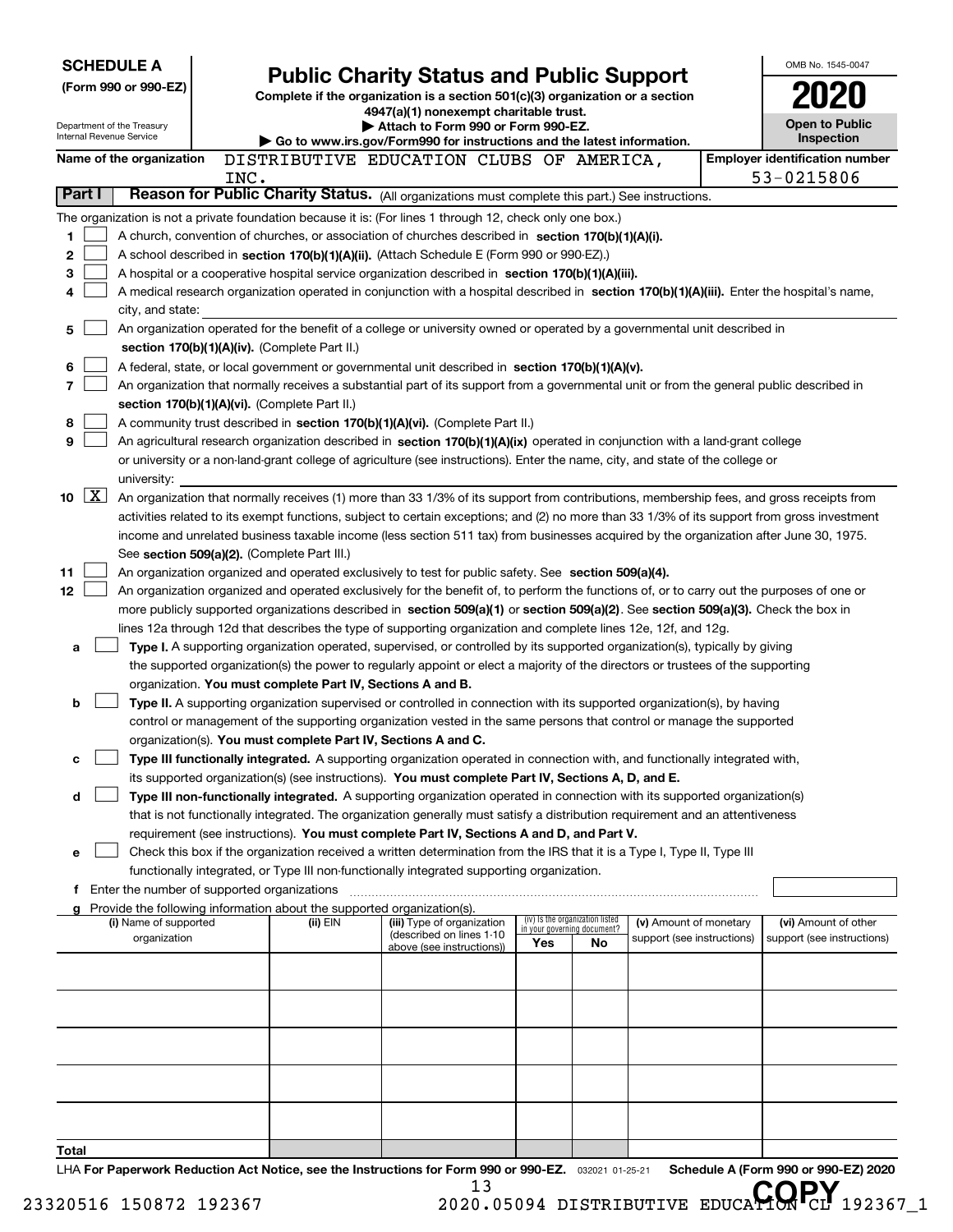## **2** Schedule A (Form 990 or 990-EZ) 2020 Page

INC. 53-0215806

| Part II  Support Schedule for Organizations Described in Sections 170(b)(1)(A)(iv) and 170(b)(1)(A)(vi)                                         |
|-------------------------------------------------------------------------------------------------------------------------------------------------|
| (Complete only if you checked the box on line 5, 7, or 8 of Part I or if the organization failed to qualify under Part III. If the organization |
| fails to qualify under the tests listed below, please complete Part III.)                                                                       |

| Calendar year (or fiscal year beginning in) $\blacktriangleright$<br>$(d)$ 2019<br>(a) 2016<br><b>(b)</b> 2017<br>$(c)$ 2018<br>(e) 2020<br>(f) Total<br><b>1</b> Gifts, grants, contributions, and<br>membership fees received. (Do not<br>include any "unusual grants.")<br>2 Tax revenues levied for the organ-<br>ization's benefit and either paid to<br>or expended on its behalf<br>3 The value of services or facilities<br>furnished by a governmental unit to<br>the organization without charge<br>4 Total. Add lines 1 through 3<br>The portion of total contributions<br>5<br>by each person (other than a<br>governmental unit or publicly<br>supported organization) included<br>on line 1 that exceeds 2% of the<br>amount shown on line 11, |
|--------------------------------------------------------------------------------------------------------------------------------------------------------------------------------------------------------------------------------------------------------------------------------------------------------------------------------------------------------------------------------------------------------------------------------------------------------------------------------------------------------------------------------------------------------------------------------------------------------------------------------------------------------------------------------------------------------------------------------------------------------------|
|                                                                                                                                                                                                                                                                                                                                                                                                                                                                                                                                                                                                                                                                                                                                                              |
|                                                                                                                                                                                                                                                                                                                                                                                                                                                                                                                                                                                                                                                                                                                                                              |
|                                                                                                                                                                                                                                                                                                                                                                                                                                                                                                                                                                                                                                                                                                                                                              |
|                                                                                                                                                                                                                                                                                                                                                                                                                                                                                                                                                                                                                                                                                                                                                              |
|                                                                                                                                                                                                                                                                                                                                                                                                                                                                                                                                                                                                                                                                                                                                                              |
|                                                                                                                                                                                                                                                                                                                                                                                                                                                                                                                                                                                                                                                                                                                                                              |
|                                                                                                                                                                                                                                                                                                                                                                                                                                                                                                                                                                                                                                                                                                                                                              |
|                                                                                                                                                                                                                                                                                                                                                                                                                                                                                                                                                                                                                                                                                                                                                              |
|                                                                                                                                                                                                                                                                                                                                                                                                                                                                                                                                                                                                                                                                                                                                                              |
|                                                                                                                                                                                                                                                                                                                                                                                                                                                                                                                                                                                                                                                                                                                                                              |
|                                                                                                                                                                                                                                                                                                                                                                                                                                                                                                                                                                                                                                                                                                                                                              |
|                                                                                                                                                                                                                                                                                                                                                                                                                                                                                                                                                                                                                                                                                                                                                              |
|                                                                                                                                                                                                                                                                                                                                                                                                                                                                                                                                                                                                                                                                                                                                                              |
|                                                                                                                                                                                                                                                                                                                                                                                                                                                                                                                                                                                                                                                                                                                                                              |
|                                                                                                                                                                                                                                                                                                                                                                                                                                                                                                                                                                                                                                                                                                                                                              |
|                                                                                                                                                                                                                                                                                                                                                                                                                                                                                                                                                                                                                                                                                                                                                              |
|                                                                                                                                                                                                                                                                                                                                                                                                                                                                                                                                                                                                                                                                                                                                                              |
| column (f)                                                                                                                                                                                                                                                                                                                                                                                                                                                                                                                                                                                                                                                                                                                                                   |
| 6 Public support. Subtract line 5 from line 4.                                                                                                                                                                                                                                                                                                                                                                                                                                                                                                                                                                                                                                                                                                               |
| <b>Section B. Total Support</b>                                                                                                                                                                                                                                                                                                                                                                                                                                                                                                                                                                                                                                                                                                                              |
| Calendar year (or fiscal year beginning in) $\blacktriangleright$<br>(b) 2017<br>$(d)$ 2019<br>(a) 2016<br>$(c)$ 2018<br>(e) 2020<br>(f) Total                                                                                                                                                                                                                                                                                                                                                                                                                                                                                                                                                                                                               |
| 7 Amounts from line 4                                                                                                                                                                                                                                                                                                                                                                                                                                                                                                                                                                                                                                                                                                                                        |
| 8 Gross income from interest,                                                                                                                                                                                                                                                                                                                                                                                                                                                                                                                                                                                                                                                                                                                                |
| dividends, payments received on                                                                                                                                                                                                                                                                                                                                                                                                                                                                                                                                                                                                                                                                                                                              |
| securities loans, rents, royalties,                                                                                                                                                                                                                                                                                                                                                                                                                                                                                                                                                                                                                                                                                                                          |
| and income from similar sources                                                                                                                                                                                                                                                                                                                                                                                                                                                                                                                                                                                                                                                                                                                              |
| Net income from unrelated business<br>9.                                                                                                                                                                                                                                                                                                                                                                                                                                                                                                                                                                                                                                                                                                                     |
| activities, whether or not the                                                                                                                                                                                                                                                                                                                                                                                                                                                                                                                                                                                                                                                                                                                               |
| business is regularly carried on                                                                                                                                                                                                                                                                                                                                                                                                                                                                                                                                                                                                                                                                                                                             |
| <b>10</b> Other income. Do not include gain                                                                                                                                                                                                                                                                                                                                                                                                                                                                                                                                                                                                                                                                                                                  |
| or loss from the sale of capital                                                                                                                                                                                                                                                                                                                                                                                                                                                                                                                                                                                                                                                                                                                             |
| assets (Explain in Part VI.)                                                                                                                                                                                                                                                                                                                                                                                                                                                                                                                                                                                                                                                                                                                                 |
| <b>11 Total support.</b> Add lines 7 through 10                                                                                                                                                                                                                                                                                                                                                                                                                                                                                                                                                                                                                                                                                                              |
| 12<br><b>12</b> Gross receipts from related activities, etc. (see instructions)                                                                                                                                                                                                                                                                                                                                                                                                                                                                                                                                                                                                                                                                              |
| 13 First 5 years. If the Form 990 is for the organization's first, second, third, fourth, or fifth tax year as a section 501(c)(3)                                                                                                                                                                                                                                                                                                                                                                                                                                                                                                                                                                                                                           |
|                                                                                                                                                                                                                                                                                                                                                                                                                                                                                                                                                                                                                                                                                                                                                              |
| <b>Section C. Computation of Public Support Percentage</b>                                                                                                                                                                                                                                                                                                                                                                                                                                                                                                                                                                                                                                                                                                   |
| 14<br>%<br>14 Public support percentage for 2020 (line 6, column (f), divided by line 11, column (f) <i>mummanon</i> mummanon                                                                                                                                                                                                                                                                                                                                                                                                                                                                                                                                                                                                                                |
| 15<br>%                                                                                                                                                                                                                                                                                                                                                                                                                                                                                                                                                                                                                                                                                                                                                      |
| 16a 33 1/3% support test - 2020. If the organization did not check the box on line 13, and line 14 is 33 1/3% or more, check this box and                                                                                                                                                                                                                                                                                                                                                                                                                                                                                                                                                                                                                    |
| stop here. The organization qualifies as a publicly supported organization                                                                                                                                                                                                                                                                                                                                                                                                                                                                                                                                                                                                                                                                                   |
| b 33 1/3% support test - 2019. If the organization did not check a box on line 13 or 16a, and line 15 is 33 1/3% or more, check this box                                                                                                                                                                                                                                                                                                                                                                                                                                                                                                                                                                                                                     |
| and stop here. The organization qualifies as a publicly supported organization                                                                                                                                                                                                                                                                                                                                                                                                                                                                                                                                                                                                                                                                               |
| 17a 10% -facts-and-circumstances test - 2020. If the organization did not check a box on line 13, 16a, or 16b, and line 14 is 10% or more,                                                                                                                                                                                                                                                                                                                                                                                                                                                                                                                                                                                                                   |
| and if the organization meets the facts-and-circumstances test, check this box and stop here. Explain in Part VI how the organization                                                                                                                                                                                                                                                                                                                                                                                                                                                                                                                                                                                                                        |
| meets the facts-and-circumstances test. The organization qualifies as a publicly supported organization                                                                                                                                                                                                                                                                                                                                                                                                                                                                                                                                                                                                                                                      |
| <b>b 10% -facts-and-circumstances test - 2019.</b> If the organization did not check a box on line 13, 16a, 16b, or 17a, and line 15 is 10% or                                                                                                                                                                                                                                                                                                                                                                                                                                                                                                                                                                                                               |
| more, and if the organization meets the facts-and-circumstances test, check this box and stop here. Explain in Part VI how the                                                                                                                                                                                                                                                                                                                                                                                                                                                                                                                                                                                                                               |
| organization meets the facts-and-circumstances test. The organization qualifies as a publicly supported organization                                                                                                                                                                                                                                                                                                                                                                                                                                                                                                                                                                                                                                         |
| Private foundation. If the organization did not check a box on line 13, 16a, 16b, 17a, or 17b, check this box and see instructions<br>18<br>Schodule A (Form 000 or 000 EZ) 2020                                                                                                                                                                                                                                                                                                                                                                                                                                                                                                                                                                             |

**Schedule A (Form 990 or 990-EZ) 2020**

032022 01-25-21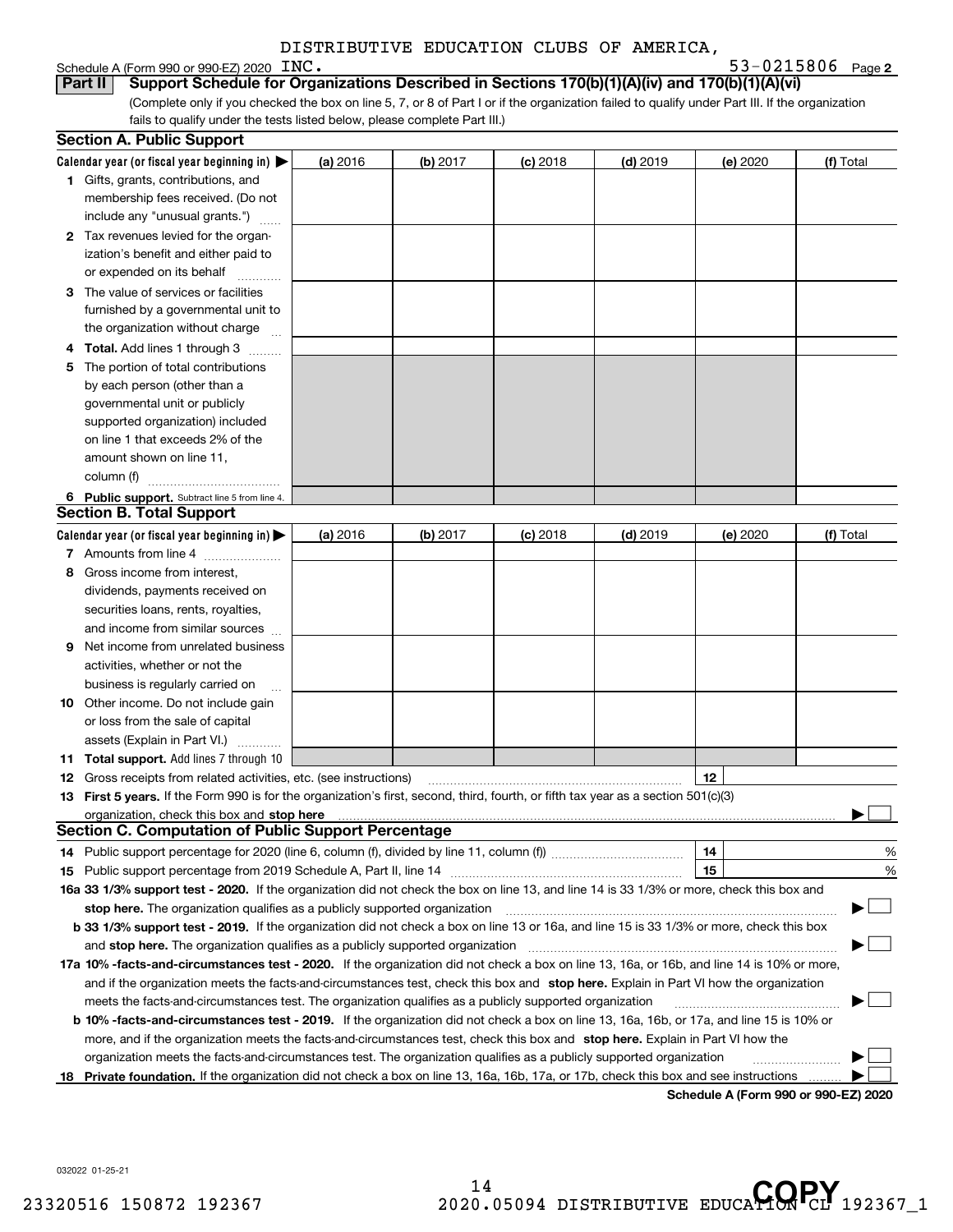#### Schedule A (Form 990 or 990-EZ) 2020 INC.

### **Part III** | Support Schedule for Organizations Described in Section 509(a)(2)

**3** INC. 53-0215806

(Complete only if you checked the box on line 10 of Part I or if the organization failed to qualify under Part II. If the organization fails to qualify under the tests listed below, please complete Part II.)

|    | <b>Section A. Public Support</b>                                                                                                                                                         |            |          |                   |            |          |                                              |
|----|------------------------------------------------------------------------------------------------------------------------------------------------------------------------------------------|------------|----------|-------------------|------------|----------|----------------------------------------------|
|    | Calendar year (or fiscal year beginning in)                                                                                                                                              | $(a)$ 2016 | (b) 2017 | $(c)$ 2018        | $(d)$ 2019 | (e) 2020 | (f) Total                                    |
|    | 1 Gifts, grants, contributions, and                                                                                                                                                      |            |          |                   |            |          |                                              |
|    | membership fees received. (Do not                                                                                                                                                        |            |          |                   |            |          |                                              |
|    | include any "unusual grants.")                                                                                                                                                           | 1566558.   | 1591919. | 1146832.          | 1435273.   | 973,943. | 6714525.                                     |
|    | 2 Gross receipts from admissions,<br>merchandise sold or services per-<br>formed, or facilities furnished in<br>any activity that is related to the<br>organization's tax-exempt purpose | 9017296.   |          | 7619526.10867026. | 3479272.   |          | 2296531.33279651.                            |
|    | 3 Gross receipts from activities that<br>are not an unrelated trade or bus-<br>iness under section 513                                                                                   |            |          |                   |            |          |                                              |
|    | 4 Tax revenues levied for the organ-                                                                                                                                                     |            |          |                   |            |          |                                              |
|    | ization's benefit and either paid to<br>or expended on its behalf                                                                                                                        |            |          |                   |            |          |                                              |
|    | 5 The value of services or facilities<br>furnished by a governmental unit to                                                                                                             |            |          |                   |            |          |                                              |
|    | the organization without charge                                                                                                                                                          |            |          |                   |            |          |                                              |
|    | 6 Total. Add lines 1 through 5                                                                                                                                                           | 10583854.  |          | 9211445.12013858. | 4914545.   |          | 3270474.39994176.                            |
|    | 7a Amounts included on lines 1, 2, and<br>3 received from disqualified persons                                                                                                           |            |          |                   |            |          | 0.                                           |
|    | <b>b</b> Amounts included on lines 2 and 3 received<br>from other than disqualified persons that<br>exceed the greater of \$5,000 or 1% of the                                           |            |          |                   |            |          | 0.                                           |
|    | amount on line 13 for the year<br>c Add lines 7a and 7b                                                                                                                                  |            |          |                   |            |          | $\overline{0}$ .                             |
|    | 8 Public support. (Subtract line 7c from line 6.)                                                                                                                                        |            |          |                   |            |          | 39994176.                                    |
|    | <b>Section B. Total Support</b>                                                                                                                                                          |            |          |                   |            |          |                                              |
|    | Calendar year (or fiscal year beginning in)                                                                                                                                              | (a) 2016   | (b) 2017 | $(c)$ 2018        | $(d)$ 2019 | (e) 2020 | (f) Total                                    |
|    | <b>9</b> Amounts from line 6                                                                                                                                                             | 10583854.  |          | 9211445.12013858. | 4914545.   |          | 3270474.39994176.                            |
|    | 10a Gross income from interest,<br>dividends, payments received on<br>securities loans, rents, royalties,<br>and income from similar sources                                             | 86,879.    | 114,586. | 187,321.          | 158, 201.  | 157,309. | 704, 296.                                    |
|    | <b>b</b> Unrelated business taxable income                                                                                                                                               |            |          |                   |            |          |                                              |
|    | (less section 511 taxes) from businesses<br>acquired after June 30, 1975                                                                                                                 |            |          |                   |            |          |                                              |
|    | c Add lines 10a and 10b                                                                                                                                                                  | 86,879.    | 114,586. | 187,321.          | 158, 201.  | 157,309. | $\overline{704}$ , 296.                      |
|    | 11 Net income from unrelated business<br>activities not included in line 10b.<br>whether or not the business is<br>regularly carried on                                                  |            |          |                   |            |          |                                              |
|    | <b>12</b> Other income. Do not include gain<br>or loss from the sale of capital<br>assets (Explain in Part VI.)                                                                          |            |          | 37,400.           | 49.        | 3,735.   | 41,184.                                      |
|    | 13 Total support. (Add lines 9, 10c, 11, and 12.)                                                                                                                                        | 10670733.  |          | 9326031.12238579. | 5072795.   |          | 3431518.40739656.                            |
|    | 14 First 5 years. If the Form 990 is for the organization's first, second, third, fourth, or fifth tax year as a section 501(c)(3) organization,                                         |            |          |                   |            |          |                                              |
|    | check this box and stop here                                                                                                                                                             |            |          |                   |            |          |                                              |
|    | <b>Section C. Computation of Public Support Percentage</b>                                                                                                                               |            |          |                   |            |          |                                              |
|    | 15 Public support percentage for 2020 (line 8, column (f), divided by line 13, column (f))                                                                                               |            |          |                   |            | 15       | 98.17<br>$\%$                                |
|    | 16 Public support percentage from 2019 Schedule A, Part III, line 15                                                                                                                     |            |          |                   |            | 16       | 98.45<br>%                                   |
|    | Section D. Computation of Investment Income Percentage                                                                                                                                   |            |          |                   |            |          |                                              |
|    | 17 Investment income percentage for 2020 (line 10c, column (f), divided by line 13, column (f))                                                                                          |            |          |                   |            | 17       | 1.73<br>$\%$                                 |
|    | 18 Investment income percentage from 2019 Schedule A, Part III, line 17                                                                                                                  |            |          |                   |            | 18       | 1.46<br>$\%$                                 |
|    | 19a 33 1/3% support tests - 2020. If the organization did not check the box on line 14, and line 15 is more than 33 1/3%, and line 17 is not                                             |            |          |                   |            |          |                                              |
|    | more than 33 1/3%, check this box and stop here. The organization qualifies as a publicly supported organization                                                                         |            |          |                   |            |          | $\blacktriangleright$ $\vert$ X              |
|    | <b>b 33 1/3% support tests - 2019.</b> If the organization did not check a box on line 14 or line 19a, and line 16 is more than 33 1/3%, and                                             |            |          |                   |            |          |                                              |
|    | line 18 is not more than 33 1/3%, check this box and stop here. The organization qualifies as a publicly supported organization                                                          |            |          |                   |            |          |                                              |
| 20 | Private foundation. If the organization did not check a box on line 14, 19a, or 19b, check this box and see instructions                                                                 |            |          |                   |            |          |                                              |
|    | 032023 01-25-21                                                                                                                                                                          |            | 15       |                   |            |          | Schedule A (Form 990 or 990-EZ) 2020<br>CODV |

<sup>15</sup> <sup>15</sup> 23320516 150872 192367 2020.05094 DISTRIBUTIVE EDUCA**TORPY** 192367\_1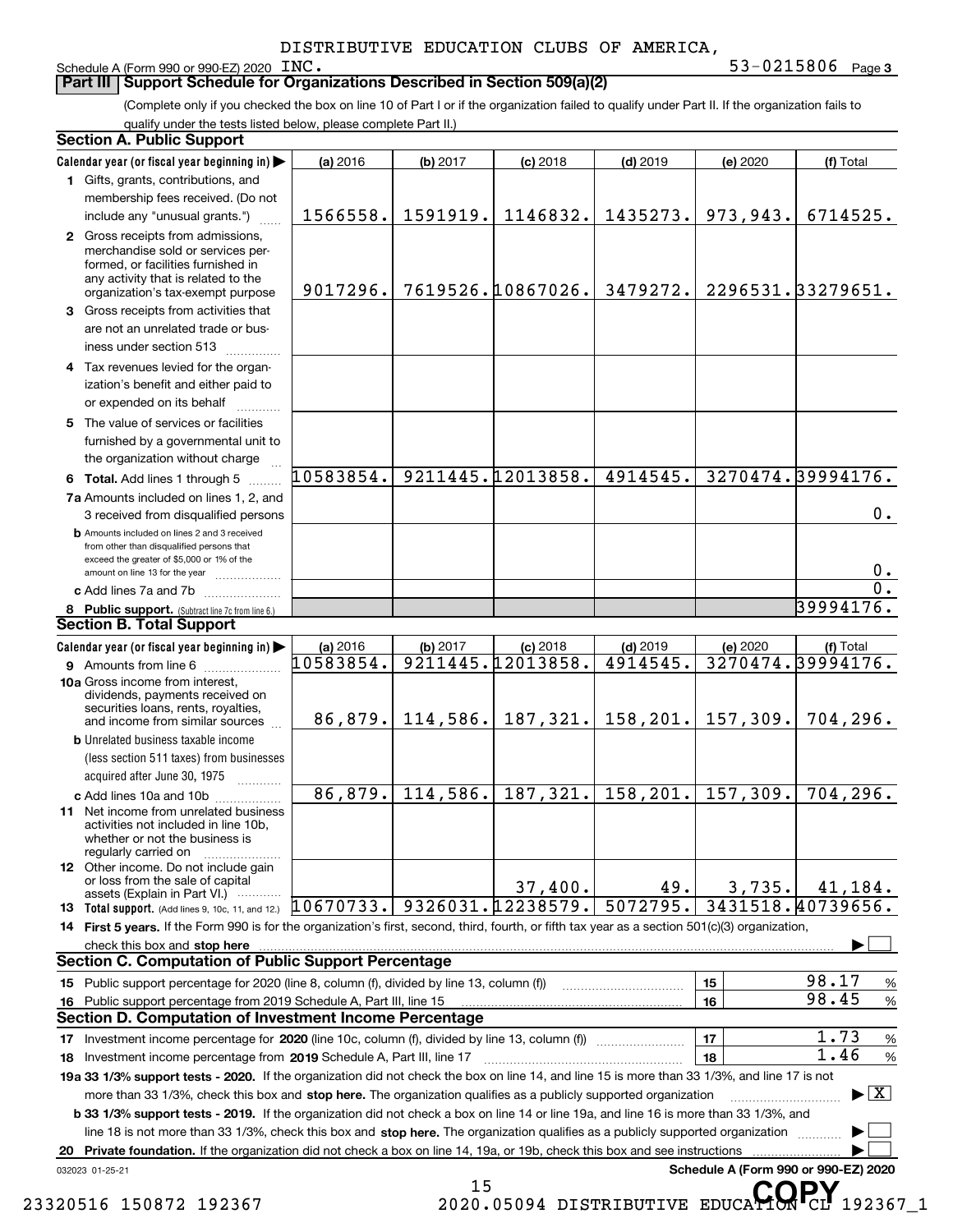**4**INC. 53-0215806

**1**

**2**

**3a**

**3b**

**3c**

**4a**

**4b**

**4c**

**5a**

**5b5c**

**6**

**7**

**8**

**9a**

**9b**

**9c**

**10a**

**10b**

**Yes No**

### Schedule A (Form 990 or 990-EZ) 2020  $\text{INC}$ . **Part IV Supporting Organizations**

(Complete only if you checked a box in line 12 on Part I. If you checked box 12a, Part I, complete Sections A and B. If you checked box 12b, Part I, complete Sections A and C. If you checked box 12c, Part I, complete Sections A, D, and E. If you checked box 12d, Part I, complete Sections A and D, and complete Part V.)

### **Section A. All Supporting Organizations**

- **1** Are all of the organization's supported organizations listed by name in the organization's governing documents? If "No," describe in **Part VI** how the supported organizations are designated. If designated by *class or purpose, describe the designation. If historic and continuing relationship, explain.*
- **2** Did the organization have any supported organization that does not have an IRS determination of status under section 509(a)(1) or (2)? If "Yes," explain in Part VI how the organization determined that the supported *organization was described in section 509(a)(1) or (2).*
- **3a** Did the organization have a supported organization described in section 501(c)(4), (5), or (6)? If "Yes," answer *lines 3b and 3c below.*
- **b** Did the organization confirm that each supported organization qualified under section 501(c)(4), (5), or (6) and satisfied the public support tests under section 509(a)(2)? If "Yes," describe in **Part VI** when and how the *organization made the determination.*
- **c**Did the organization ensure that all support to such organizations was used exclusively for section 170(c)(2)(B) purposes? If "Yes," explain in **Part VI** what controls the organization put in place to ensure such use.
- **4a***If* Was any supported organization not organized in the United States ("foreign supported organization")? *"Yes," and if you checked box 12a or 12b in Part I, answer lines 4b and 4c below.*
- **b** Did the organization have ultimate control and discretion in deciding whether to make grants to the foreign supported organization? If "Yes," describe in **Part VI** how the organization had such control and discretion *despite being controlled or supervised by or in connection with its supported organizations.*
- **c** Did the organization support any foreign supported organization that does not have an IRS determination under sections 501(c)(3) and 509(a)(1) or (2)? If "Yes," explain in **Part VI** what controls the organization used *to ensure that all support to the foreign supported organization was used exclusively for section 170(c)(2)(B) purposes.*
- **5a** Did the organization add, substitute, or remove any supported organizations during the tax year? If "Yes," answer lines 5b and 5c below (if applicable). Also, provide detail in **Part VI,** including (i) the names and EIN *numbers of the supported organizations added, substituted, or removed; (ii) the reasons for each such action; (iii) the authority under the organization's organizing document authorizing such action; and (iv) how the action was accomplished (such as by amendment to the organizing document).*
- **b** Type I or Type II only. Was any added or substituted supported organization part of a class already designated in the organization's organizing document?
- **cSubstitutions only.**  Was the substitution the result of an event beyond the organization's control?
- **6** Did the organization provide support (whether in the form of grants or the provision of services or facilities) to **Part VI.** *If "Yes," provide detail in* support or benefit one or more of the filing organization's supported organizations? anyone other than (i) its supported organizations, (ii) individuals that are part of the charitable class benefited by one or more of its supported organizations, or (iii) other supporting organizations that also
- **7**Did the organization provide a grant, loan, compensation, or other similar payment to a substantial contributor *If "Yes," complete Part I of Schedule L (Form 990 or 990-EZ).* regard to a substantial contributor? (as defined in section 4958(c)(3)(C)), a family member of a substantial contributor, or a 35% controlled entity with
- **8** Did the organization make a loan to a disqualified person (as defined in section 4958) not described in line 7? *If "Yes," complete Part I of Schedule L (Form 990 or 990-EZ).*
- **9a** Was the organization controlled directly or indirectly at any time during the tax year by one or more in section 509(a)(1) or (2))? If "Yes," *provide detail in* <code>Part VI.</code> disqualified persons, as defined in section 4946 (other than foundation managers and organizations described
- **b**the supporting organization had an interest? If "Yes," provide detail in P**art VI**. Did one or more disqualified persons (as defined in line 9a) hold a controlling interest in any entity in which
- **c**Did a disqualified person (as defined in line 9a) have an ownership interest in, or derive any personal benefit from, assets in which the supporting organization also had an interest? If "Yes," provide detail in P**art VI.**
- **10a** Was the organization subject to the excess business holdings rules of section 4943 because of section supporting organizations)? If "Yes," answer line 10b below. 4943(f) (regarding certain Type II supporting organizations, and all Type III non-functionally integrated
- **b** Did the organization have any excess business holdings in the tax year? (Use Schedule C, Form 4720, to *determine whether the organization had excess business holdings.)*

032024 01-25-21

**Schedule A (Form 990 or 990-EZ) 2020**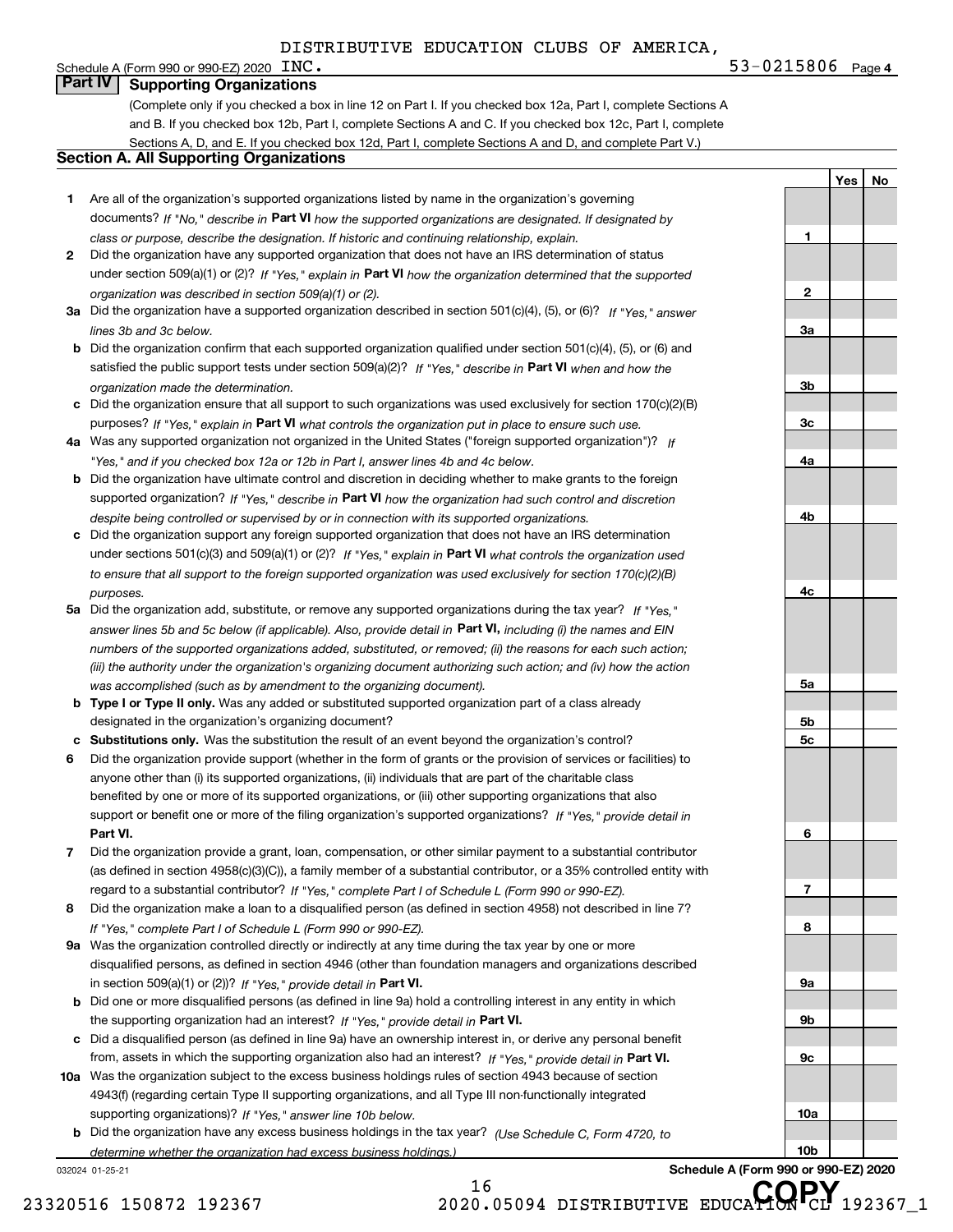**5** INC. 53-0215806

|              | <b>Supporting Organizations (continued)</b><br>Part IV                                                                                                                                                                                                      |                 |     |    |
|--------------|-------------------------------------------------------------------------------------------------------------------------------------------------------------------------------------------------------------------------------------------------------------|-----------------|-----|----|
|              |                                                                                                                                                                                                                                                             |                 | Yes | No |
| 11           | Has the organization accepted a gift or contribution from any of the following persons?                                                                                                                                                                     |                 |     |    |
|              | a A person who directly or indirectly controls, either alone or together with persons described in lines 11b and                                                                                                                                            |                 |     |    |
|              | 11c below, the governing body of a supported organization?                                                                                                                                                                                                  | 11a             |     |    |
|              | <b>b</b> A family member of a person described in line 11a above?                                                                                                                                                                                           | 11 <sub>b</sub> |     |    |
|              | c A 35% controlled entity of a person described in line 11a or 11b above? If "Yes" to line 11a, 11b, or 11c, provide                                                                                                                                        |                 |     |    |
|              |                                                                                                                                                                                                                                                             | 11c             |     |    |
|              | detail in Part VI.<br>Section B. Type I Supporting Organizations                                                                                                                                                                                            |                 |     |    |
|              |                                                                                                                                                                                                                                                             |                 |     |    |
|              |                                                                                                                                                                                                                                                             |                 | Yes | No |
| 1            | Did the governing body, members of the governing body, officers acting in their official capacity, or membership of one or<br>more supported organizations have the power to regularly appoint or elect at least a majority of the organization's officers, |                 |     |    |
|              | directors, or trustees at all times during the tax year? If "No," describe in Part VI how the supported organization(s)                                                                                                                                     |                 |     |    |
|              | effectively operated, supervised, or controlled the organization's activities. If the organization had more than one supported                                                                                                                              |                 |     |    |
|              | organization, describe how the powers to appoint and/or remove officers, directors, or trustees were allocated among the                                                                                                                                    |                 |     |    |
|              | supported organizations and what conditions or restrictions, if any, applied to such powers during the tax year.                                                                                                                                            | 1               |     |    |
| 2            | Did the organization operate for the benefit of any supported organization other than the supported                                                                                                                                                         |                 |     |    |
|              | organization(s) that operated, supervised, or controlled the supporting organization? If "Yes," explain in                                                                                                                                                  |                 |     |    |
|              | Part VI how providing such benefit carried out the purposes of the supported organization(s) that operated,                                                                                                                                                 |                 |     |    |
|              | supervised, or controlled the supporting organization.                                                                                                                                                                                                      | 2               |     |    |
|              | Section C. Type II Supporting Organizations                                                                                                                                                                                                                 |                 |     |    |
|              |                                                                                                                                                                                                                                                             |                 | Yes | No |
| 1.           | Were a majority of the organization's directors or trustees during the tax year also a majority of the directors                                                                                                                                            |                 |     |    |
|              | or trustees of each of the organization's supported organization(s)? If "No," describe in Part VI how control                                                                                                                                               |                 |     |    |
|              | or management of the supporting organization was vested in the same persons that controlled or managed                                                                                                                                                      |                 |     |    |
|              | the supported organization(s).                                                                                                                                                                                                                              | 1               |     |    |
|              | Section D. All Type III Supporting Organizations                                                                                                                                                                                                            |                 |     |    |
|              |                                                                                                                                                                                                                                                             |                 | Yes | No |
| 1            | Did the organization provide to each of its supported organizations, by the last day of the fifth month of the                                                                                                                                              |                 |     |    |
|              | organization's tax year, (i) a written notice describing the type and amount of support provided during the prior tax                                                                                                                                       |                 |     |    |
|              | year, (ii) a copy of the Form 990 that was most recently filed as of the date of notification, and (iii) copies of the                                                                                                                                      |                 |     |    |
|              | organization's governing documents in effect on the date of notification, to the extent not previously provided?                                                                                                                                            | 1               |     |    |
| $\mathbf{2}$ | Were any of the organization's officers, directors, or trustees either (i) appointed or elected by the supported                                                                                                                                            |                 |     |    |
|              | organization(s) or (ii) serving on the governing body of a supported organization? If "No," explain in Part VI how                                                                                                                                          |                 |     |    |
|              |                                                                                                                                                                                                                                                             | 2               |     |    |
| 3            | the organization maintained a close and continuous working relationship with the supported organization(s).<br>By reason of the relationship described in line 2, above, did the organization's supported organizations have a                              |                 |     |    |
|              | significant voice in the organization's investment policies and in directing the use of the organization's                                                                                                                                                  |                 |     |    |
|              | income or assets at all times during the tax year? If "Yes," describe in Part VI the role the organization's                                                                                                                                                |                 |     |    |
|              |                                                                                                                                                                                                                                                             |                 |     |    |
|              | supported organizations played in this regard.<br>Section E. Type III Functionally Integrated Supporting Organizations                                                                                                                                      |                 |     |    |
|              |                                                                                                                                                                                                                                                             |                 |     |    |
| 1            | Check the box next to the method that the organization used to satisfy the Integral Part Test during the year (see instructions).                                                                                                                           |                 |     |    |
| a            | The organization satisfied the Activities Test. Complete line 2 below.                                                                                                                                                                                      |                 |     |    |
| b            | The organization is the parent of each of its supported organizations. Complete line 3 below.                                                                                                                                                               |                 |     |    |
| c            | The organization supported a governmental entity. Describe in Part VI how you supported a governmental entity (see instructions).                                                                                                                           |                 |     |    |
| 2            | Activities Test. Answer lines 2a and 2b below.                                                                                                                                                                                                              |                 | Yes | No |
| а            | Did substantially all of the organization's activities during the tax year directly further the exempt purposes of                                                                                                                                          |                 |     |    |
|              | the supported organization(s) to which the organization was responsive? If "Yes," then in Part VI identify                                                                                                                                                  |                 |     |    |
|              | those supported organizations and explain how these activities directly furthered their exempt purposes,                                                                                                                                                    |                 |     |    |
|              | how the organization was responsive to those supported organizations, and how the organization determined                                                                                                                                                   |                 |     |    |
|              | that these activities constituted substantially all of its activities.                                                                                                                                                                                      | 2a              |     |    |
| b            | Did the activities described in line 2a, above, constitute activities that, but for the organization's involvement,                                                                                                                                         |                 |     |    |
|              | one or more of the organization's supported organization(s) would have been engaged in? If "Yes," explain in                                                                                                                                                |                 |     |    |
|              | <b>Part VI</b> the reasons for the organization's position that its supported organization(s) would have engaged in                                                                                                                                         |                 |     |    |
|              | these activities but for the organization's involvement.                                                                                                                                                                                                    | 2b              |     |    |
| 3            | Parent of Supported Organizations. Answer lines 3a and 3b below.                                                                                                                                                                                            |                 |     |    |
| а            | Did the organization have the power to regularly appoint or elect a majority of the officers, directors, or                                                                                                                                                 |                 |     |    |
|              | trustees of each of the supported organizations? If "Yes" or "No" provide details in Part VI.                                                                                                                                                               | За              |     |    |
| b            | Did the organization exercise a substantial degree of direction over the policies, programs, and activities of each                                                                                                                                         |                 |     |    |
|              | of its supported organizations? If "Yes," describe in Part VI the role played by the organization in this regard.                                                                                                                                           | 3b              |     |    |
|              | Schedule A (Form 990 or 990-EZ) 2020<br>032025 01-25-21                                                                                                                                                                                                     |                 |     |    |

Schedule A (Form 990 or 990-EZ) 2020 INC.

17 <sup>17</sup> <sup>17</sup> 23320516 150872 192367 2020.05094 DISTRIBUTIVE EDUCA**TORPY** 192367\_1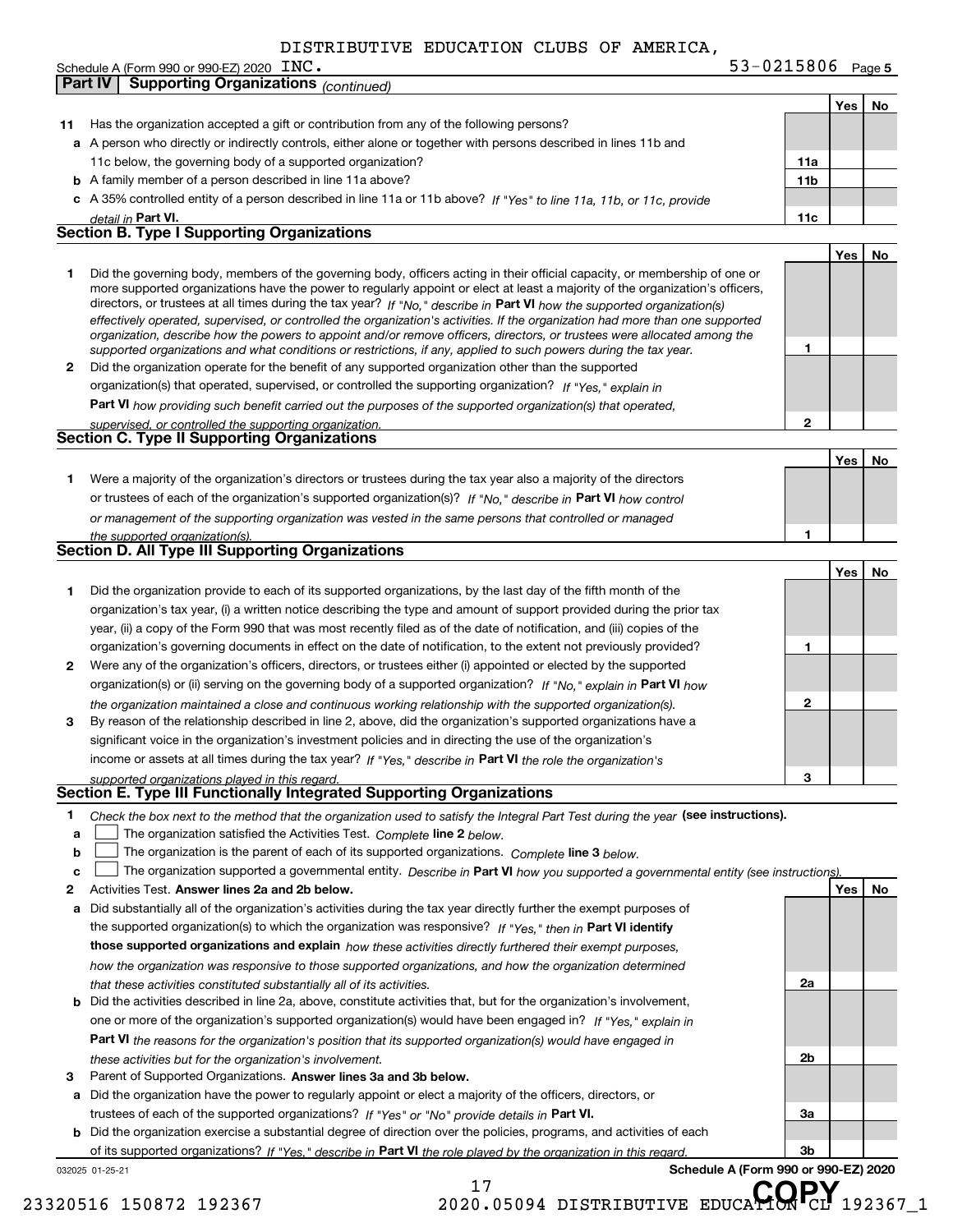| DISTRIBUTIVE EDUCATION CLUBS OF AMERICA. |  |  |  |  |
|------------------------------------------|--|--|--|--|
|------------------------------------------|--|--|--|--|

**6**

|              | Schedule A (Form 990 or 990-EZ) 2020 INC.                                                                                                      |                |                | 53-0215806 $Page 6$            |
|--------------|------------------------------------------------------------------------------------------------------------------------------------------------|----------------|----------------|--------------------------------|
|              | Type III Non-Functionally Integrated 509(a)(3) Supporting Organizations<br><b>Part V</b>                                                       |                |                |                                |
| 1            | Check here if the organization satisfied the Integral Part Test as a qualifying trust on Nov. 20, 1970 (explain in Part VI). See instructions. |                |                |                                |
|              | All other Type III non-functionally integrated supporting organizations must complete Sections A through E.                                    |                |                |                                |
|              | <b>Section A - Adjusted Net Income</b>                                                                                                         |                | (A) Prior Year | (B) Current Year<br>(optional) |
| 1            | Net short-term capital gain                                                                                                                    | 1              |                |                                |
| $\mathbf{2}$ | Recoveries of prior-year distributions                                                                                                         | $\mathbf{2}$   |                |                                |
| 3            | Other gross income (see instructions)                                                                                                          | 3              |                |                                |
| 4            | Add lines 1 through 3.                                                                                                                         | 4              |                |                                |
| 5            | Depreciation and depletion                                                                                                                     | 5              |                |                                |
| 6            | Portion of operating expenses paid or incurred for production or                                                                               |                |                |                                |
|              | collection of gross income or for management, conservation, or                                                                                 |                |                |                                |
|              | maintenance of property held for production of income (see instructions)                                                                       | 6              |                |                                |
| 7            | Other expenses (see instructions)                                                                                                              | 7              |                |                                |
| 8            | Adjusted Net Income (subtract lines 5, 6, and 7 from line 4)                                                                                   | 8              |                |                                |
|              | <b>Section B - Minimum Asset Amount</b>                                                                                                        |                | (A) Prior Year | (B) Current Year<br>(optional) |
| 1            | Aggregate fair market value of all non-exempt-use assets (see                                                                                  |                |                |                                |
|              | instructions for short tax year or assets held for part of year):                                                                              |                |                |                                |
|              | <b>a</b> Average monthly value of securities                                                                                                   | 1a             |                |                                |
|              | <b>b</b> Average monthly cash balances                                                                                                         | 1b             |                |                                |
|              | c Fair market value of other non-exempt-use assets                                                                                             | 1 <sub>c</sub> |                |                                |
|              | <b>d</b> Total (add lines 1a, 1b, and 1c)                                                                                                      | 1d             |                |                                |
|              | e Discount claimed for blockage or other factors                                                                                               |                |                |                                |
|              | (explain in detail in <b>Part VI</b> ):                                                                                                        |                |                |                                |
| 2            | Acquisition indebtedness applicable to non-exempt-use assets                                                                                   | 2              |                |                                |
| 3            | Subtract line 2 from line 1d.                                                                                                                  | 3              |                |                                |
| 4            | Cash deemed held for exempt use. Enter 0.015 of line 3 (for greater amount,                                                                    |                |                |                                |
|              | see instructions).                                                                                                                             | 4              |                |                                |
| 5            | Net value of non-exempt-use assets (subtract line 4 from line 3)                                                                               | 5              |                |                                |
| 6            | Multiply line 5 by 0.035.                                                                                                                      | 6              |                |                                |
| 7            | Recoveries of prior-year distributions                                                                                                         | 7              |                |                                |
| 8            | Minimum Asset Amount (add line 7 to line 6)                                                                                                    | 8              |                |                                |
|              | <b>Section C - Distributable Amount</b>                                                                                                        |                |                | <b>Current Year</b>            |
| 1            | Adjusted net income for prior year (from Section A, line 8, column A)                                                                          | 1              |                |                                |
| $\mathbf{2}$ | Enter 0.85 of line 1.                                                                                                                          | $\overline{2}$ |                |                                |
| 3            | Minimum asset amount for prior year (from Section B, line 8, column A)                                                                         | 3              |                |                                |
| 4            | Enter greater of line 2 or line 3.                                                                                                             | 4              |                |                                |
| 5            | Income tax imposed in prior year                                                                                                               | 5              |                |                                |
| 6            | <b>Distributable Amount.</b> Subtract line 5 from line 4, unless subject to                                                                    |                |                |                                |
|              | emergency temporary reduction (see instructions).                                                                                              | 6              |                |                                |
|              |                                                                                                                                                |                |                |                                |

**7** Check here if the current year is the organization's first as a non-functionally integrated Type III supporting organization (see instructions).

**Schedule A (Form 990 or 990-EZ) 2020**

032026 01-25-21

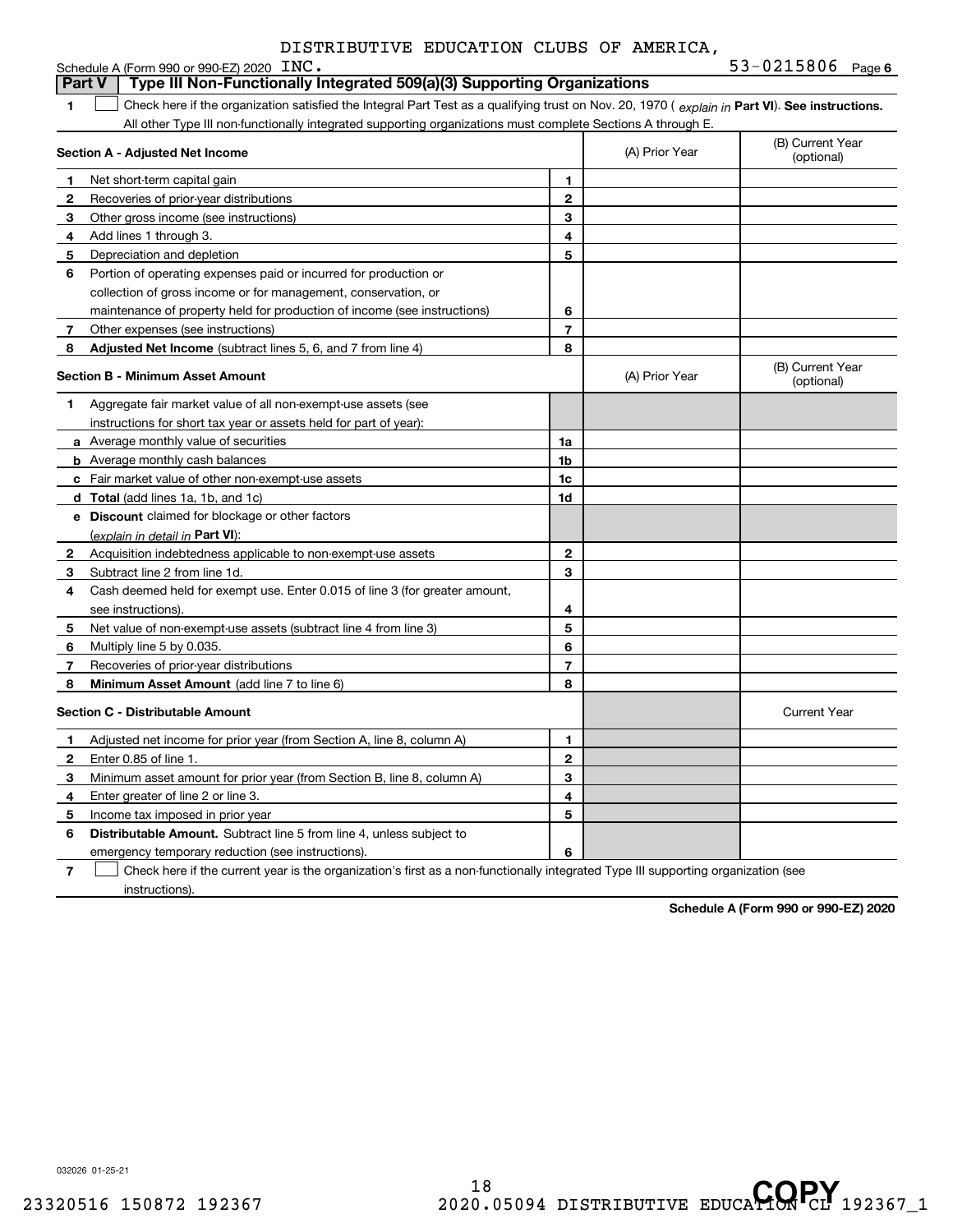|        | Schedule A (Form 990 or 990-EZ) 2020 INC.                                                  |                                    |                                               |    | 53-0215806 Page 7                                |
|--------|--------------------------------------------------------------------------------------------|------------------------------------|-----------------------------------------------|----|--------------------------------------------------|
| Part V | Type III Non-Functionally Integrated 509(a)(3) Supporting Organizations                    |                                    | (continued)                                   |    |                                                  |
|        | <b>Section D - Distributions</b>                                                           |                                    |                                               |    | <b>Current Year</b>                              |
| 1.     | Amounts paid to supported organizations to accomplish exempt purposes                      |                                    |                                               | 1  |                                                  |
| 2      | Amounts paid to perform activity that directly furthers exempt purposes of supported       |                                    |                                               |    |                                                  |
|        | organizations, in excess of income from activity                                           |                                    |                                               | 2  |                                                  |
| 3      | Administrative expenses paid to accomplish exempt purposes of supported organizations      |                                    |                                               | 3  |                                                  |
| 4      | Amounts paid to acquire exempt-use assets                                                  |                                    |                                               | 4  |                                                  |
| 5      | Qualified set-aside amounts (prior IRS approval required - provide details in Part VI)     |                                    |                                               | 5  |                                                  |
| 6      | Other distributions ( <i>describe in</i> Part VI). See instructions.                       |                                    |                                               | 6  |                                                  |
| 7      | <b>Total annual distributions.</b> Add lines 1 through 6.                                  |                                    |                                               | 7  |                                                  |
| 8      | Distributions to attentive supported organizations to which the organization is responsive |                                    |                                               |    |                                                  |
|        | (provide details in Part VI). See instructions.                                            |                                    |                                               | 8  |                                                  |
| 9      | Distributable amount for 2020 from Section C, line 6                                       |                                    |                                               | 9  |                                                  |
| 10     | Line 8 amount divided by line 9 amount                                                     |                                    |                                               | 10 |                                                  |
|        | <b>Section E - Distribution Allocations</b> (see instructions)                             | (i)<br><b>Excess Distributions</b> | (ii)<br><b>Underdistributions</b><br>Pre-2020 |    | (iii)<br><b>Distributable</b><br>Amount for 2020 |
| 1      | Distributable amount for 2020 from Section C, line 6                                       |                                    |                                               |    |                                                  |
| 2      | Underdistributions, if any, for years prior to 2020 (reason-                               |                                    |                                               |    |                                                  |
|        | able cause required - explain in Part VI). See instructions.                               |                                    |                                               |    |                                                  |
| З.     | Excess distributions carryover, if any, to 2020                                            |                                    |                                               |    |                                                  |
|        | <b>a</b> From 2015                                                                         |                                    |                                               |    |                                                  |
|        | <b>b</b> From 2016                                                                         |                                    |                                               |    |                                                  |
|        | $c$ From 2017                                                                              |                                    |                                               |    |                                                  |
|        | d From 2018                                                                                |                                    |                                               |    |                                                  |
|        | e From 2019                                                                                |                                    |                                               |    |                                                  |
|        | f Total of lines 3a through 3e                                                             |                                    |                                               |    |                                                  |
|        | g Applied to underdistributions of prior years                                             |                                    |                                               |    |                                                  |
|        | <b>h</b> Applied to 2020 distributable amount                                              |                                    |                                               |    |                                                  |
| Ť.     | Carryover from 2015 not applied (see instructions)                                         |                                    |                                               |    |                                                  |
|        | Remainder. Subtract lines 3g, 3h, and 3i from line 3f.                                     |                                    |                                               |    |                                                  |
| 4      | Distributions for 2020 from Section D,                                                     |                                    |                                               |    |                                                  |
|        | \$<br>line 7:                                                                              |                                    |                                               |    |                                                  |
|        | <b>a</b> Applied to underdistributions of prior years                                      |                                    |                                               |    |                                                  |
|        | <b>b</b> Applied to 2020 distributable amount                                              |                                    |                                               |    |                                                  |
|        | <b>c</b> Remainder. Subtract lines 4a and 4b from line 4.                                  |                                    |                                               |    |                                                  |
| 5      | Remaining underdistributions for years prior to 2020, if                                   |                                    |                                               |    |                                                  |
|        | any. Subtract lines 3g and 4a from line 2. For result greater                              |                                    |                                               |    |                                                  |
|        | than zero, explain in Part VI. See instructions.                                           |                                    |                                               |    |                                                  |
| 6      | Remaining underdistributions for 2020. Subtract lines 3h                                   |                                    |                                               |    |                                                  |
|        | and 4b from line 1. For result greater than zero, explain in                               |                                    |                                               |    |                                                  |
|        | Part VI. See instructions.                                                                 |                                    |                                               |    |                                                  |
| 7      | Excess distributions carryover to 2021. Add lines 3j<br>and 4c.                            |                                    |                                               |    |                                                  |
| 8      | Breakdown of line 7:                                                                       |                                    |                                               |    |                                                  |
|        | a Excess from 2016                                                                         |                                    |                                               |    |                                                  |
|        | <b>b</b> Excess from 2017                                                                  |                                    |                                               |    |                                                  |
|        | c Excess from 2018                                                                         |                                    |                                               |    |                                                  |
|        | d Excess from 2019                                                                         |                                    |                                               |    |                                                  |
|        | e Excess from 2020                                                                         |                                    |                                               |    |                                                  |
|        |                                                                                            |                                    |                                               |    |                                                  |

**Schedule A (Form 990 or 990-EZ) 2020**

032027 01-25-21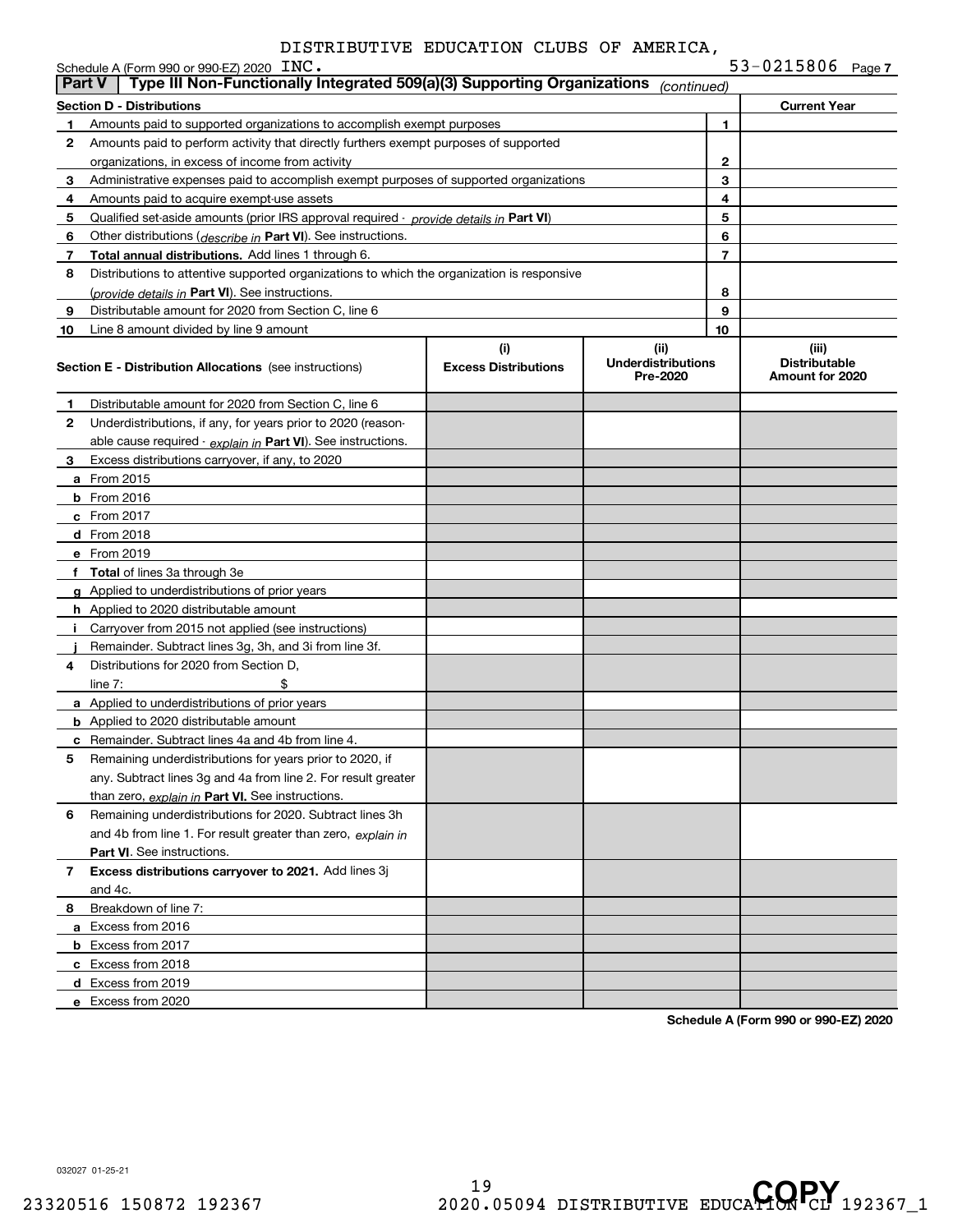| DISTRIBUTIVE EDUCATION CLUBS OF AMERICA. |  |  |  |  |
|------------------------------------------|--|--|--|--|
|------------------------------------------|--|--|--|--|

| Schedule A (Form 990 or 990-EZ) 2020 INC.                    |         | DISTRIBUTIVE EDUCATION CLUBS OF AMERICA,                                                                                        | $53 - 0215806$ Page 8                                                                                                                                                                                                                                                                                                                                                                                                             |
|--------------------------------------------------------------|---------|---------------------------------------------------------------------------------------------------------------------------------|-----------------------------------------------------------------------------------------------------------------------------------------------------------------------------------------------------------------------------------------------------------------------------------------------------------------------------------------------------------------------------------------------------------------------------------|
| Part VI  <br>(See instructions.)                             |         | Section D, lines 5, 6, and 8; and Part V, Section E, lines 2, 5, and 6. Also complete this part for any additional information. | Supplemental Information. Provide the explanations required by Part II, line 10; Part II, line 17a or 17b; Part III, line 12;<br>Part IV, Section A, lines 1, 2, 3b, 3c, 4b, 4c, 5a, 6, 9a, 9b, 9c, 11a, 11b, and 11c; Part IV, Section B, lines 1 and 2; Part IV, Section C,<br>line 1; Part IV, Section D, lines 2 and 3; Part IV, Section E, lines 1c, 2a, 2b, 3a, and 3b; Part V, line 1; Part V, Section B, line 1e; Part V, |
| SCHEDULE A, PART III, LINE 12, EXPLANATION FOR OTHER INCOME: |         |                                                                                                                                 |                                                                                                                                                                                                                                                                                                                                                                                                                                   |
| MISCELLANEOUS INCOME                                         |         |                                                                                                                                 |                                                                                                                                                                                                                                                                                                                                                                                                                                   |
| 2016 AMOUNT: \$                                              | 0.      |                                                                                                                                 |                                                                                                                                                                                                                                                                                                                                                                                                                                   |
| 2017 AMOUNT: \$                                              | 0.      |                                                                                                                                 |                                                                                                                                                                                                                                                                                                                                                                                                                                   |
| 2018 AMOUNT: \$                                              | 37,400. |                                                                                                                                 |                                                                                                                                                                                                                                                                                                                                                                                                                                   |
| 2019 AMOUNT: \$                                              | 49.     |                                                                                                                                 |                                                                                                                                                                                                                                                                                                                                                                                                                                   |
| 2020 AMOUNT: \$                                              | 3,735.  |                                                                                                                                 |                                                                                                                                                                                                                                                                                                                                                                                                                                   |
|                                                              |         |                                                                                                                                 |                                                                                                                                                                                                                                                                                                                                                                                                                                   |
|                                                              |         |                                                                                                                                 |                                                                                                                                                                                                                                                                                                                                                                                                                                   |
|                                                              |         |                                                                                                                                 |                                                                                                                                                                                                                                                                                                                                                                                                                                   |
|                                                              |         |                                                                                                                                 |                                                                                                                                                                                                                                                                                                                                                                                                                                   |
|                                                              |         |                                                                                                                                 |                                                                                                                                                                                                                                                                                                                                                                                                                                   |
|                                                              |         |                                                                                                                                 |                                                                                                                                                                                                                                                                                                                                                                                                                                   |
|                                                              |         |                                                                                                                                 |                                                                                                                                                                                                                                                                                                                                                                                                                                   |
|                                                              |         |                                                                                                                                 |                                                                                                                                                                                                                                                                                                                                                                                                                                   |
|                                                              |         |                                                                                                                                 |                                                                                                                                                                                                                                                                                                                                                                                                                                   |
|                                                              |         |                                                                                                                                 |                                                                                                                                                                                                                                                                                                                                                                                                                                   |
|                                                              |         |                                                                                                                                 |                                                                                                                                                                                                                                                                                                                                                                                                                                   |
|                                                              |         |                                                                                                                                 |                                                                                                                                                                                                                                                                                                                                                                                                                                   |
|                                                              |         |                                                                                                                                 |                                                                                                                                                                                                                                                                                                                                                                                                                                   |
|                                                              |         |                                                                                                                                 |                                                                                                                                                                                                                                                                                                                                                                                                                                   |
|                                                              |         |                                                                                                                                 |                                                                                                                                                                                                                                                                                                                                                                                                                                   |
|                                                              |         |                                                                                                                                 |                                                                                                                                                                                                                                                                                                                                                                                                                                   |
|                                                              |         |                                                                                                                                 |                                                                                                                                                                                                                                                                                                                                                                                                                                   |
|                                                              |         |                                                                                                                                 |                                                                                                                                                                                                                                                                                                                                                                                                                                   |
|                                                              |         |                                                                                                                                 |                                                                                                                                                                                                                                                                                                                                                                                                                                   |
| 032028 01-25-21                                              |         |                                                                                                                                 | Schedule A (Form 990 or 990-EZ) 2020                                                                                                                                                                                                                                                                                                                                                                                              |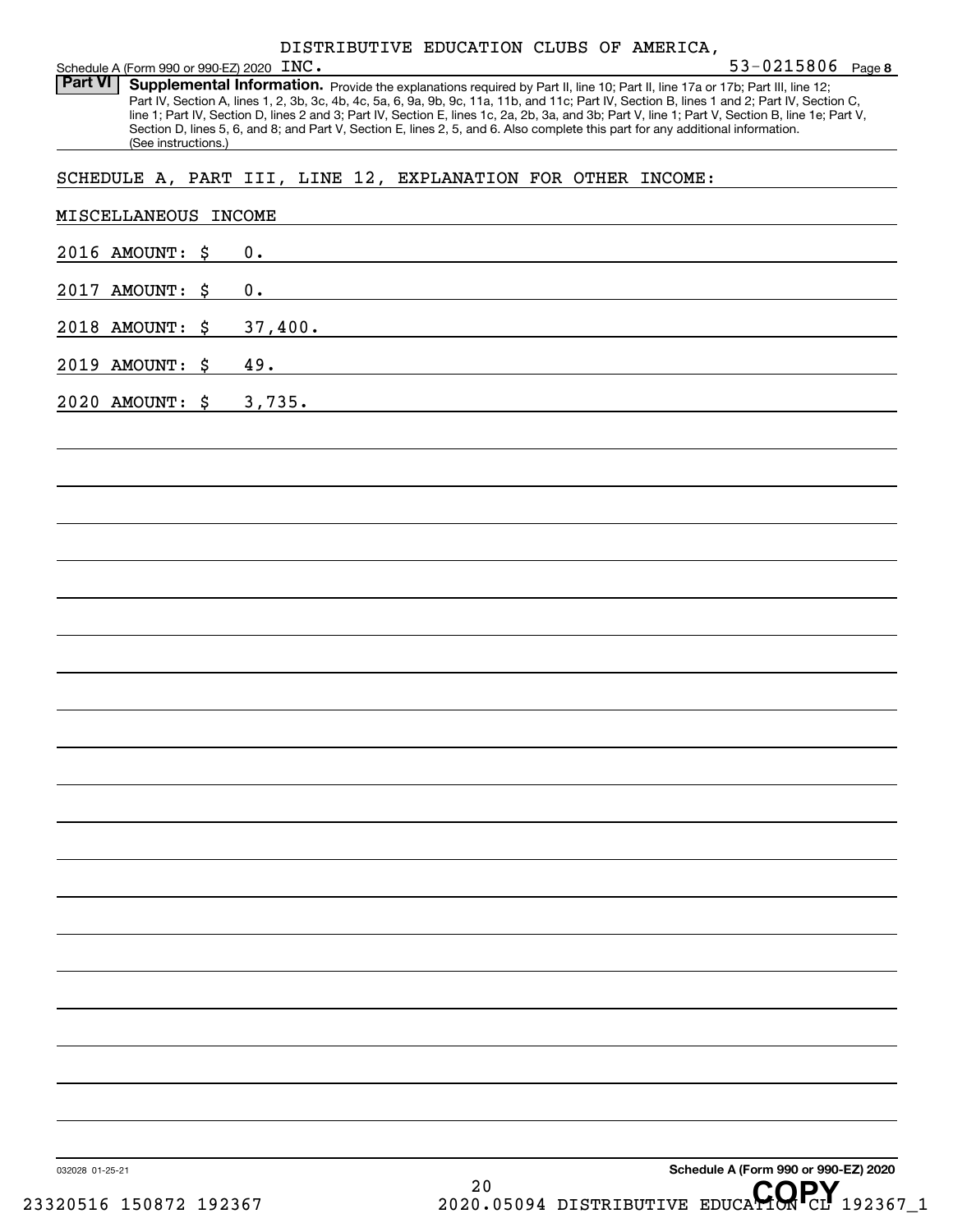Department of the Treasury Internal Revenue Service **(Form 990, 990-EZ, or 990-PF)**

#### Name of the organization

|  |  | ** PUBLIC DISCLOSURE COPY ** |  |  |
|--|--|------------------------------|--|--|
|--|--|------------------------------|--|--|

# **Schedule B Schedule of Contributors**

**| Attach to Form 990, Form 990-EZ, or Form 990-PF. | Go to www.irs.gov/Form990 for the latest information.** OMB No. 1545-0047

**2020**

**Employer identification number**

|                                | DISTRIBUTIVE EDUCATION CLUBS OF AMERICA,<br>INC.                          | 53-0215806 |  |  |
|--------------------------------|---------------------------------------------------------------------------|------------|--|--|
| Organization type (check one): |                                                                           |            |  |  |
| Filers of:                     | Section:                                                                  |            |  |  |
| Form 990 or 990-EZ             | $\lfloor \underline{X} \rfloor$ 501(c)( 3) (enter number) organization    |            |  |  |
|                                | 4947(a)(1) nonexempt charitable trust not treated as a private foundation |            |  |  |
|                                | 527 political organization                                                |            |  |  |
| Form 990-PF                    | 501(c)(3) exempt private foundation                                       |            |  |  |
|                                | 4947(a)(1) nonexempt charitable trust treated as a private foundation     |            |  |  |
|                                | 501(c)(3) taxable private foundation                                      |            |  |  |

Check if your organization is covered by the **General Rule** or a **Special Rule.**<br>Nota: Only a section 501(c)(7), (8), or (10) erganization can chock boxes for be **Note:**  Only a section 501(c)(7), (8), or (10) organization can check boxes for both the General Rule and a Special Rule. See instructions.

#### **General Rule**

 $\boxed{\textbf{X}}$  For an organization filing Form 990, 990-EZ, or 990-PF that received, during the year, contributions totaling \$5,000 or more (in money or property) from any one contributor. Complete Parts I and II. See instructions for determining a contributor's total contributions.

#### **Special Rules**

| For an organization described in section 501(c)(3) filing Form 990 or 990-EZ that met the 33 1/3% support test of the regulations under               |
|-------------------------------------------------------------------------------------------------------------------------------------------------------|
| sections 509(a)(1) and 170(b)(1)(A)(vi), that checked Schedule A (Form 990 or 990-EZ), Part II, line 13, 16a, or 16b, and that received from          |
| any one contributor, during the year, total contributions of the greater of (1) \$5,000; or (2) 2% of the amount on (i) Form 990, Part VIII, line 1h; |
| or (ii) Form 990-EZ, line 1. Complete Parts I and II.                                                                                                 |

For an organization described in section 501(c)(7), (8), or (10) filing Form 990 or 990-EZ that received from any one contributor, during the year, total contributions of more than \$1,000 exclusively for religious, charitable, scientific, literary, or educational purposes, or for the prevention of cruelty to children or animals. Complete Parts I (entering "N/A" in column (b) instead of the contributor name and address), II, and III.  $\mathcal{L}^{\text{max}}$ 

purpose. Don't complete any of the parts unless the **General Rule** applies to this organization because it received *nonexclusively* year, contributions <sub>exclusively</sub> for religious, charitable, etc., purposes, but no such contributions totaled more than \$1,000. If this box is checked, enter here the total contributions that were received during the year for an  $\;$ exclusively religious, charitable, etc., For an organization described in section 501(c)(7), (8), or (10) filing Form 990 or 990-EZ that received from any one contributor, during the religious, charitable, etc., contributions totaling \$5,000 or more during the year  $\Box$ — $\Box$   $\Box$  $\mathcal{L}^{\text{max}}$ 

**Caution:**  An organization that isn't covered by the General Rule and/or the Special Rules doesn't file Schedule B (Form 990, 990-EZ, or 990-PF), but it **must** answer "No" on Part IV, line 2, of its Form 990; or check the box on line H of its Form 990-EZ or on its Form 990-PF, Part I, line 2, to<br>cortify that it doesn't meet the filipe requirements of Schodule B (Fer certify that it doesn't meet the filing requirements of Schedule B (Form 990, 990-EZ, or 990-PF).

**For Paperwork Reduction Act Notice, see the instructions for Form 990, 990-EZ, or 990-PF. Schedule B (Form 990, 990-EZ, or 990-PF) (2020)** LHA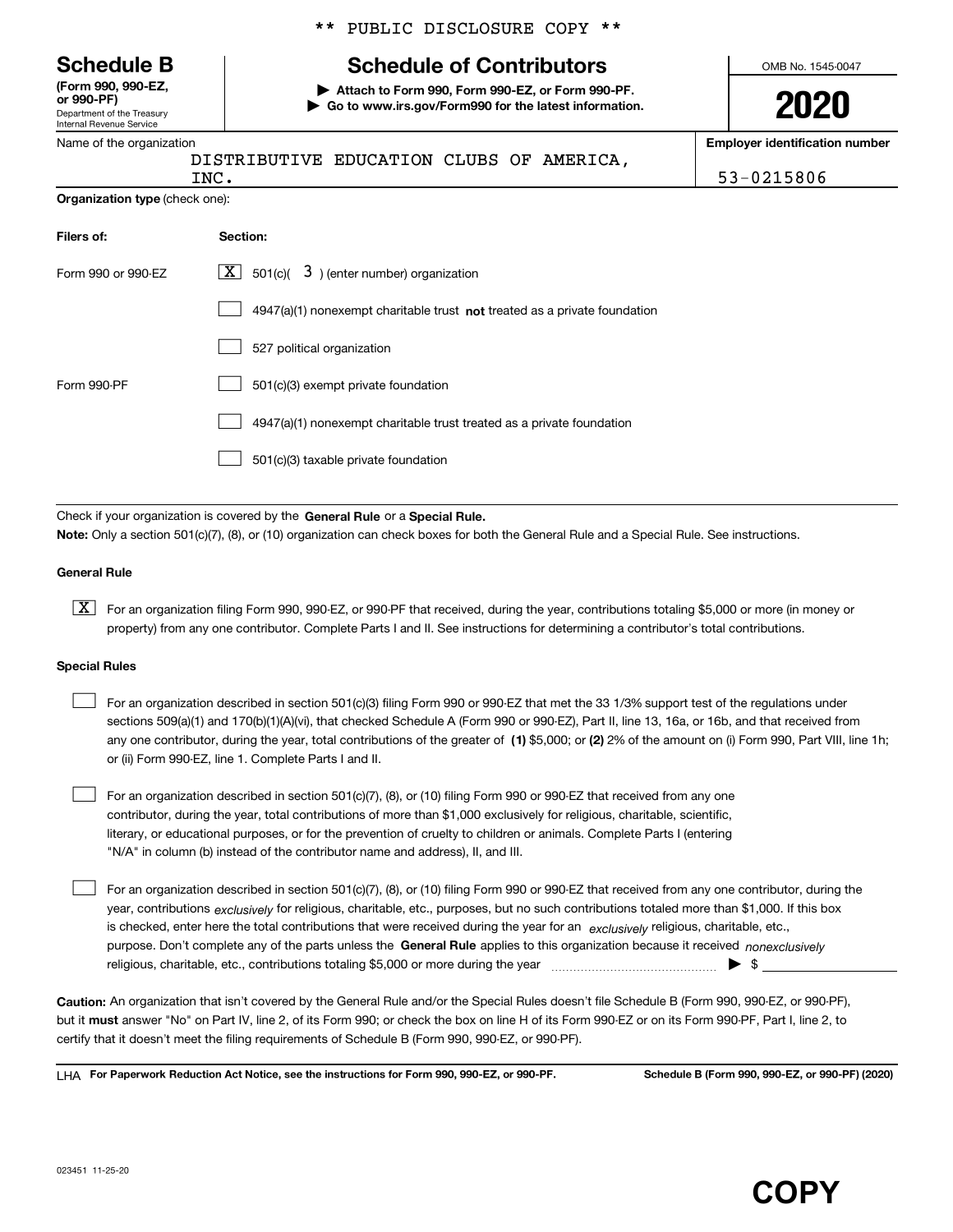# Schedule B (Form 990, 990-EZ, or 990-PF) (2020) **Page 2** Page 2

|                  | Schedule B (Form 990, 990-EZ, or 990-PF) (2020)                                                |                                   | Page 2                                                                                                      |
|------------------|------------------------------------------------------------------------------------------------|-----------------------------------|-------------------------------------------------------------------------------------------------------------|
| INC.             | Name of organization<br>DISTRIBUTIVE EDUCATION CLUBS OF AMERICA,                               |                                   | Employer identification number<br>53-0215806                                                                |
| Part I           | Contributors (see instructions). Use duplicate copies of Part I if additional space is needed. |                                   |                                                                                                             |
| (a)<br>No.       | (b)<br>Name, address, and ZIP + 4                                                              | (c)<br><b>Total contributions</b> | (d)<br>Type of contribution                                                                                 |
| 1                |                                                                                                | 425,000.<br>$\$\$                 | $\mathbf{X}$<br>Person<br>Payroll<br>Noncash<br>(Complete Part II for<br>noncash contributions.)            |
| (a)<br>No.       | (b)<br>Name, address, and ZIP + 4                                                              | (c)<br><b>Total contributions</b> | (d)<br>Type of contribution                                                                                 |
| $\boldsymbol{2}$ |                                                                                                | 200,000.<br>$$\mathbb{S}$$        | $\overline{\mathbf{X}}$<br>Person<br>Payroll<br>Noncash<br>(Complete Part II for<br>noncash contributions.) |
| (a)<br>No.       | (b)<br>Name, address, and ZIP + 4                                                              | (c)<br><b>Total contributions</b> | (d)<br>Type of contribution                                                                                 |
| $\mathbf{3}$     |                                                                                                | 5,000.<br>\$                      | $\overline{\mathbf{X}}$<br>Person<br>Payroll<br>Noncash<br>(Complete Part II for<br>noncash contributions.) |
| (a)<br>No.       | (b)<br>Name, address, and ZIP + 4                                                              | (c)<br><b>Total contributions</b> | (d)<br>Type of contribution                                                                                 |
| 4                |                                                                                                | 5,000.<br>\$                      | $\mathbf{X}$<br>Person<br>Payroll<br>Noncash<br>(Complete Part II for<br>noncash contributions.)            |
| (a)<br>No.       | (b)<br>Name, address, and ZIP + 4                                                              | (c)<br><b>Total contributions</b> | (d)<br>Type of contribution                                                                                 |
| 5                |                                                                                                | 5,000.<br>\$                      | $\boxed{\text{X}}$<br>Person<br>Payroll<br>Noncash<br>(Complete Part II for<br>noncash contributions.)      |
| (a)<br>No.       | (b)<br>Name, address, and ZIP + 4                                                              | (c)<br><b>Total contributions</b> | (d)<br>Type of contribution                                                                                 |
|                  |                                                                                                | \$                                | Person<br>Payroll<br>Noncash<br>(Complete Part II for<br>noncash contributions.)                            |
| 023452 11-25-20  | 22                                                                                             |                                   | Schedule B (Form 990, 990-EZ, or 990-PF) (2020)<br>CODV                                                     |

<sup>22</sup> <sup>22</sup> 23280516 150872 192367 2020.05094 DISTRIBUTIVE EDUCA**TORPY** 192367\_1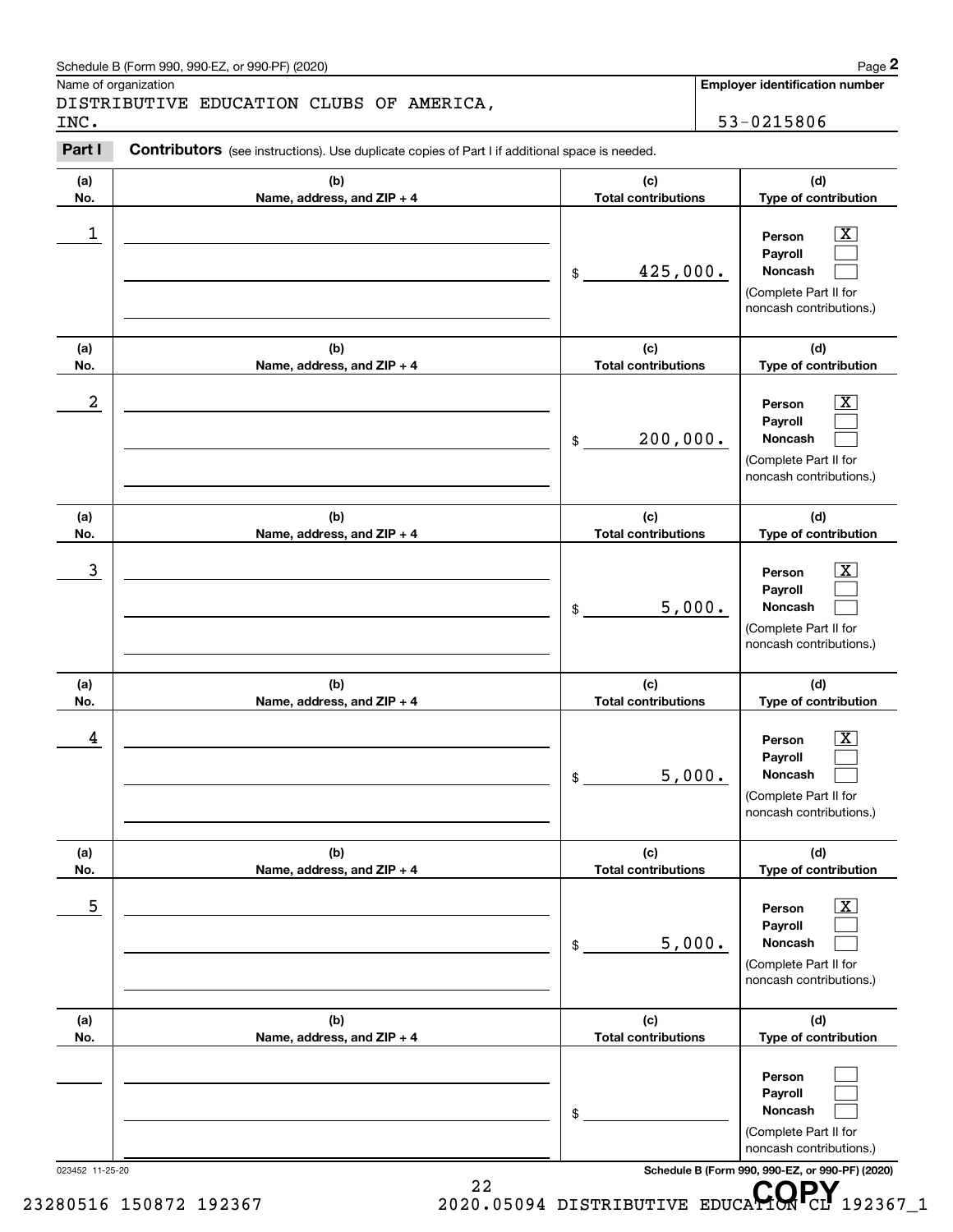|                              | Schedule B (Form 990, 990-EZ, or 990-PF) (2020)                                                     |                                                 | Page 3                                                  |
|------------------------------|-----------------------------------------------------------------------------------------------------|-------------------------------------------------|---------------------------------------------------------|
|                              | Name of organization                                                                                |                                                 | <b>Employer identification number</b>                   |
| INC.                         | DISTRIBUTIVE EDUCATION CLUBS OF AMERICA,                                                            |                                                 | 53-0215806                                              |
| Part II                      | Noncash Property (see instructions). Use duplicate copies of Part II if additional space is needed. |                                                 |                                                         |
| (a)<br>No.<br>from<br>Part I | (b)<br>Description of noncash property given                                                        | (c)<br>FMV (or estimate)<br>(See instructions.) | (d)<br>Date received                                    |
|                              |                                                                                                     | \$                                              |                                                         |
| (a)<br>No.<br>from<br>Part I | (b)<br>Description of noncash property given                                                        | (c)<br>FMV (or estimate)<br>(See instructions.) | (d)<br>Date received                                    |
|                              |                                                                                                     | \$                                              |                                                         |
| (a)<br>No.<br>from<br>Part I | (b)<br>Description of noncash property given                                                        | (c)<br>FMV (or estimate)<br>(See instructions.) | (d)<br>Date received                                    |
|                              |                                                                                                     | \$                                              |                                                         |
| (a)<br>No.<br>from<br>Part I | (b)<br>Description of noncash property given                                                        | (c)<br>FMV (or estimate)<br>(See instructions.) | (d)<br>Date received                                    |
|                              |                                                                                                     | \$                                              |                                                         |
| (a)<br>No.<br>from<br>Part I | (b)<br>Description of noncash property given                                                        | (c)<br>FMV (or estimate)<br>(See instructions.) | (d)<br>Date received                                    |
|                              |                                                                                                     | \$                                              |                                                         |
| (a)<br>No.<br>from<br>Part I | (b)<br>Description of noncash property given                                                        | (c)<br>FMV (or estimate)<br>(See instructions.) | (d)<br>Date received                                    |
|                              |                                                                                                     | \$                                              |                                                         |
| 023453 11-25-20              | 23                                                                                                  |                                                 | Schedule B (Form 990, 990-EZ, or 990-PF) (2020)<br>CODV |

<sup>23</sup><br>2020.05094 DISTRIBUTIVE EDUCA**HON**CL 192367\_1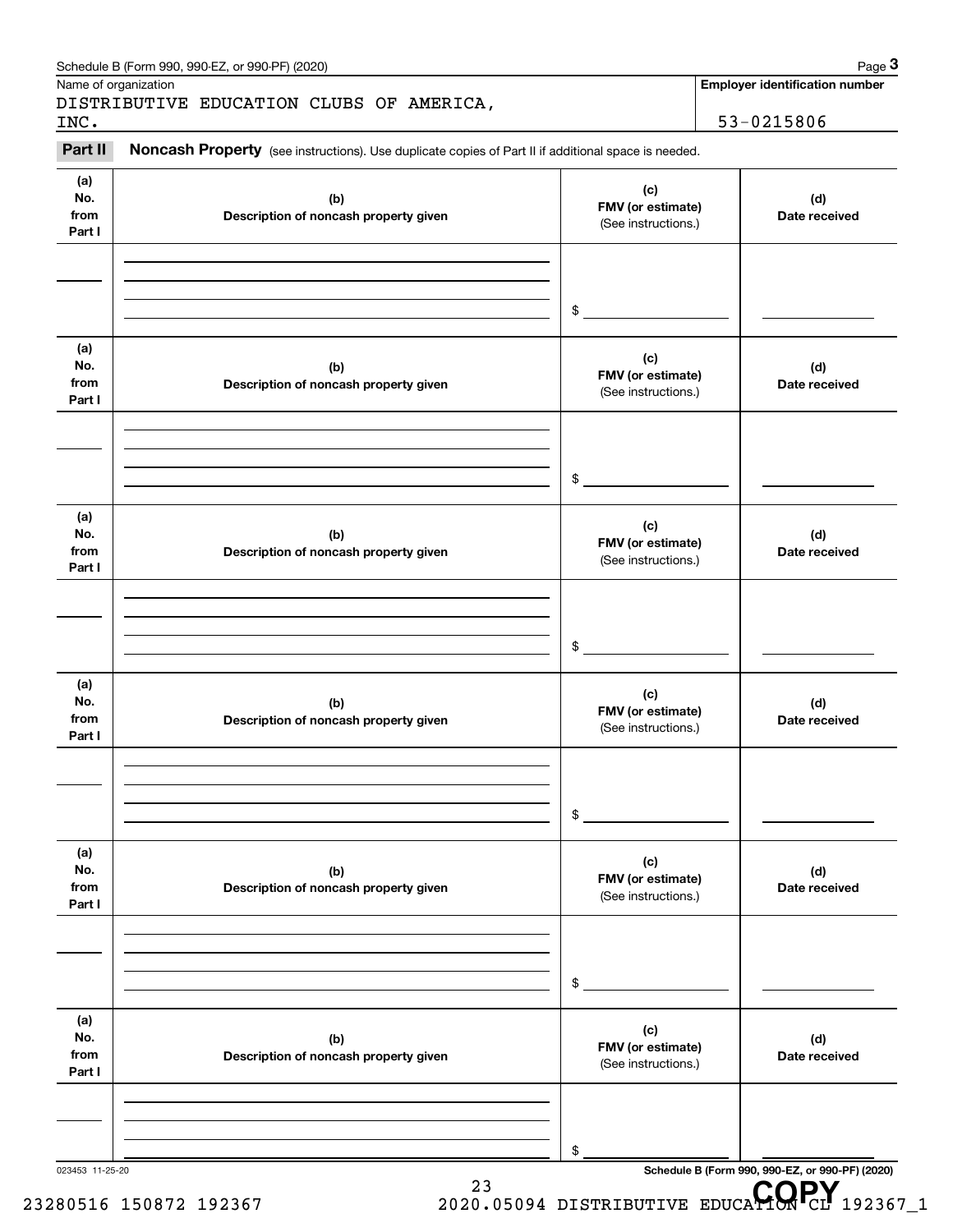|                      | Schedule B (Form 990, 990-EZ, or 990-PF) (2020)                                                                                                                                                                                                                            |                      |  | Page 4                                          |  |  |  |  |
|----------------------|----------------------------------------------------------------------------------------------------------------------------------------------------------------------------------------------------------------------------------------------------------------------------|----------------------|--|-------------------------------------------------|--|--|--|--|
| Name of organization |                                                                                                                                                                                                                                                                            |                      |  | <b>Employer identification number</b>           |  |  |  |  |
|                      | DISTRIBUTIVE EDUCATION CLUBS OF AMERICA,                                                                                                                                                                                                                                   |                      |  |                                                 |  |  |  |  |
| INC.                 |                                                                                                                                                                                                                                                                            |                      |  | 53-0215806                                      |  |  |  |  |
| Part III             | Exclusively religious, charitable, etc., contributions to organizations described in section 501(c)(7), (8), or (10) that total more than \$1,000 for the year                                                                                                             |                      |  |                                                 |  |  |  |  |
|                      | from any one contributor. Complete columns (a) through (e) and the following line entry. For organizations<br>completing Part III, enter the total of exclusively religious, charitable, etc., contributions of \$1,000 or less for the year. (Enter this info. once.) \\$ |                      |  |                                                 |  |  |  |  |
|                      | Use duplicate copies of Part III if additional space is needed.                                                                                                                                                                                                            |                      |  |                                                 |  |  |  |  |
| (a) No.              |                                                                                                                                                                                                                                                                            |                      |  |                                                 |  |  |  |  |
| from<br>Part I       | (b) Purpose of gift                                                                                                                                                                                                                                                        | (c) Use of gift      |  | (d) Description of how gift is held             |  |  |  |  |
|                      |                                                                                                                                                                                                                                                                            |                      |  |                                                 |  |  |  |  |
|                      |                                                                                                                                                                                                                                                                            |                      |  |                                                 |  |  |  |  |
|                      |                                                                                                                                                                                                                                                                            |                      |  |                                                 |  |  |  |  |
|                      |                                                                                                                                                                                                                                                                            |                      |  |                                                 |  |  |  |  |
|                      |                                                                                                                                                                                                                                                                            | (e) Transfer of gift |  |                                                 |  |  |  |  |
|                      |                                                                                                                                                                                                                                                                            |                      |  |                                                 |  |  |  |  |
|                      | Transferee's name, address, and ZIP + 4                                                                                                                                                                                                                                    |                      |  | Relationship of transferor to transferee        |  |  |  |  |
|                      |                                                                                                                                                                                                                                                                            |                      |  |                                                 |  |  |  |  |
|                      |                                                                                                                                                                                                                                                                            |                      |  |                                                 |  |  |  |  |
|                      |                                                                                                                                                                                                                                                                            |                      |  |                                                 |  |  |  |  |
|                      |                                                                                                                                                                                                                                                                            |                      |  |                                                 |  |  |  |  |
| (a) No.<br>from      | (b) Purpose of gift                                                                                                                                                                                                                                                        | (c) Use of gift      |  | (d) Description of how gift is held             |  |  |  |  |
| Part I               |                                                                                                                                                                                                                                                                            |                      |  |                                                 |  |  |  |  |
|                      |                                                                                                                                                                                                                                                                            |                      |  |                                                 |  |  |  |  |
|                      |                                                                                                                                                                                                                                                                            |                      |  |                                                 |  |  |  |  |
|                      |                                                                                                                                                                                                                                                                            |                      |  |                                                 |  |  |  |  |
|                      |                                                                                                                                                                                                                                                                            |                      |  |                                                 |  |  |  |  |
|                      | (e) Transfer of gift                                                                                                                                                                                                                                                       |                      |  |                                                 |  |  |  |  |
|                      | Transferee's name, address, and ZIP + 4                                                                                                                                                                                                                                    |                      |  | Relationship of transferor to transferee        |  |  |  |  |
|                      |                                                                                                                                                                                                                                                                            |                      |  |                                                 |  |  |  |  |
|                      |                                                                                                                                                                                                                                                                            |                      |  |                                                 |  |  |  |  |
|                      |                                                                                                                                                                                                                                                                            |                      |  |                                                 |  |  |  |  |
|                      |                                                                                                                                                                                                                                                                            |                      |  |                                                 |  |  |  |  |
| (a) No.              |                                                                                                                                                                                                                                                                            |                      |  |                                                 |  |  |  |  |
| from<br>Part I       | (b) Purpose of gift                                                                                                                                                                                                                                                        | (c) Use of gift      |  | (d) Description of how gift is held             |  |  |  |  |
|                      |                                                                                                                                                                                                                                                                            |                      |  |                                                 |  |  |  |  |
|                      |                                                                                                                                                                                                                                                                            |                      |  |                                                 |  |  |  |  |
|                      |                                                                                                                                                                                                                                                                            |                      |  |                                                 |  |  |  |  |
|                      |                                                                                                                                                                                                                                                                            |                      |  |                                                 |  |  |  |  |
|                      |                                                                                                                                                                                                                                                                            | (e) Transfer of gift |  |                                                 |  |  |  |  |
|                      |                                                                                                                                                                                                                                                                            |                      |  |                                                 |  |  |  |  |
|                      | Transferee's name, address, and ZIP + 4                                                                                                                                                                                                                                    |                      |  | Relationship of transferor to transferee        |  |  |  |  |
|                      |                                                                                                                                                                                                                                                                            |                      |  |                                                 |  |  |  |  |
|                      |                                                                                                                                                                                                                                                                            |                      |  |                                                 |  |  |  |  |
|                      |                                                                                                                                                                                                                                                                            |                      |  |                                                 |  |  |  |  |
| (a) No.<br>from      |                                                                                                                                                                                                                                                                            |                      |  |                                                 |  |  |  |  |
| Part I               | (b) Purpose of gift                                                                                                                                                                                                                                                        | (c) Use of gift      |  | (d) Description of how gift is held             |  |  |  |  |
|                      |                                                                                                                                                                                                                                                                            |                      |  |                                                 |  |  |  |  |
|                      |                                                                                                                                                                                                                                                                            |                      |  |                                                 |  |  |  |  |
|                      |                                                                                                                                                                                                                                                                            |                      |  |                                                 |  |  |  |  |
|                      |                                                                                                                                                                                                                                                                            |                      |  |                                                 |  |  |  |  |
|                      |                                                                                                                                                                                                                                                                            | (e) Transfer of gift |  |                                                 |  |  |  |  |
|                      |                                                                                                                                                                                                                                                                            |                      |  |                                                 |  |  |  |  |
|                      | Transferee's name, address, and ZIP + 4                                                                                                                                                                                                                                    |                      |  | Relationship of transferor to transferee        |  |  |  |  |
|                      |                                                                                                                                                                                                                                                                            |                      |  |                                                 |  |  |  |  |
|                      |                                                                                                                                                                                                                                                                            |                      |  |                                                 |  |  |  |  |
|                      |                                                                                                                                                                                                                                                                            |                      |  |                                                 |  |  |  |  |
| 023454 11-25-20      |                                                                                                                                                                                                                                                                            |                      |  | Schedule B (Form 990, 990-EZ, or 990-PF) (2020) |  |  |  |  |

24

<sup>24</sup> <sup>24</sup> <sup>24</sup> 23280516 150872 192367 2020.05094 DISTRIBUTIVE EDUCA**TORPY** 192367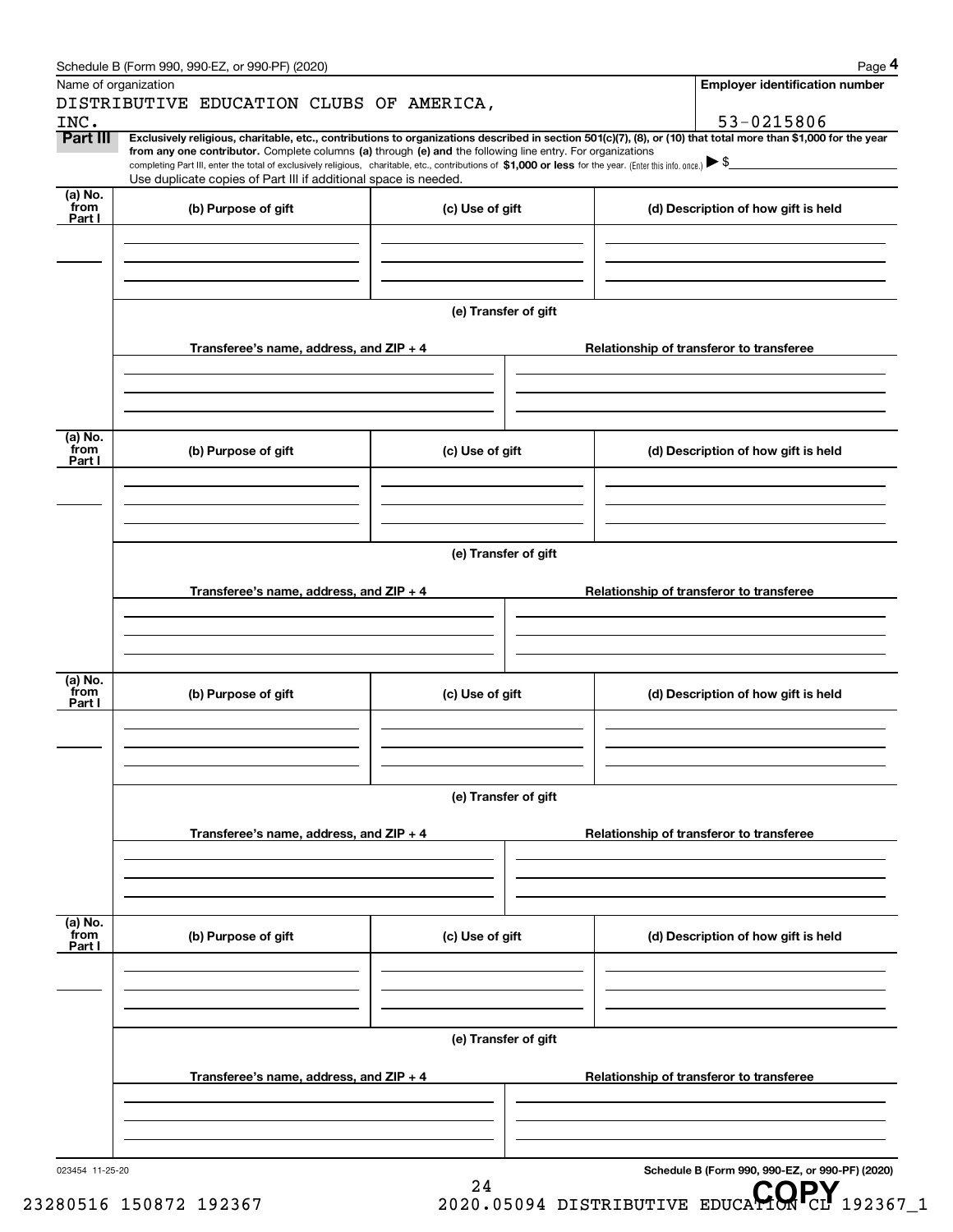|         | <b>SCHEDULE D</b>                                                                                                                                                          |                                                                                                        | <b>Supplemental Financial Statements</b>                                                                                                       |                          | OMB No. 1545-0047                                   |  |
|---------|----------------------------------------------------------------------------------------------------------------------------------------------------------------------------|--------------------------------------------------------------------------------------------------------|------------------------------------------------------------------------------------------------------------------------------------------------|--------------------------|-----------------------------------------------------|--|
|         | (Form 990)                                                                                                                                                                 |                                                                                                        | Complete if the organization answered "Yes" on Form 990,<br>Part IV, line 6, 7, 8, 9, 10, 11a, 11b, 11c, 11d, 11e, 11f, 12a, or 12b.           |                          |                                                     |  |
|         | Department of the Treasury                                                                                                                                                 |                                                                                                        | Attach to Form 990.                                                                                                                            |                          | <b>Open to Public</b><br><b>Inspection</b>          |  |
|         | Go to www.irs.gov/Form990 for instructions and the latest information.<br>Internal Revenue Service<br>DISTRIBUTIVE EDUCATION CLUBS OF AMERICA,<br>Name of the organization |                                                                                                        |                                                                                                                                                |                          |                                                     |  |
|         |                                                                                                                                                                            | INC.                                                                                                   |                                                                                                                                                |                          | <b>Employer identification number</b><br>53-0215806 |  |
| Part I  |                                                                                                                                                                            |                                                                                                        | Organizations Maintaining Donor Advised Funds or Other Similar Funds or Accounts. Complete if the                                              |                          |                                                     |  |
|         |                                                                                                                                                                            | organization answered "Yes" on Form 990, Part IV, line 6.                                              |                                                                                                                                                |                          |                                                     |  |
|         |                                                                                                                                                                            |                                                                                                        | (a) Donor advised funds                                                                                                                        |                          | (b) Funds and other accounts                        |  |
| 1       |                                                                                                                                                                            |                                                                                                        |                                                                                                                                                |                          |                                                     |  |
| 2       |                                                                                                                                                                            | Aggregate value of contributions to (during year)                                                      |                                                                                                                                                |                          |                                                     |  |
| З       |                                                                                                                                                                            |                                                                                                        |                                                                                                                                                |                          |                                                     |  |
| 4       |                                                                                                                                                                            |                                                                                                        |                                                                                                                                                |                          |                                                     |  |
| 5       |                                                                                                                                                                            |                                                                                                        | Did the organization inform all donors and donor advisors in writing that the assets held in donor advised funds                               |                          |                                                     |  |
|         |                                                                                                                                                                            |                                                                                                        |                                                                                                                                                |                          | Yes<br><b>No</b>                                    |  |
| 6       |                                                                                                                                                                            |                                                                                                        | Did the organization inform all grantees, donors, and donor advisors in writing that grant funds can be used only                              |                          |                                                     |  |
|         |                                                                                                                                                                            |                                                                                                        | for charitable purposes and not for the benefit of the donor or donor advisor, or for any other purpose conferring                             |                          |                                                     |  |
| Part II |                                                                                                                                                                            |                                                                                                        | Conservation Easements. Complete if the organization answered "Yes" on Form 990, Part IV, line 7.                                              |                          | <b>Yes</b><br>No                                    |  |
| 1       |                                                                                                                                                                            | Purpose(s) of conservation easements held by the organization (check all that apply).                  |                                                                                                                                                |                          |                                                     |  |
|         |                                                                                                                                                                            | Preservation of land for public use (for example, recreation or education)                             | Preservation of a historically important land area                                                                                             |                          |                                                     |  |
|         |                                                                                                                                                                            | Protection of natural habitat                                                                          | Preservation of a certified historic structure                                                                                                 |                          |                                                     |  |
|         |                                                                                                                                                                            | Preservation of open space                                                                             |                                                                                                                                                |                          |                                                     |  |
| 2       |                                                                                                                                                                            |                                                                                                        | Complete lines 2a through 2d if the organization held a qualified conservation contribution in the form of a conservation easement on the last |                          |                                                     |  |
|         | day of the tax year.                                                                                                                                                       |                                                                                                        |                                                                                                                                                |                          | Held at the End of the Tax Year                     |  |
|         |                                                                                                                                                                            |                                                                                                        |                                                                                                                                                | 2a                       |                                                     |  |
| b       |                                                                                                                                                                            |                                                                                                        |                                                                                                                                                | 2b                       |                                                     |  |
| с       |                                                                                                                                                                            |                                                                                                        |                                                                                                                                                | 2c                       |                                                     |  |
| d       |                                                                                                                                                                            |                                                                                                        | Number of conservation easements included in (c) acquired after 7/25/06, and not on a historic structure                                       |                          |                                                     |  |
|         |                                                                                                                                                                            |                                                                                                        |                                                                                                                                                | 2d                       |                                                     |  |
| 3       |                                                                                                                                                                            |                                                                                                        | Number of conservation easements modified, transferred, released, extinguished, or terminated by the organization during the tax               |                          |                                                     |  |
|         | $year \blacktriangleright$                                                                                                                                                 |                                                                                                        |                                                                                                                                                |                          |                                                     |  |
| 4       |                                                                                                                                                                            | Number of states where property subject to conservation easement is located $\blacktriangleright$      |                                                                                                                                                |                          |                                                     |  |
| 5       |                                                                                                                                                                            | Does the organization have a written policy regarding the periodic monitoring, inspection, handling of |                                                                                                                                                |                          |                                                     |  |
|         |                                                                                                                                                                            | violations, and enforcement of the conservation easements it holds?                                    | Staff and volunteer hours devoted to monitoring, inspecting, handling of violations, and enforcing conservation easements during the year      |                          | Yes<br><b>No</b>                                    |  |
| 6       |                                                                                                                                                                            |                                                                                                        |                                                                                                                                                |                          |                                                     |  |
| 7       | ▶                                                                                                                                                                          |                                                                                                        | Amount of expenses incurred in monitoring, inspecting, handling of violations, and enforcing conservation easements during the year            |                          |                                                     |  |
|         | $\blacktriangleright$ \$                                                                                                                                                   |                                                                                                        |                                                                                                                                                |                          |                                                     |  |
| 8       |                                                                                                                                                                            |                                                                                                        | Does each conservation easement reported on line 2(d) above satisfy the requirements of section 170(h)(4)(B)(i)                                |                          |                                                     |  |
|         |                                                                                                                                                                            |                                                                                                        |                                                                                                                                                |                          | Yes<br><b>No</b>                                    |  |
| 9       |                                                                                                                                                                            |                                                                                                        | In Part XIII, describe how the organization reports conservation easements in its revenue and expense statement and                            |                          |                                                     |  |
|         |                                                                                                                                                                            |                                                                                                        | balance sheet, and include, if applicable, the text of the footnote to the organization's financial statements that describes the              |                          |                                                     |  |
|         |                                                                                                                                                                            | organization's accounting for conservation easements.                                                  |                                                                                                                                                |                          |                                                     |  |
|         | Part III                                                                                                                                                                   |                                                                                                        | Organizations Maintaining Collections of Art, Historical Treasures, or Other Similar Assets.                                                   |                          |                                                     |  |
|         |                                                                                                                                                                            | Complete if the organization answered "Yes" on Form 990, Part IV, line 8.                              |                                                                                                                                                |                          |                                                     |  |
|         |                                                                                                                                                                            |                                                                                                        | 1a If the organization elected, as permitted under FASB ASC 958, not to report in its revenue statement and balance sheet works                |                          |                                                     |  |
|         |                                                                                                                                                                            |                                                                                                        | of art, historical treasures, or other similar assets held for public exhibition, education, or research in furtherance of public              |                          |                                                     |  |
|         |                                                                                                                                                                            |                                                                                                        | service, provide in Part XIII the text of the footnote to its financial statements that describes these items.                                 |                          |                                                     |  |
|         |                                                                                                                                                                            |                                                                                                        | <b>b</b> If the organization elected, as permitted under FASB ASC 958, to report in its revenue statement and balance sheet works of           |                          |                                                     |  |
|         | art, historical treasures, or other similar assets held for public exhibition, education, or research in furtherance of public service,                                    |                                                                                                        |                                                                                                                                                |                          |                                                     |  |
|         |                                                                                                                                                                            | provide the following amounts relating to these items:                                                 |                                                                                                                                                |                          |                                                     |  |
|         |                                                                                                                                                                            |                                                                                                        |                                                                                                                                                |                          | $\blacktriangleright$ \$                            |  |
| 2       |                                                                                                                                                                            |                                                                                                        | If the organization received or held works of art, historical treasures, or other similar assets for financial gain, provide                   | $\blacktriangleright$ \$ |                                                     |  |
|         |                                                                                                                                                                            | the following amounts required to be reported under FASB ASC 958 relating to these items:              |                                                                                                                                                |                          |                                                     |  |
|         |                                                                                                                                                                            |                                                                                                        |                                                                                                                                                | $\blacktriangleright$ \$ |                                                     |  |
|         |                                                                                                                                                                            |                                                                                                        |                                                                                                                                                | $\blacktriangleright$ \$ |                                                     |  |
|         |                                                                                                                                                                            | LHA For Paperwork Reduction Act Notice, see the Instructions for Form 990.                             |                                                                                                                                                |                          | Schedule D (Form 990) 2020                          |  |
|         | 032051 12-01-20                                                                                                                                                            |                                                                                                        |                                                                                                                                                |                          |                                                     |  |
|         |                                                                                                                                                                            |                                                                                                        | 25                                                                                                                                             |                          | CODV                                                |  |

<sup>25</sup> <sup>25</sup> 23320516 150872 192367 2020.05094 DISTRIBUTIVE EDUCA**TORPY** 192367\_1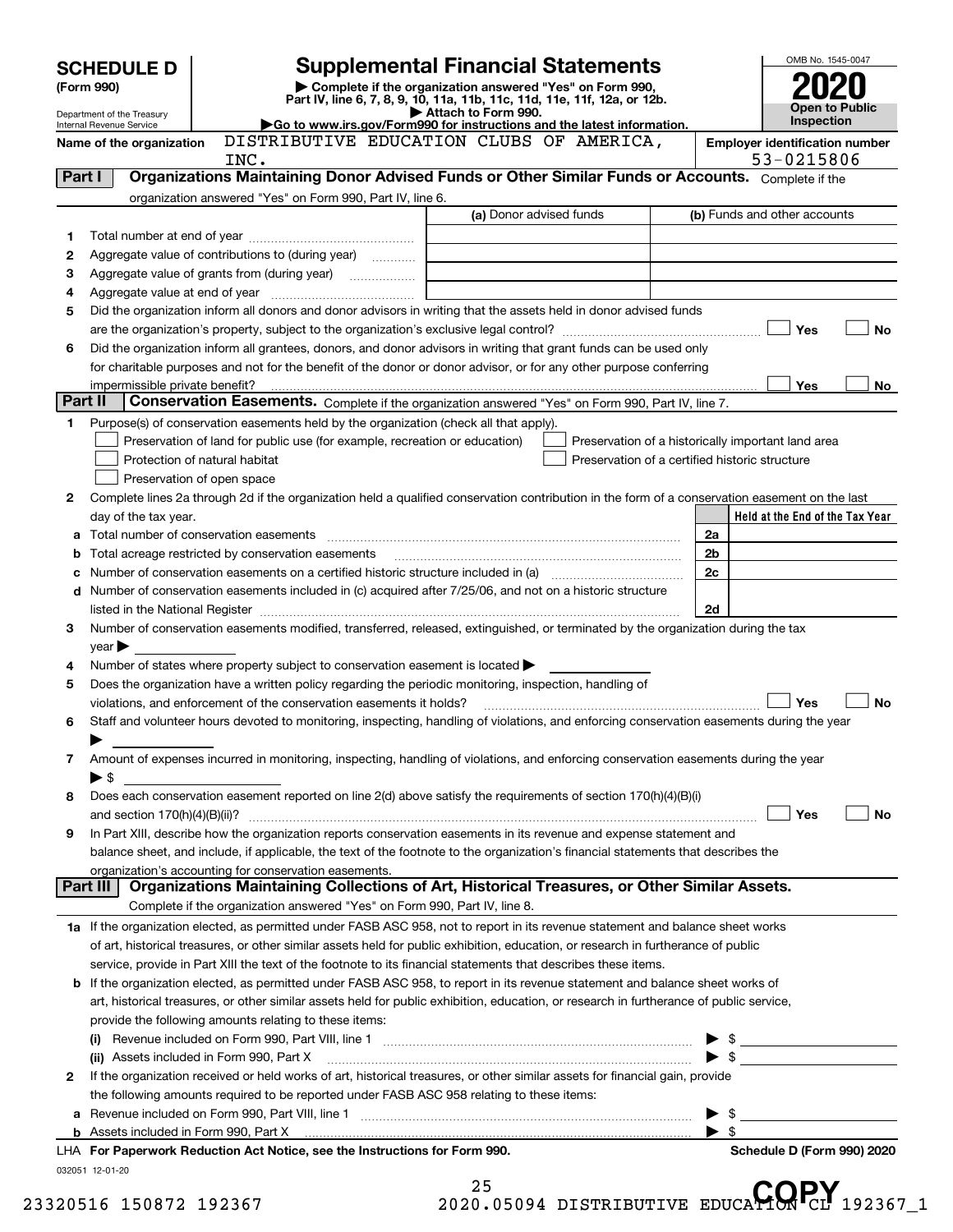|               |                                                                                                                                                                                                                                | DISTRIBUTIVE EDUCATION CLUBS OF AMERICA, |                |                                    |  |                                 |                     |           |
|---------------|--------------------------------------------------------------------------------------------------------------------------------------------------------------------------------------------------------------------------------|------------------------------------------|----------------|------------------------------------|--|---------------------------------|---------------------|-----------|
|               | INC.<br>Schedule D (Form 990) 2020                                                                                                                                                                                             |                                          |                |                                    |  |                                 | 53-0215806 Page 2   |           |
|               | Part III<br>Organizations Maintaining Collections of Art, Historical Treasures, or Other Similar Assets (continued)                                                                                                            |                                          |                |                                    |  |                                 |                     |           |
| 3             | Using the organization's acquisition, accession, and other records, check any of the following that make significant use of its                                                                                                |                                          |                |                                    |  |                                 |                     |           |
|               | collection items (check all that apply):                                                                                                                                                                                       |                                          |                |                                    |  |                                 |                     |           |
| a             | Public exhibition<br>Loan or exchange program<br>d                                                                                                                                                                             |                                          |                |                                    |  |                                 |                     |           |
| b             | Scholarly research                                                                                                                                                                                                             | е                                        |                |                                    |  |                                 |                     |           |
| c             | Preservation for future generations                                                                                                                                                                                            |                                          |                |                                    |  |                                 |                     |           |
| 4             | Provide a description of the organization's collections and explain how they further the organization's exempt purpose in Part XIII.                                                                                           |                                          |                |                                    |  |                                 |                     |           |
| 5             | During the year, did the organization solicit or receive donations of art, historical treasures, or other similar assets                                                                                                       |                                          |                |                                    |  |                                 |                     |           |
|               | to be sold to raise funds rather than to be maintained as part of the organization's collection?                                                                                                                               |                                          |                |                                    |  |                                 | Yes                 | No        |
|               | Part IV<br>Escrow and Custodial Arrangements. Complete if the organization answered "Yes" on Form 990, Part IV, line 9, or                                                                                                     |                                          |                |                                    |  |                                 |                     |           |
|               | reported an amount on Form 990, Part X, line 21.                                                                                                                                                                               |                                          |                |                                    |  |                                 |                     |           |
|               | 1a Is the organization an agent, trustee, custodian or other intermediary for contributions or other assets not included                                                                                                       |                                          |                |                                    |  |                                 |                     |           |
|               |                                                                                                                                                                                                                                |                                          |                |                                    |  |                                 | Yes                 | No        |
| b             | If "Yes," explain the arrangement in Part XIII and complete the following table:                                                                                                                                               |                                          |                |                                    |  |                                 |                     |           |
|               |                                                                                                                                                                                                                                |                                          |                |                                    |  |                                 | Amount              |           |
| c             | Beginning balance                                                                                                                                                                                                              |                                          |                |                                    |  | 1c                              |                     |           |
| d             | Additions during the year manufactured and an annual contract of the year manufactured and a set of the year manufactured and a set of the year manufactured and a set of the year manufactured and set of the set of the set  |                                          |                |                                    |  | 1d                              |                     |           |
| е             | Distributions during the year manufactured and continuum and the year manufactured and the year manufactured and the year manufactured and the year manufactured and the year manufactured and the year manufactured and the y |                                          |                |                                    |  | 1e                              |                     |           |
| f             | Ending balance material contracts and the contracts of the contracts of the contracts of the contracts of the contracts of the contracts of the contracts of the contracts of the contracts of the contracts of the contracts  |                                          |                |                                    |  | 1f                              |                     |           |
| 2a            | Did the organization include an amount on Form 990, Part X, line 21, for escrow or custodial account liability?                                                                                                                |                                          |                |                                    |  |                                 | Yes                 | No        |
| <b>Part V</b> | b If "Yes," explain the arrangement in Part XIII. Check here if the explanation has been provided on Part XIII                                                                                                                 |                                          |                |                                    |  |                                 |                     |           |
|               | Endowment Funds. Complete if the organization answered "Yes" on Form 990, Part IV, line 10.                                                                                                                                    |                                          |                |                                    |  |                                 |                     |           |
|               |                                                                                                                                                                                                                                | (a) Current year                         | (b) Prior year | (c) Two years back                 |  | (d) Three years back            | (e) Four years back |           |
| 1a            | Beginning of year balance                                                                                                                                                                                                      |                                          |                |                                    |  |                                 |                     |           |
| b             |                                                                                                                                                                                                                                |                                          |                |                                    |  |                                 |                     |           |
| c             | Net investment earnings, gains, and losses                                                                                                                                                                                     |                                          |                |                                    |  |                                 |                     |           |
| d             |                                                                                                                                                                                                                                |                                          |                |                                    |  |                                 |                     |           |
|               | <b>e</b> Other expenditures for facilities                                                                                                                                                                                     |                                          |                |                                    |  |                                 |                     |           |
|               | and programs                                                                                                                                                                                                                   |                                          |                |                                    |  |                                 |                     |           |
| Ť.            | Administrative expenses                                                                                                                                                                                                        |                                          |                |                                    |  |                                 |                     |           |
| g             | End of year balance                                                                                                                                                                                                            |                                          |                |                                    |  |                                 |                     |           |
| 2             | Provide the estimated percentage of the current year end balance (line 1g, column (a)) held as:                                                                                                                                |                                          |                |                                    |  |                                 |                     |           |
| a             | Board designated or quasi-endowment >                                                                                                                                                                                          |                                          | %              |                                    |  |                                 |                     |           |
| b             |                                                                                                                                                                                                                                | %                                        |                |                                    |  |                                 |                     |           |
|               |                                                                                                                                                                                                                                | %                                        |                |                                    |  |                                 |                     |           |
|               | The percentages on lines 2a, 2b, and 2c should equal 100%.                                                                                                                                                                     |                                          |                |                                    |  |                                 |                     |           |
|               | 3a Are there endowment funds not in the possession of the organization that are held and administered for the organization                                                                                                     |                                          |                |                                    |  |                                 |                     |           |
|               | by:                                                                                                                                                                                                                            |                                          |                |                                    |  |                                 |                     | Yes<br>No |
|               | (i)                                                                                                                                                                                                                            |                                          |                |                                    |  |                                 | 3a(i)               |           |
|               |                                                                                                                                                                                                                                |                                          |                |                                    |  |                                 | 3a(ii)              |           |
|               |                                                                                                                                                                                                                                |                                          |                |                                    |  |                                 | 3b                  |           |
| 4             | Describe in Part XIII the intended uses of the organization's endowment funds.<br><b>Part VI</b><br>Land, Buildings, and Equipment.                                                                                            |                                          |                |                                    |  |                                 |                     |           |
|               |                                                                                                                                                                                                                                |                                          |                |                                    |  |                                 |                     |           |
|               | Complete if the organization answered "Yes" on Form 990, Part IV, line 11a. See Form 990, Part X, line 10.                                                                                                                     |                                          |                |                                    |  |                                 |                     |           |
|               | Description of property                                                                                                                                                                                                        | (a) Cost or other<br>basis (investment)  |                | (b) Cost or other<br>basis (other) |  | (c) Accumulated<br>depreciation | (d) Book value      |           |
|               |                                                                                                                                                                                                                                |                                          |                | 56,532.                            |  |                                 |                     | 56, 532.  |
|               |                                                                                                                                                                                                                                |                                          |                | 1,582,534.                         |  | 1,353,192.                      |                     | 229,342.  |
|               |                                                                                                                                                                                                                                |                                          |                |                                    |  |                                 |                     |           |
|               |                                                                                                                                                                                                                                |                                          |                | 437,664.                           |  | 402,807.                        |                     | 34,857.   |
|               |                                                                                                                                                                                                                                |                                          |                |                                    |  |                                 |                     |           |
|               |                                                                                                                                                                                                                                |                                          |                |                                    |  |                                 |                     | 320,731.  |
|               |                                                                                                                                                                                                                                |                                          |                |                                    |  |                                 |                     |           |

**Schedule D (Form 990) 2020**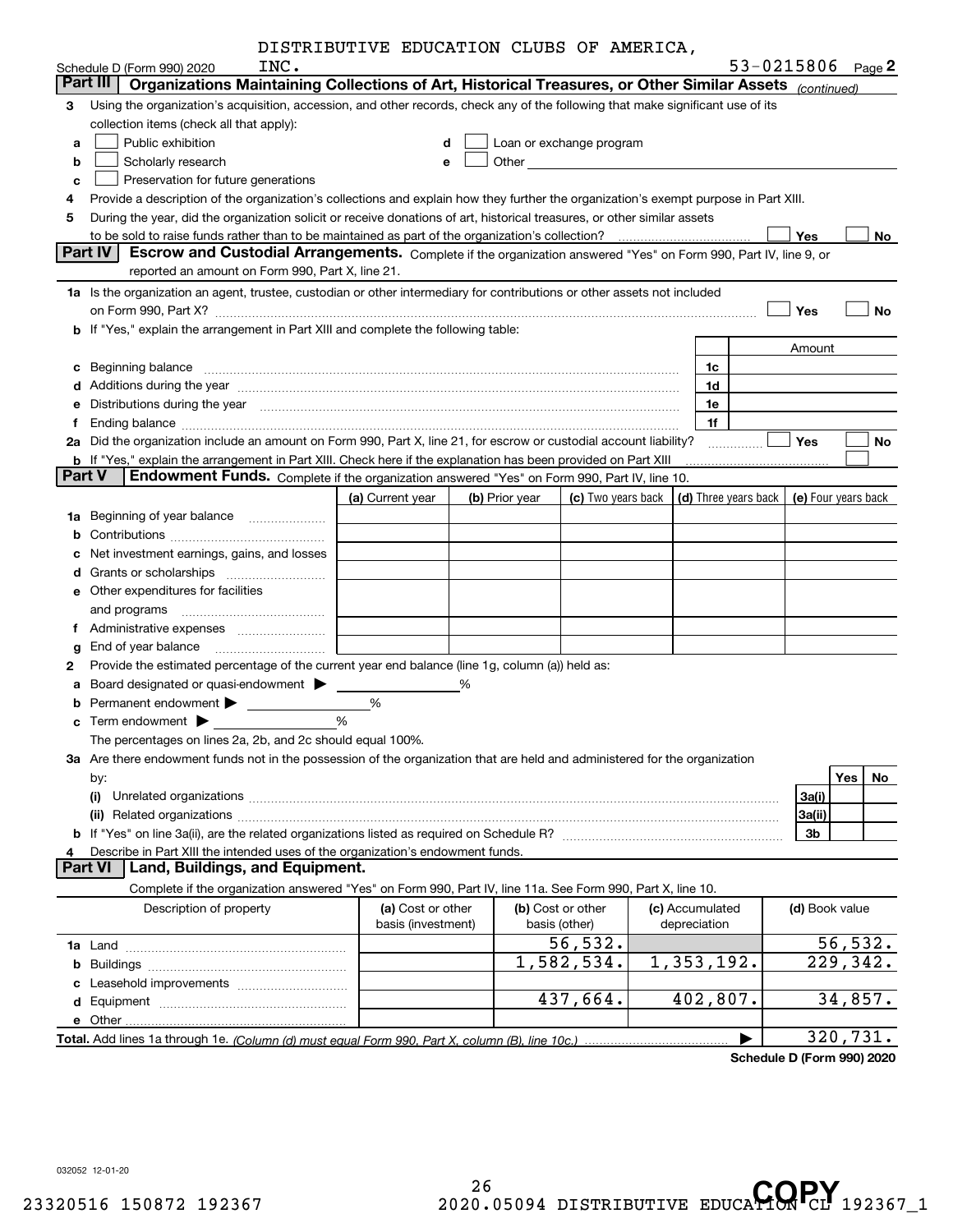Schedule D (Form 990) 2020

**3Part VII Investments - Other Securities.**

|                                                                                               | Complete if the organization answered "Yes" on Form 990, Part IV, line 11b. See Form 990, Part X, line 12. |                                                           |  |  |  |  |
|-----------------------------------------------------------------------------------------------|------------------------------------------------------------------------------------------------------------|-----------------------------------------------------------|--|--|--|--|
| (a) Description of security or category (including name of security)                          | (b) Book value                                                                                             | (c) Method of valuation: Cost or end-of-year market value |  |  |  |  |
| (1) Financial derivatives                                                                     |                                                                                                            |                                                           |  |  |  |  |
| (2) Closely held equity interests                                                             |                                                                                                            |                                                           |  |  |  |  |
| (3) Other                                                                                     |                                                                                                            |                                                           |  |  |  |  |
| (A)                                                                                           |                                                                                                            |                                                           |  |  |  |  |
| (B)                                                                                           |                                                                                                            |                                                           |  |  |  |  |
| (C)                                                                                           |                                                                                                            |                                                           |  |  |  |  |
| (D)                                                                                           |                                                                                                            |                                                           |  |  |  |  |
| (E)                                                                                           |                                                                                                            |                                                           |  |  |  |  |
| (F)                                                                                           |                                                                                                            |                                                           |  |  |  |  |
| (G)                                                                                           |                                                                                                            |                                                           |  |  |  |  |
| (H)                                                                                           |                                                                                                            |                                                           |  |  |  |  |
| <b>Total.</b> (Col. (b) must equal Form 990, Part X, col. (B) line 12.) $\blacktriangleright$ |                                                                                                            |                                                           |  |  |  |  |
| Part VIII Investments - Program Related.                                                      |                                                                                                            |                                                           |  |  |  |  |

| Complete if the organization answered "Yes" on Form 990, Part IV, line 11c. See Form 990, Part X, line 13. |                |                                                           |  |  |  |  |
|------------------------------------------------------------------------------------------------------------|----------------|-----------------------------------------------------------|--|--|--|--|
| (a) Description of investment                                                                              | (b) Book value | (c) Method of valuation: Cost or end-of-year market value |  |  |  |  |
| (1)                                                                                                        |                |                                                           |  |  |  |  |
| (2)                                                                                                        |                |                                                           |  |  |  |  |
| (3)                                                                                                        |                |                                                           |  |  |  |  |
| (4)                                                                                                        |                |                                                           |  |  |  |  |
| (5)                                                                                                        |                |                                                           |  |  |  |  |
| (6)                                                                                                        |                |                                                           |  |  |  |  |
|                                                                                                            |                |                                                           |  |  |  |  |
| (8)                                                                                                        |                |                                                           |  |  |  |  |
| (9)                                                                                                        |                |                                                           |  |  |  |  |
| <b>Total.</b> (Col. (b) must equal Form 990, Part X, col. (B) line 13.) $\blacktriangleright$              |                |                                                           |  |  |  |  |

#### **Part IX Other Assets.**

Complete if the organization answered "Yes" on Form 990, Part IV, line 11d. See Form 990, Part X, line 15.

| (a) Description                                                                                                   | (b) Book value |
|-------------------------------------------------------------------------------------------------------------------|----------------|
| (1)                                                                                                               |                |
| (2)                                                                                                               |                |
| $\frac{1}{2}$                                                                                                     |                |
| (4)                                                                                                               |                |
| (5)                                                                                                               |                |
| (6)                                                                                                               |                |
|                                                                                                                   |                |
| (8)                                                                                                               |                |
| (9)                                                                                                               |                |
|                                                                                                                   |                |
| <b>Part X</b><br><b>Other Liabilities.</b>                                                                        |                |
| Complete if the organization answered "Yes" on Form 990, Part IV, line 11e or 11f. See Form 990, Part X, line 25. |                |

**1. (a)** Description of liability **Book value** Book value Book value Book value Book value (1)Federal income taxes (2)(3)(4)(5) (6)(7)(8)(9)STATE DUES 55,339. 55,339.

**Total.**  *(Column (b) must equal Form 990, Part X, col. (B) line 25.)* 

**2.** | Liability for uncertain tax positions. In Part XIII, provide the text of the footnote to the organization's financial statements that reports the organization's liability for uncertain tax positions under FASB ASC 740. Check here if the text of the footnote has been provided in Part XIII  $\boxed{\text{X}}$ 

**Schedule D (Form 990) 2020**

032053 12-01-20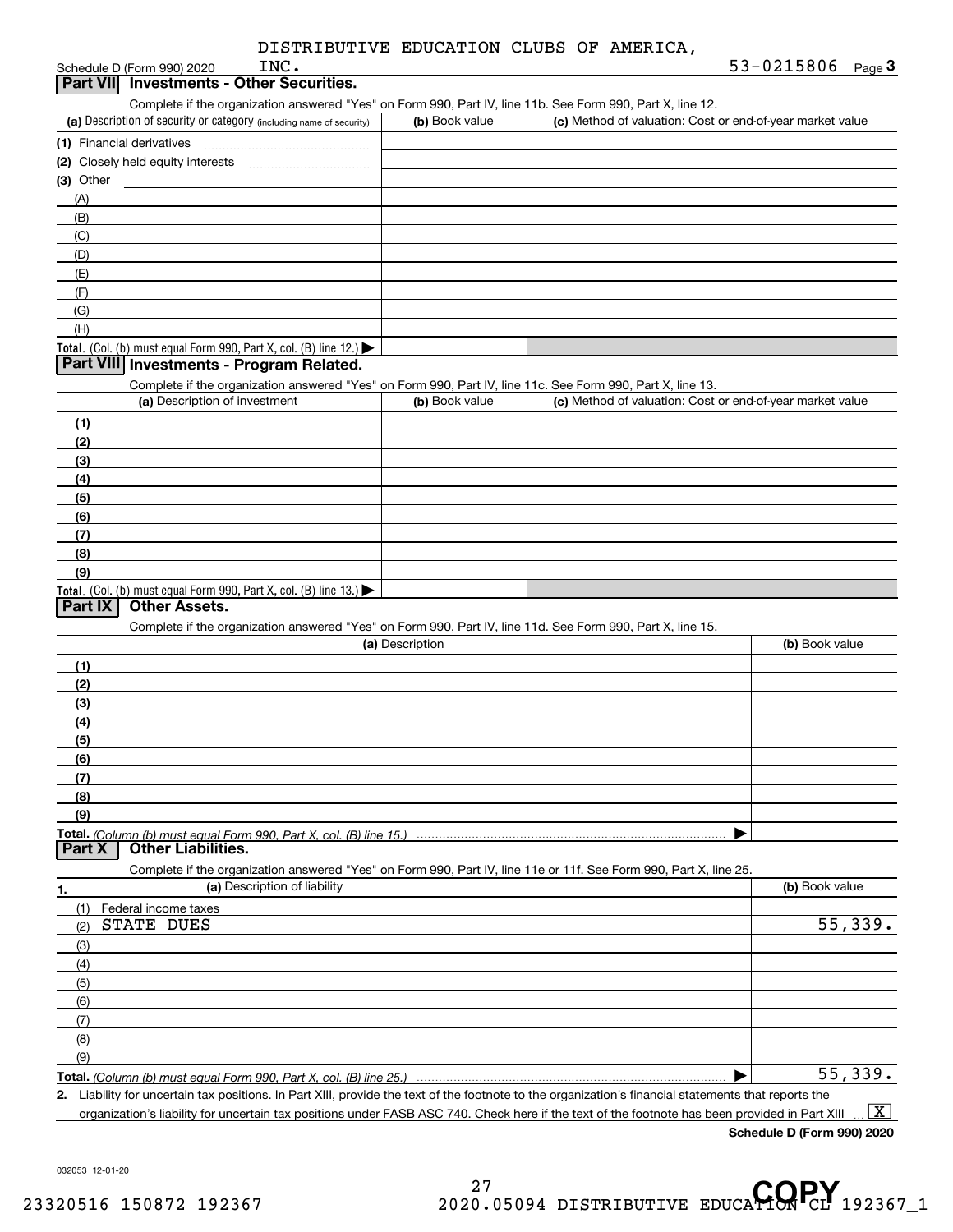|              | INC.<br>Schedule D (Form 990) 2020                                                                                                                                                                                                  |                |           |                | 53-0215806<br>Page $\mathsf 4$ |  |  |  |  |  |
|--------------|-------------------------------------------------------------------------------------------------------------------------------------------------------------------------------------------------------------------------------------|----------------|-----------|----------------|--------------------------------|--|--|--|--|--|
|              | <b>Part XI</b><br>Reconciliation of Revenue per Audited Financial Statements With Revenue per Return.                                                                                                                               |                |           |                |                                |  |  |  |  |  |
|              | Complete if the organization answered "Yes" on Form 990, Part IV, line 12a.                                                                                                                                                         |                |           |                |                                |  |  |  |  |  |
| 1            | Total revenue, gains, and other support per audited financial statements                                                                                                                                                            |                |           | $\blacksquare$ | 5,375,279.                     |  |  |  |  |  |
| $\mathbf{2}$ | Amounts included on line 1 but not on Form 990, Part VIII, line 12:                                                                                                                                                                 |                |           |                |                                |  |  |  |  |  |
| a            | Net unrealized gains (losses) on investments [11] matter contracts and the unrealized gains (losses) on investments                                                                                                                 | 2a             | 842,911.  |                |                                |  |  |  |  |  |
| b            |                                                                                                                                                                                                                                     | 2 <sub>b</sub> |           |                |                                |  |  |  |  |  |
| C            |                                                                                                                                                                                                                                     | 2 <sub>c</sub> |           |                |                                |  |  |  |  |  |
| d            | Other (Describe in Part XIII.)                                                                                                                                                                                                      | 2d             | 650, 420. |                |                                |  |  |  |  |  |
| e            | Add lines 2a through 2d                                                                                                                                                                                                             |                |           | 2е             | 1,493,331.                     |  |  |  |  |  |
| 3            | Subtract line 2e from line 1 <b>manufacture in the contract of the 2e</b> from line 1                                                                                                                                               |                |           | 3              | 3,881,948.                     |  |  |  |  |  |
| 4            | Amounts included on Form 990, Part VIII, line 12, but not on line 1:                                                                                                                                                                |                |           |                |                                |  |  |  |  |  |
| a            | Investment expenses not included on Form 990, Part VIII, line 7b [1000000000000000000000000000000000                                                                                                                                | 4a             | 53,501.   |                |                                |  |  |  |  |  |
| b            | Other (Describe in Part XIII.)                                                                                                                                                                                                      | 4 <sub>b</sub> | 1,113.    |                |                                |  |  |  |  |  |
| c.           | Add lines 4a and 4b                                                                                                                                                                                                                 |                |           | 4с             | 54,614.                        |  |  |  |  |  |
| 5            |                                                                                                                                                                                                                                     |                |           | 5              | 3,936,562.                     |  |  |  |  |  |
|              | Part XII Reconciliation of Expenses per Audited Financial Statements With Expenses per Return.                                                                                                                                      |                |           |                |                                |  |  |  |  |  |
|              | Complete if the organization answered "Yes" on Form 990, Part IV, line 12a.                                                                                                                                                         |                |           |                |                                |  |  |  |  |  |
| 1            | Total expenses and losses per audited financial statements                                                                                                                                                                          |                |           | $\blacksquare$ | 4,593,307.                     |  |  |  |  |  |
| 2            | Amounts included on line 1 but not on Form 990, Part IX, line 25:                                                                                                                                                                   |                |           |                |                                |  |  |  |  |  |
| a            |                                                                                                                                                                                                                                     | 2a             |           |                |                                |  |  |  |  |  |
| b            |                                                                                                                                                                                                                                     | 2 <sub>b</sub> | 17,087.   |                |                                |  |  |  |  |  |
|              |                                                                                                                                                                                                                                     | 2c             |           |                |                                |  |  |  |  |  |
| d            |                                                                                                                                                                                                                                     | 2d             | 650,420.  |                |                                |  |  |  |  |  |
| e            | Add lines 2a through 2d                                                                                                                                                                                                             |                |           | 2е             | 667,507.                       |  |  |  |  |  |
| 3            |                                                                                                                                                                                                                                     |                |           | $\mathbf{a}$   | 3,925,800.                     |  |  |  |  |  |
| 4            | Amounts included on Form 990, Part IX, line 25, but not on line 1:                                                                                                                                                                  |                |           |                |                                |  |  |  |  |  |
| a            | Investment expenses not included on Form 990, Part VIII, line 7b [1000000000000000000000000000000000                                                                                                                                | 4a             | 53,501.   |                |                                |  |  |  |  |  |
| b            | Other (Describe in Part XIII.) <b>2006</b> 2007 2010 2010 2010 2010 2011 2012 2013 2014 2015 2016 2017 2018 2019 2016 2016 2017 2018 2019 2016 2017 2018 2019 2016 2017 2018 2019 2018 2019 2016 2017 2018 2019 2018 2019 2018 2019 | 4 <sub>h</sub> | 1.113.    |                |                                |  |  |  |  |  |
|              | Add lines 4a and 4b                                                                                                                                                                                                                 |                |           | 4с             | $\frac{54,614}{3,980,414}$     |  |  |  |  |  |
| 5            |                                                                                                                                                                                                                                     |                |           | 5              |                                |  |  |  |  |  |
|              | <b>Part XIII Supplemental Information.</b>                                                                                                                                                                                          |                |           |                |                                |  |  |  |  |  |
|              | Provide the descriptions required for Part II, lines 3, 5, and 9; Part III, lines 1a and 4; Part IV, lines 1b and 2b; Part V, line 4; Part X, line 2; Part XI,                                                                      |                |           |                |                                |  |  |  |  |  |

lines 2d and 4b; and Part XII, lines 2d and 4b. Also complete this part to provide any additional information.

#### PART X, LINE 2:

|              | DECA BELIEVES THAT IT HAS APPROPRIATE SUPPORT FOR ANY TAX POSITIONS TAKEN, |  |  |  |  |  |  |  |  |  |  |  |
|--------------|----------------------------------------------------------------------------|--|--|--|--|--|--|--|--|--|--|--|
|              | AND AS SUCH, DOES NOT HAVE ANY UNCERTAIN TAX POSITIONS THAT ARE MATERIAL   |  |  |  |  |  |  |  |  |  |  |  |
|              | TO THE FINANCIAL STATEMENTS OR THAT WOULD HAVE AN EFFECT ON ITS TAX-EXEMPT |  |  |  |  |  |  |  |  |  |  |  |
|              | STATUS. THERE ARE NO UNRECOGNIZED TAX BENEFITS OR LIABILITIES THAT NEED TO |  |  |  |  |  |  |  |  |  |  |  |
| BE RECORDED. |                                                                            |  |  |  |  |  |  |  |  |  |  |  |

PART XI, LINE 2D - OTHER ADJUSTMENTS:

COST OF GOODS SOLD 650,420.

## PART XI, LINE 4B - OTHER ADJUSTMENTS:

# ${\tt REFUNDS} \hspace{2.5cm} 1 \, , 113 \, .$

032054 12-01-20

28 <sup>28</sup><br>23320516 150872 192367 2020.05094 DISTRIBUTIVE EDUCA**HON**CL 192367\_1

**Schedule D (Form 990) 2020**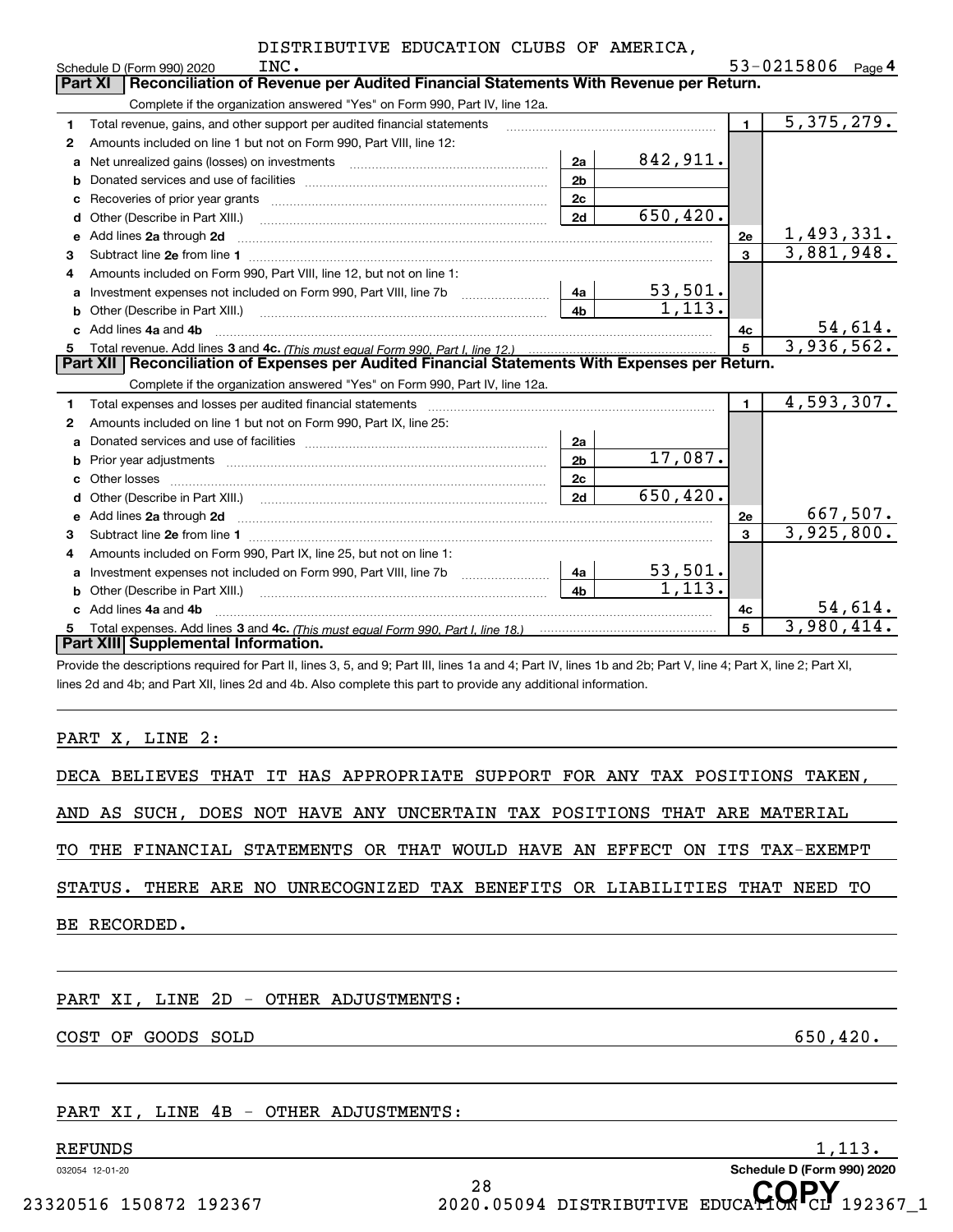| Schedule D (Form 990) 2020<br><b>Part XIII Supplemental Information</b> (continued) | DISTRIBUTIVE EDUCATION CLUBS OF AMERICA,<br>INC. |  | $53 - 0215806$ Page 5      |
|-------------------------------------------------------------------------------------|--------------------------------------------------|--|----------------------------|
|                                                                                     |                                                  |  |                            |
| PART XII, LINE 2D - OTHER ADJUSTMENTS:                                              |                                                  |  |                            |
| COST OF GOODS SOLD                                                                  |                                                  |  | 650, 420.                  |
|                                                                                     |                                                  |  |                            |
| PART XII, LINE 4B - OTHER ADJUSTMENTS:                                              |                                                  |  |                            |
| <b>REFUNDS</b>                                                                      |                                                  |  | 1,113.                     |
|                                                                                     |                                                  |  |                            |
|                                                                                     |                                                  |  |                            |
|                                                                                     |                                                  |  |                            |
|                                                                                     |                                                  |  |                            |
|                                                                                     |                                                  |  |                            |
|                                                                                     |                                                  |  |                            |
|                                                                                     |                                                  |  |                            |
|                                                                                     |                                                  |  |                            |
|                                                                                     |                                                  |  |                            |
|                                                                                     |                                                  |  |                            |
|                                                                                     |                                                  |  |                            |
|                                                                                     |                                                  |  |                            |
|                                                                                     |                                                  |  |                            |
|                                                                                     |                                                  |  |                            |
|                                                                                     |                                                  |  |                            |
|                                                                                     |                                                  |  |                            |
|                                                                                     |                                                  |  |                            |
|                                                                                     |                                                  |  |                            |
|                                                                                     |                                                  |  |                            |
|                                                                                     |                                                  |  |                            |
|                                                                                     |                                                  |  |                            |
|                                                                                     |                                                  |  |                            |
|                                                                                     |                                                  |  | Schedule D (Form 990) 2020 |

29 <sup>29</sup> <sup>29</sup> 23320516 150872 192367 2020.05094 DISTRIBUTIVE EDUCA**TORPY** 192367\_1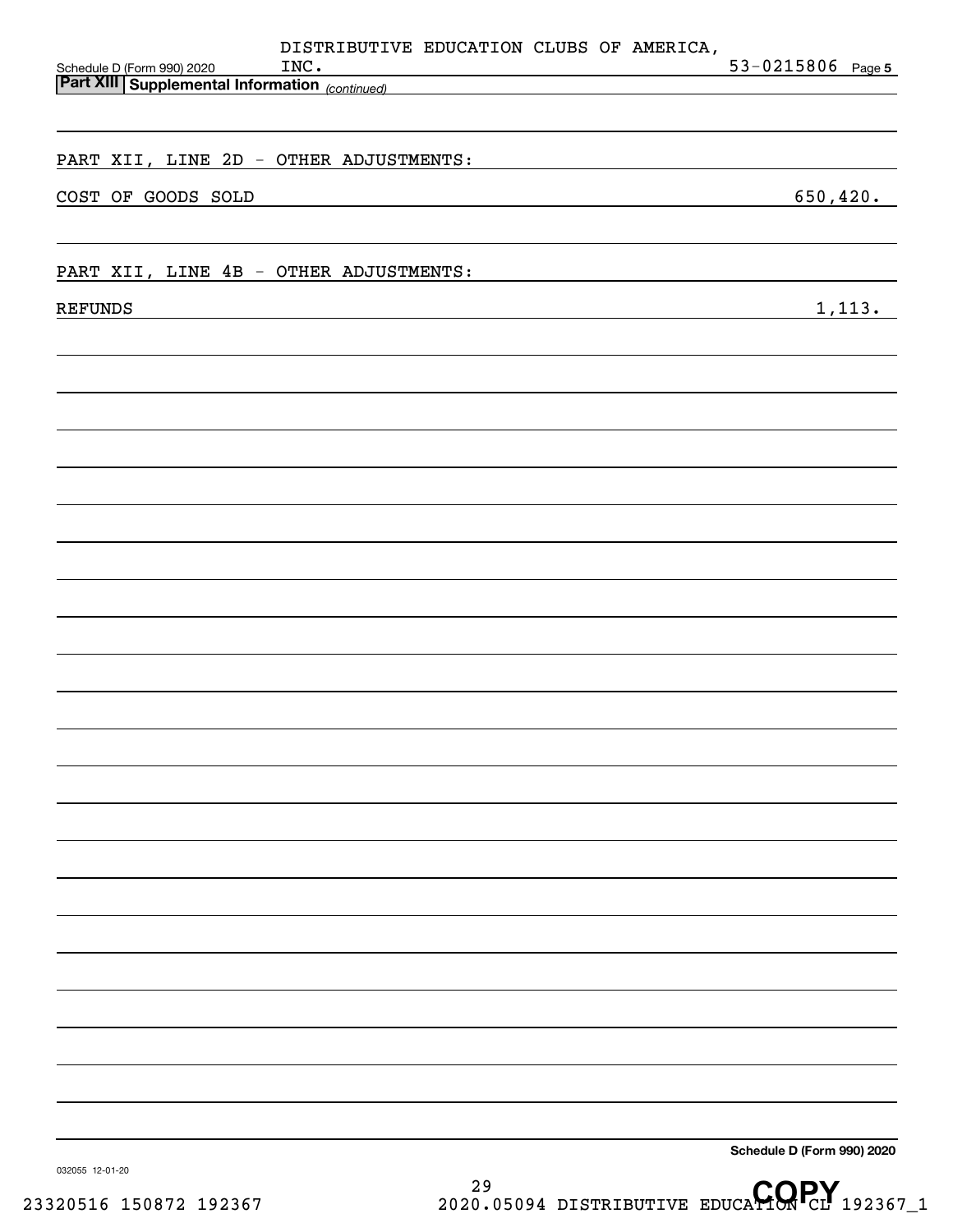| <b>SCHEDULE I</b><br><b>Grants and Other Assistance to Organizations,</b><br>Governments, and Individuals in the United States |                                                                                                                                                                                                                                                                           |           |                                                                                  |                             |                                                       |                                                                | OMB No. 1545-0047                        |                                       |                                       |    |
|--------------------------------------------------------------------------------------------------------------------------------|---------------------------------------------------------------------------------------------------------------------------------------------------------------------------------------------------------------------------------------------------------------------------|-----------|----------------------------------------------------------------------------------|-----------------------------|-------------------------------------------------------|----------------------------------------------------------------|------------------------------------------|---------------------------------------|---------------------------------------|----|
| (Form 990)                                                                                                                     |                                                                                                                                                                                                                                                                           |           | Complete if the organization answered "Yes" on Form 990, Part IV, line 21 or 22. |                             |                                                       |                                                                |                                          |                                       | 2020                                  |    |
| Department of the Treasury<br>Internal Revenue Service                                                                         |                                                                                                                                                                                                                                                                           |           |                                                                                  | Attach to Form 990.         |                                                       |                                                                |                                          |                                       | <b>Open to Public</b><br>Inspection   |    |
| Name of the organization                                                                                                       |                                                                                                                                                                                                                                                                           |           | DISTRIBUTIVE EDUCATION CLUBS OF AMERICA,                                         |                             | Go to www.irs.gov/Form990 for the latest information. |                                                                |                                          | <b>Employer identification number</b> |                                       |    |
|                                                                                                                                | INC.                                                                                                                                                                                                                                                                      |           |                                                                                  |                             |                                                       |                                                                |                                          |                                       | 53-0215806                            |    |
| Part I                                                                                                                         | <b>General Information on Grants and Assistance</b>                                                                                                                                                                                                                       |           |                                                                                  |                             |                                                       |                                                                |                                          |                                       |                                       |    |
| $\mathbf 1$                                                                                                                    | Does the organization maintain records to substantiate the amount of the grants or assistance, the grantees' eligibility for the grants or assistance, and the selection                                                                                                  |           |                                                                                  |                             |                                                       |                                                                |                                          |                                       |                                       |    |
|                                                                                                                                |                                                                                                                                                                                                                                                                           |           |                                                                                  |                             |                                                       |                                                                |                                          |                                       | $\boxed{\text{X}}$ Yes                | No |
| $\mathbf{2}$<br>Part II                                                                                                        | Describe in Part IV the organization's procedures for monitoring the use of grant funds in the United States.                                                                                                                                                             |           |                                                                                  |                             |                                                       |                                                                |                                          |                                       |                                       |    |
|                                                                                                                                | Grants and Other Assistance to Domestic Organizations and Domestic Governments. Complete if the organization answered "Yes" on Form 990, Part IV, line 21, for any<br>recipient that received more than \$5,000. Part II can be duplicated if additional space is needed. |           |                                                                                  |                             |                                                       |                                                                |                                          |                                       |                                       |    |
|                                                                                                                                | <b>1 (a)</b> Name and address of organization<br>or government                                                                                                                                                                                                            | $(b)$ EIN | (c) IRC section<br>(if applicable)                                               | (d) Amount of<br>cash grant | (e) Amount of<br>non-cash<br>assistance               | (f) Method of<br>valuation (book,<br>FMV, appraisal,<br>other) | (g) Description of<br>noncash assistance |                                       | (h) Purpose of grant<br>or assistance |    |
|                                                                                                                                |                                                                                                                                                                                                                                                                           |           |                                                                                  |                             |                                                       |                                                                |                                          |                                       |                                       |    |
|                                                                                                                                |                                                                                                                                                                                                                                                                           |           |                                                                                  |                             |                                                       |                                                                |                                          |                                       |                                       |    |
|                                                                                                                                |                                                                                                                                                                                                                                                                           |           |                                                                                  |                             |                                                       |                                                                |                                          |                                       |                                       |    |
|                                                                                                                                |                                                                                                                                                                                                                                                                           |           |                                                                                  |                             |                                                       |                                                                |                                          |                                       |                                       |    |
|                                                                                                                                |                                                                                                                                                                                                                                                                           |           |                                                                                  |                             |                                                       |                                                                |                                          |                                       |                                       |    |
|                                                                                                                                |                                                                                                                                                                                                                                                                           |           |                                                                                  |                             |                                                       |                                                                |                                          |                                       |                                       |    |
|                                                                                                                                |                                                                                                                                                                                                                                                                           |           |                                                                                  |                             |                                                       |                                                                |                                          |                                       |                                       |    |
|                                                                                                                                |                                                                                                                                                                                                                                                                           |           |                                                                                  |                             |                                                       |                                                                |                                          |                                       |                                       |    |
|                                                                                                                                |                                                                                                                                                                                                                                                                           |           |                                                                                  |                             |                                                       |                                                                |                                          |                                       |                                       |    |
|                                                                                                                                |                                                                                                                                                                                                                                                                           |           |                                                                                  |                             |                                                       |                                                                |                                          |                                       |                                       |    |
|                                                                                                                                |                                                                                                                                                                                                                                                                           |           |                                                                                  |                             |                                                       |                                                                |                                          |                                       |                                       |    |
|                                                                                                                                |                                                                                                                                                                                                                                                                           |           |                                                                                  |                             |                                                       |                                                                |                                          |                                       |                                       |    |
|                                                                                                                                |                                                                                                                                                                                                                                                                           |           |                                                                                  |                             |                                                       |                                                                |                                          |                                       |                                       |    |
|                                                                                                                                |                                                                                                                                                                                                                                                                           |           |                                                                                  |                             |                                                       |                                                                |                                          |                                       |                                       |    |
|                                                                                                                                |                                                                                                                                                                                                                                                                           |           |                                                                                  |                             |                                                       |                                                                |                                          |                                       |                                       |    |
| $\mathbf{2}$                                                                                                                   | Enter total number of section $501(c)(3)$ and government organizations listed in the line 1 table                                                                                                                                                                         |           |                                                                                  |                             |                                                       |                                                                |                                          |                                       |                                       |    |
| 3                                                                                                                              | Enter total number of other organizations listed in the line 1 table                                                                                                                                                                                                      |           |                                                                                  |                             |                                                       |                                                                |                                          |                                       |                                       |    |
|                                                                                                                                | LHA For Paperwork Reduction Act Notice, see the Instructions for Form 990.                                                                                                                                                                                                |           |                                                                                  |                             |                                                       |                                                                |                                          | Schedule I (Form 990) 2020            |                                       |    |

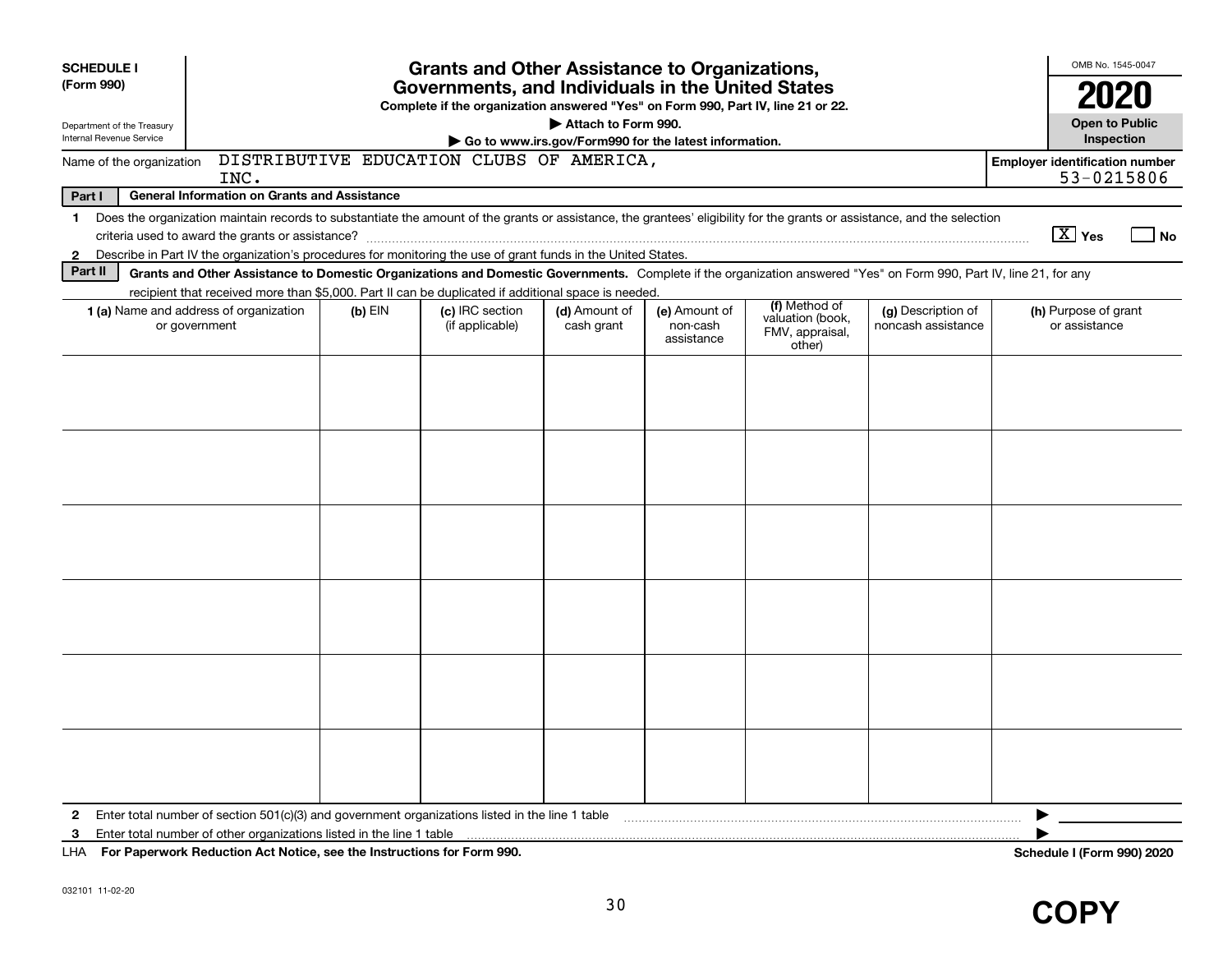Schedule I (Form 990) 2020  $INC$ .

**2**

**Part III** | Grants and Other Assistance to Domestic Individuals. Complete if the organization answered "Yes" on Form 990, Part IV, line 22. Part III can be duplicated if additional space is needed.

| (a) Type of grant or assistance                                                                                                                      | (b) Number of<br>recipients | (c) Amount of<br>cash grant | (d) Amount of non-<br>cash assistance | (e) Method of valuation<br>(book, FMV, appraisal, other) | (f) Description of noncash assistance |
|------------------------------------------------------------------------------------------------------------------------------------------------------|-----------------------------|-----------------------------|---------------------------------------|----------------------------------------------------------|---------------------------------------|
|                                                                                                                                                      |                             |                             |                                       |                                                          |                                       |
| SCHOLARSHIPS                                                                                                                                         | 258                         | 73,325.                     | 0.                                    |                                                          |                                       |
|                                                                                                                                                      |                             |                             |                                       |                                                          |                                       |
|                                                                                                                                                      |                             |                             |                                       |                                                          |                                       |
|                                                                                                                                                      |                             |                             |                                       |                                                          |                                       |
|                                                                                                                                                      |                             |                             |                                       |                                                          |                                       |
|                                                                                                                                                      |                             |                             |                                       |                                                          |                                       |
|                                                                                                                                                      |                             |                             |                                       |                                                          |                                       |
|                                                                                                                                                      |                             |                             |                                       |                                                          |                                       |
|                                                                                                                                                      |                             |                             |                                       |                                                          |                                       |
| Part IV<br>Supplemental Information. Provide the information required in Part I, line 2; Part III, column (b); and any other additional information. |                             |                             |                                       |                                                          |                                       |
| PART I, LINE 2:                                                                                                                                      |                             |                             |                                       |                                                          |                                       |
| DECA'S SCHOLARSHIP COMMITTEE REVIEWS THE SCHOLARSHIP APPLICATIONS THAT HAVE                                                                          |                             |                             |                                       |                                                          |                                       |
| BEEN SUBMITTED BY STUDENTS AND THE RECIPIENTS ARE THEN SELECTED. DECA                                                                                |                             |                             |                                       |                                                          |                                       |

CONTACTS THE TEACHERS OF THE SCHOLARSHIP WINNERS. UPON COMPLETION OF THE

NECESSARY PAPERWORK, THE FIRST PART OF THE SCHOLARSHIP IS DISBURSED TO THE

RESPECTIVE UNIVERSITY WITH A LETTER INFORMING THE UNIVERSITY THAT AN

OFFICIAL TRANSCRIPT FOR THE RESPECTIVE STUDENT MUST BE SUBMITTED IN ORDER

FOR THE REMAINDER OF THE SCHOLARSHIP TO BE DISBURSED. UPON THE RECEIPT OF

THE TRANSCRIPT BY DECA, THE REMAINING BALANCE OF THE SCHOLARSHIP FUNDS ARE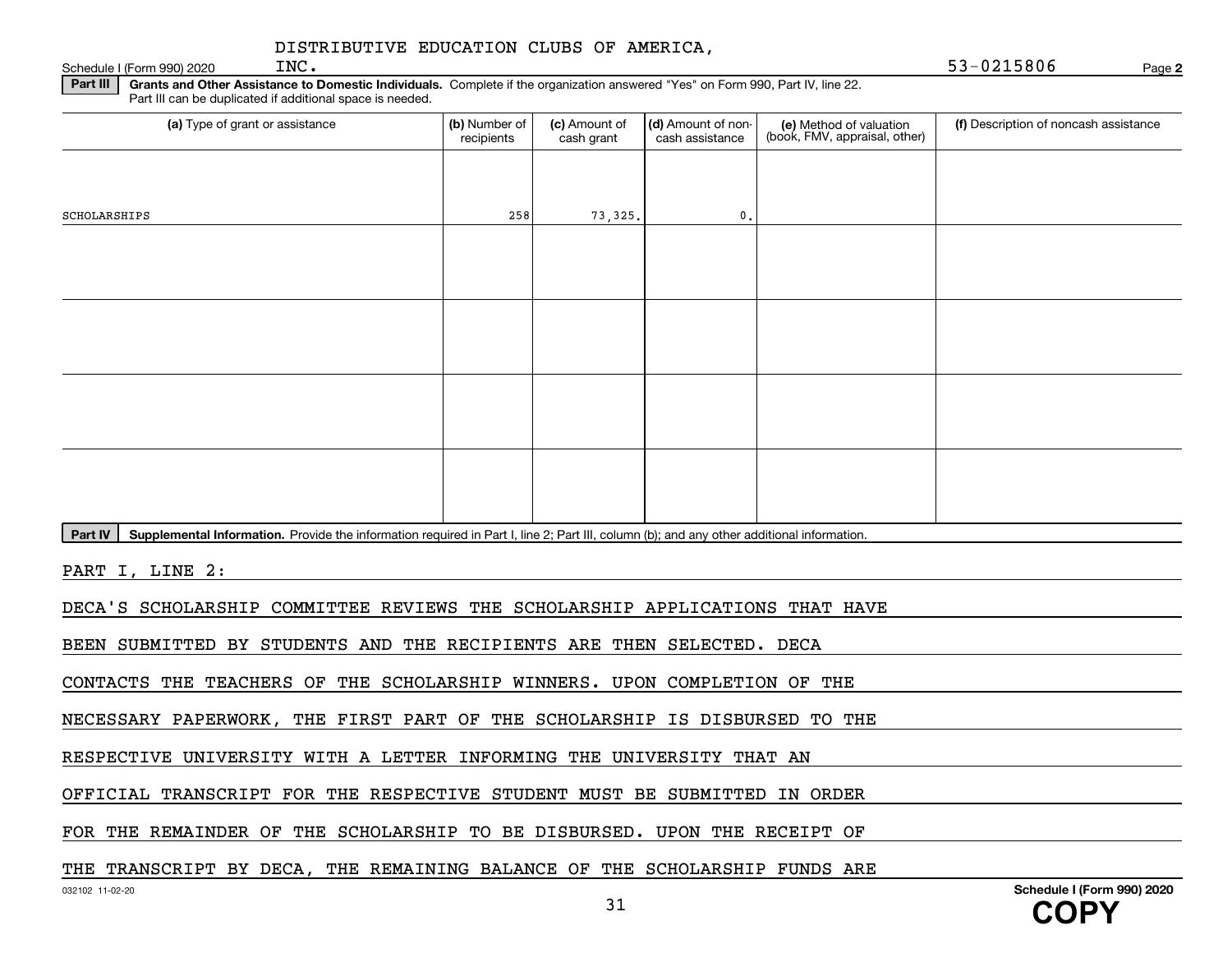| DISTRIBUTIVE EDUCATION CLUBS OF AMERICA. |  |  |
|------------------------------------------|--|--|
|                                          |  |  |

**2** Schedule I (Form 990) **INC.** INC. THE SCHEDULE 1 (Form 990) **Page 2** 

**Part IV Supplemental Information**

DISBURSED TO THE RESPECTIVE UNIVERSITY.

**Schedule I (Form 990)**

032291 04-01-20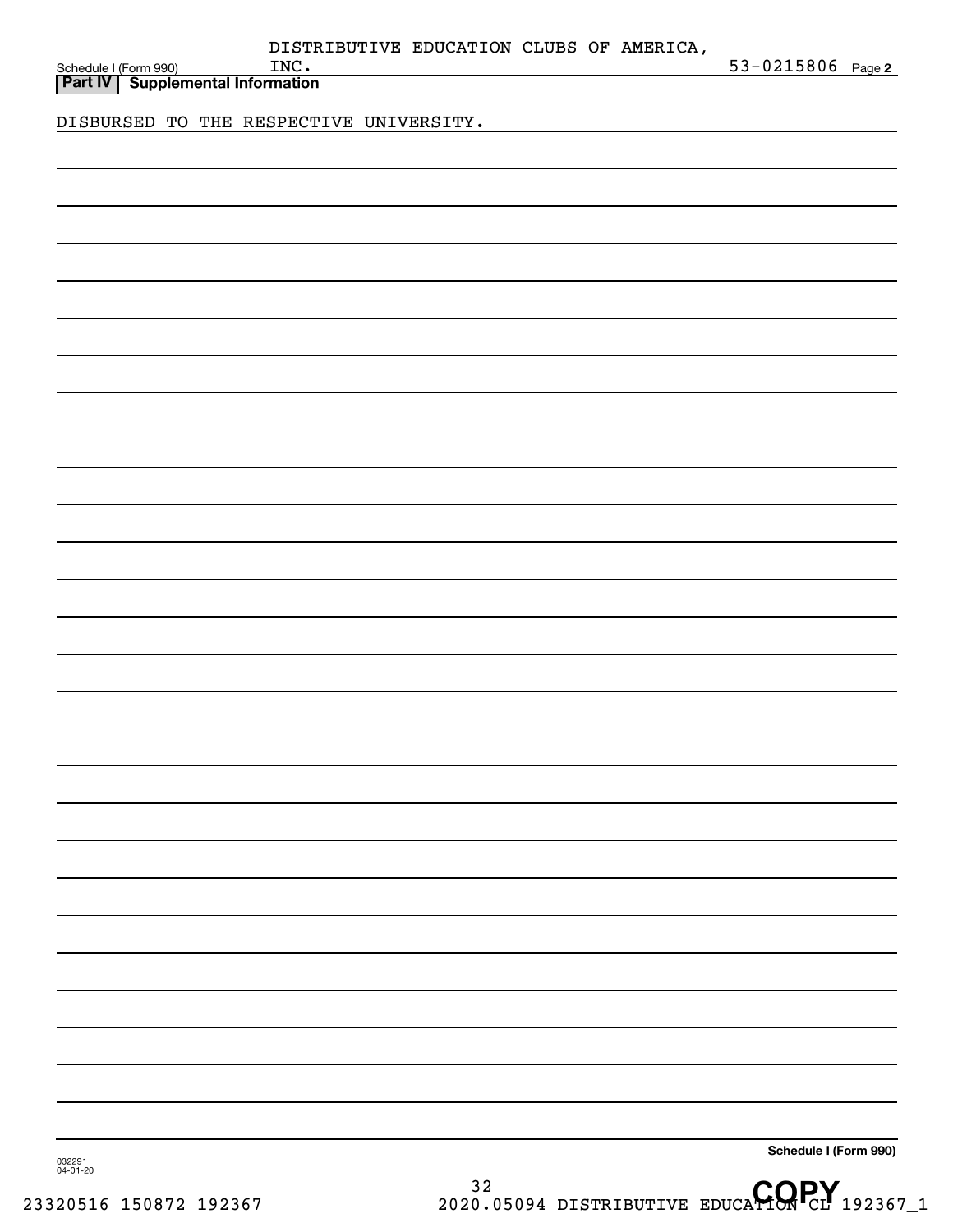|        | <b>SCHEDULE J</b>                                                                                        | <b>Compensation Information</b>                                                                                                                                                                                                      |                                       | OMB No. 1545-0047          |            |                         |
|--------|----------------------------------------------------------------------------------------------------------|--------------------------------------------------------------------------------------------------------------------------------------------------------------------------------------------------------------------------------------|---------------------------------------|----------------------------|------------|-------------------------|
|        | (Form 990)                                                                                               | For certain Officers, Directors, Trustees, Key Employees, and Highest                                                                                                                                                                |                                       |                            |            |                         |
|        |                                                                                                          | <b>Compensated Employees</b>                                                                                                                                                                                                         |                                       |                            |            |                         |
|        |                                                                                                          | > Complete if the organization answered "Yes" on Form 990, Part IV, line 23.<br>Attach to Form 990.                                                                                                                                  |                                       | <b>Open to Public</b>      |            |                         |
|        | Department of the Treasury<br>Internal Revenue Service                                                   | Go to www.irs.gov/Form990 for instructions and the latest information.                                                                                                                                                               |                                       | Inspection                 |            |                         |
|        | Name of the organization                                                                                 | DISTRIBUTIVE EDUCATION CLUBS OF AMERICA,                                                                                                                                                                                             | <b>Employer identification number</b> |                            |            |                         |
|        |                                                                                                          | INC.                                                                                                                                                                                                                                 |                                       | 53-0215806                 |            |                         |
|        | Part I                                                                                                   | <b>Questions Regarding Compensation</b>                                                                                                                                                                                              |                                       |                            |            |                         |
|        |                                                                                                          |                                                                                                                                                                                                                                      |                                       |                            | <b>Yes</b> | No                      |
|        |                                                                                                          | <b>1a</b> Check the appropriate box(es) if the organization provided any of the following to or for a person listed on Form 990,                                                                                                     |                                       |                            |            |                         |
|        |                                                                                                          | Part VII, Section A, line 1a. Complete Part III to provide any relevant information regarding these items.                                                                                                                           |                                       |                            |            |                         |
|        | First-class or charter travel                                                                            | Housing allowance or residence for personal use                                                                                                                                                                                      |                                       |                            |            |                         |
|        | Travel for companions                                                                                    | Payments for business use of personal residence                                                                                                                                                                                      |                                       |                            |            |                         |
|        |                                                                                                          | Health or social club dues or initiation fees<br>Tax indemnification and gross-up payments                                                                                                                                           |                                       |                            |            |                         |
|        | Discretionary spending account<br>Personal services (such as maid, chauffeur, chef)                      |                                                                                                                                                                                                                                      |                                       |                            |            |                         |
|        |                                                                                                          |                                                                                                                                                                                                                                      |                                       |                            |            |                         |
|        |                                                                                                          | <b>b</b> If any of the boxes on line 1a are checked, did the organization follow a written policy regarding payment or                                                                                                               |                                       |                            |            |                         |
|        | reimbursement or provision of all of the expenses described above? If "No," complete Part III to explain |                                                                                                                                                                                                                                      | 1b                                    |                            |            |                         |
| 2      |                                                                                                          | Did the organization require substantiation prior to reimbursing or allowing expenses incurred by all directors,                                                                                                                     |                                       |                            |            |                         |
|        |                                                                                                          | trustees, and officers, including the CEO/Executive Director, regarding the items checked on line 1a?                                                                                                                                |                                       | $\mathbf{2}$               |            |                         |
|        |                                                                                                          |                                                                                                                                                                                                                                      |                                       |                            |            |                         |
| З      |                                                                                                          | Indicate which, if any, of the following the organization used to establish the compensation of the organization's                                                                                                                   |                                       |                            |            |                         |
|        |                                                                                                          | CEO/Executive Director. Check all that apply. Do not check any boxes for methods used by a related organization to                                                                                                                   |                                       |                            |            |                         |
|        |                                                                                                          | establish compensation of the CEO/Executive Director, but explain in Part III.                                                                                                                                                       |                                       |                            |            |                         |
|        | $ \mathbf{X} $ Compensation committee                                                                    | Written employment contract                                                                                                                                                                                                          |                                       |                            |            |                         |
|        |                                                                                                          | $X$ Compensation survey or study<br>Independent compensation consultant                                                                                                                                                              |                                       |                            |            |                         |
|        | $\boxed{\textbf{X}}$ Form 990 of other organizations                                                     | $\mathbf{X}$ Approval by the board or compensation committee                                                                                                                                                                         |                                       |                            |            |                         |
|        |                                                                                                          |                                                                                                                                                                                                                                      |                                       |                            |            |                         |
|        |                                                                                                          | During the year, did any person listed on Form 990, Part VII, Section A, line 1a, with respect to the filing                                                                                                                         |                                       |                            |            |                         |
|        | organization or a related organization:                                                                  | Receive a severance payment or change-of-control payment?                                                                                                                                                                            |                                       | 4a                         |            | х                       |
| а<br>b |                                                                                                          | Participate in or receive payment from a supplemental nonqualified retirement plan?                                                                                                                                                  |                                       | 4b                         |            | $\overline{\textbf{X}}$ |
| с      |                                                                                                          | Participate in or receive payment from an equity-based compensation arrangement?                                                                                                                                                     |                                       | 4c                         |            | $\overline{\mathbf{x}}$ |
|        |                                                                                                          | If "Yes" to any of lines 4a-c, list the persons and provide the applicable amounts for each item in Part III.                                                                                                                        |                                       |                            |            |                         |
|        |                                                                                                          |                                                                                                                                                                                                                                      |                                       |                            |            |                         |
|        |                                                                                                          | Only section 501(c)(3), 501(c)(4), and 501(c)(29) organizations must complete lines 5-9.                                                                                                                                             |                                       |                            |            |                         |
|        |                                                                                                          | For persons listed on Form 990, Part VII, Section A, line 1a, did the organization pay or accrue any compensation                                                                                                                    |                                       |                            |            |                         |
|        | contingent on the revenues of:                                                                           |                                                                                                                                                                                                                                      |                                       |                            |            |                         |
|        |                                                                                                          | a The organization? <b>Constitution</b> and the organization?                                                                                                                                                                        |                                       | 5a                         |            | x                       |
|        |                                                                                                          |                                                                                                                                                                                                                                      |                                       | 5b                         |            | $\overline{\mathbf{x}}$ |
|        |                                                                                                          | If "Yes" on line 5a or 5b, describe in Part III.                                                                                                                                                                                     |                                       |                            |            |                         |
| 6.     |                                                                                                          | For persons listed on Form 990, Part VII, Section A, line 1a, did the organization pay or accrue any compensation                                                                                                                    |                                       |                            |            |                         |
|        | contingent on the net earnings of:                                                                       |                                                                                                                                                                                                                                      |                                       |                            |            |                         |
|        |                                                                                                          | a The organization? <b>Entitled Strategies and Strategies and Strategies and Strategies and Strategies and Strategies and Strategies and Strategies and Strategies and Strategies and Strategies and Strategies and Strategies a</b> |                                       | 6a                         |            | х                       |
|        |                                                                                                          |                                                                                                                                                                                                                                      |                                       | 6b                         |            | $\overline{\mathbf{x}}$ |
|        |                                                                                                          | If "Yes" on line 6a or 6b, describe in Part III.                                                                                                                                                                                     |                                       |                            |            |                         |
|        |                                                                                                          | 7 For persons listed on Form 990, Part VII, Section A, line 1a, did the organization provide any nonfixed payments                                                                                                                   |                                       |                            |            |                         |
|        |                                                                                                          |                                                                                                                                                                                                                                      |                                       | $\overline{7}$             |            | х                       |
| 8      |                                                                                                          | Were any amounts reported on Form 990, Part VII, paid or accrued pursuant to a contract that was subject to the                                                                                                                      |                                       |                            |            |                         |
|        |                                                                                                          | initial contract exception described in Regulations section 53.4958-4(a)(3)? If "Yes," describe in Part III                                                                                                                          |                                       | 8                          |            | х                       |
| 9      |                                                                                                          | If "Yes" on line 8, did the organization also follow the rebuttable presumption procedure described in                                                                                                                               |                                       |                            |            |                         |
|        | Regulations section 53.4958-6(c)?                                                                        |                                                                                                                                                                                                                                      |                                       | 9                          |            |                         |
|        |                                                                                                          | LHA For Paperwork Reduction Act Notice, see the Instructions for Form 990.                                                                                                                                                           |                                       | Schedule J (Form 990) 2020 |            |                         |

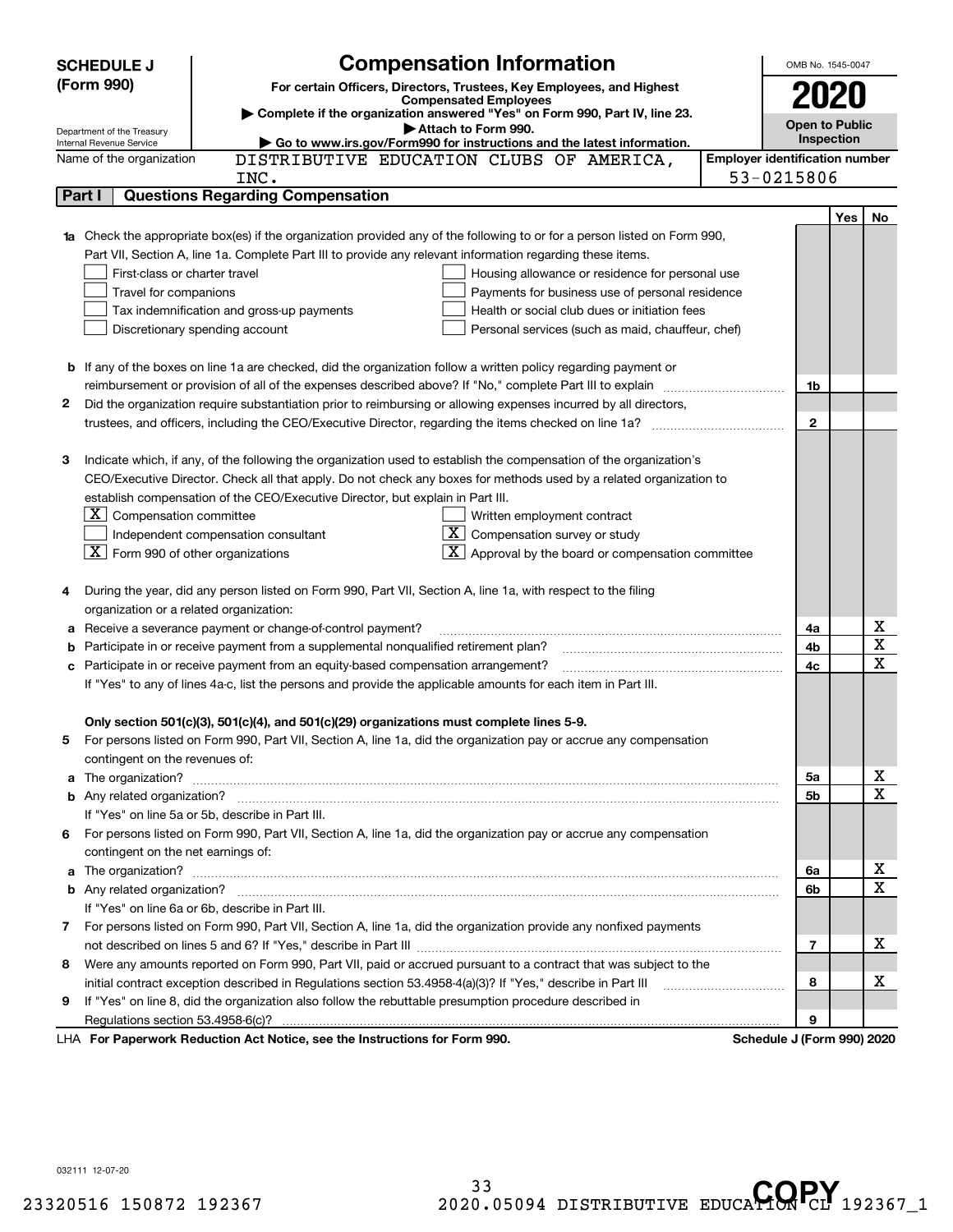**Part II Officers, Directors, Trustees, Key Employees, and Highest Compensated Employees.**  Schedule J (Form 990) 2020 Page Use duplicate copies if additional space is needed.

For each individual whose compensation must be reported on Schedule J, report compensation from the organization on row (i) and from related organizations, described in the instructions, on row (ii). Do not list any individuals that aren't listed on Form 990, Part VII.

53-0215806

**Note:**  The sum of columns (B)(i)-(iii) for each listed individual must equal the total amount of Form 990, Part VII, Section A, line 1a, applicable column (D) and (E) amounts for that individual.

| (A) Name and Title |             |                          | (B) Breakdown of W-2 and/or 1099-MISC compensation |                                           | (C) Retirement and             | (D) Nontaxable   | (E) Total of columns | (F) Compensation                                           |
|--------------------|-------------|--------------------------|----------------------------------------------------|-------------------------------------------|--------------------------------|------------------|----------------------|------------------------------------------------------------|
|                    |             | (i) Base<br>compensation | (ii) Bonus &<br>incentive<br>compensation          | (iii) Other<br>reportable<br>compensation | other deferred<br>compensation | benefits         | $(B)(i)-(D)$         | in column (B)<br>reported as deferred<br>on prior Form 990 |
| (1) FRANK PETERSON | (i)         | 159,382.                 | $\overline{0}$ .                                   | $\overline{0}$ .                          | 10,496.                        | 9,975.           | 179,853.             | 0.                                                         |
| EXECUTIVE DIRECTOR | (ii)        | $\overline{0}$ .         | $\overline{0}$ .                                   | $\overline{0}$ .                          | $\overline{0}$ .               | $\overline{0}$ . | $\overline{0}$ .     | $\overline{0}$ .                                           |
|                    | (i)         |                          |                                                    |                                           |                                |                  |                      |                                                            |
|                    | (ii)        |                          |                                                    |                                           |                                |                  |                      |                                                            |
|                    | (i)         |                          |                                                    |                                           |                                |                  |                      |                                                            |
|                    | (ii)        |                          |                                                    |                                           |                                |                  |                      |                                                            |
|                    | (i)         |                          |                                                    |                                           |                                |                  |                      |                                                            |
|                    | (ii)        |                          |                                                    |                                           |                                |                  |                      |                                                            |
|                    | $(\sf{i})$  |                          |                                                    |                                           |                                |                  |                      |                                                            |
|                    | (ii)        |                          |                                                    |                                           |                                |                  |                      |                                                            |
|                    | (i)<br>(ii) |                          |                                                    |                                           |                                |                  |                      |                                                            |
|                    | (i)         |                          |                                                    |                                           |                                |                  |                      |                                                            |
|                    | (ii)        |                          |                                                    |                                           |                                |                  |                      |                                                            |
|                    | (i)         |                          |                                                    |                                           |                                |                  |                      |                                                            |
|                    | (ii)        |                          |                                                    |                                           |                                |                  |                      |                                                            |
|                    | (i)         |                          |                                                    |                                           |                                |                  |                      |                                                            |
|                    | (ii)        |                          |                                                    |                                           |                                |                  |                      |                                                            |
|                    | (i)         |                          |                                                    |                                           |                                |                  |                      |                                                            |
|                    | (ii)        |                          |                                                    |                                           |                                |                  |                      |                                                            |
|                    | (i)         |                          |                                                    |                                           |                                |                  |                      |                                                            |
|                    | (ii)        |                          |                                                    |                                           |                                |                  |                      |                                                            |
|                    | (i)         |                          |                                                    |                                           |                                |                  |                      |                                                            |
|                    | (ii)        |                          |                                                    |                                           |                                |                  |                      |                                                            |
|                    | (i)         |                          |                                                    |                                           |                                |                  |                      |                                                            |
|                    | (ii)<br>(i) |                          |                                                    |                                           |                                |                  |                      |                                                            |
|                    | (ii)        |                          |                                                    |                                           |                                |                  |                      |                                                            |
|                    | (i)         |                          |                                                    |                                           |                                |                  |                      |                                                            |
|                    | (ii)        |                          |                                                    |                                           |                                |                  |                      |                                                            |
|                    | (i)         |                          |                                                    |                                           |                                |                  |                      |                                                            |
|                    | (ii)        |                          |                                                    |                                           |                                |                  |                      |                                                            |
|                    |             |                          |                                                    |                                           |                                |                  |                      |                                                            |

**Schedule J (Form 990) 2020**

**2**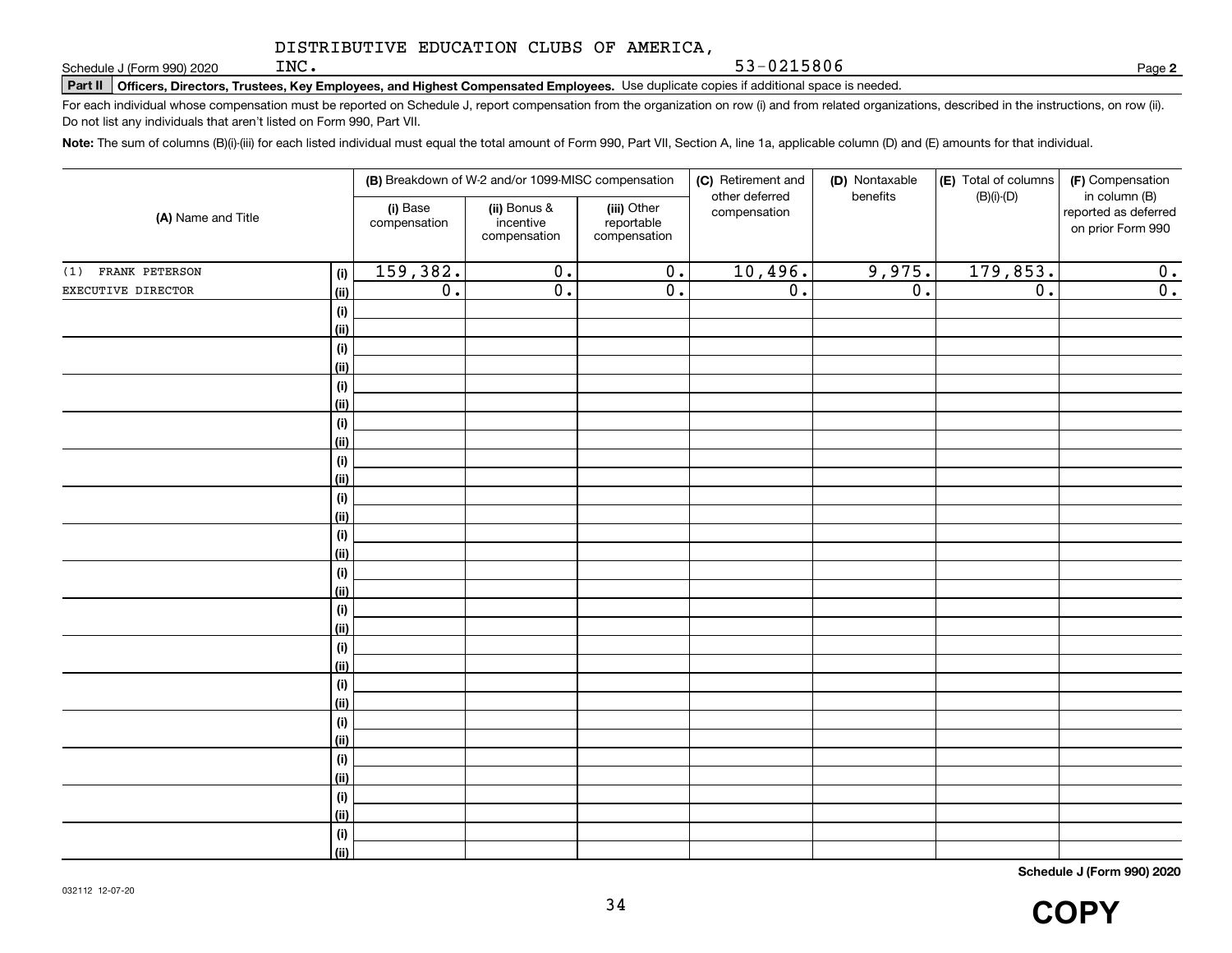| DISTRIBUTIVE EDUCATION CLUBS OF AMERICA, |  |  |
|------------------------------------------|--|--|
|------------------------------------------|--|--|

**Part III Supplemental Information**

Schedule J (Form 990) 2020 INC.<br>Part III Supplemental Information<br>Provide the information, explanation, or descriptions required for Part I, lines 1a, 1b, 3, 4a, 4b, 4c, 5a, 5b, 6a, 6b, 7, and 8, and for Part II. Also comp

**Schedule J (Form 990) 2020**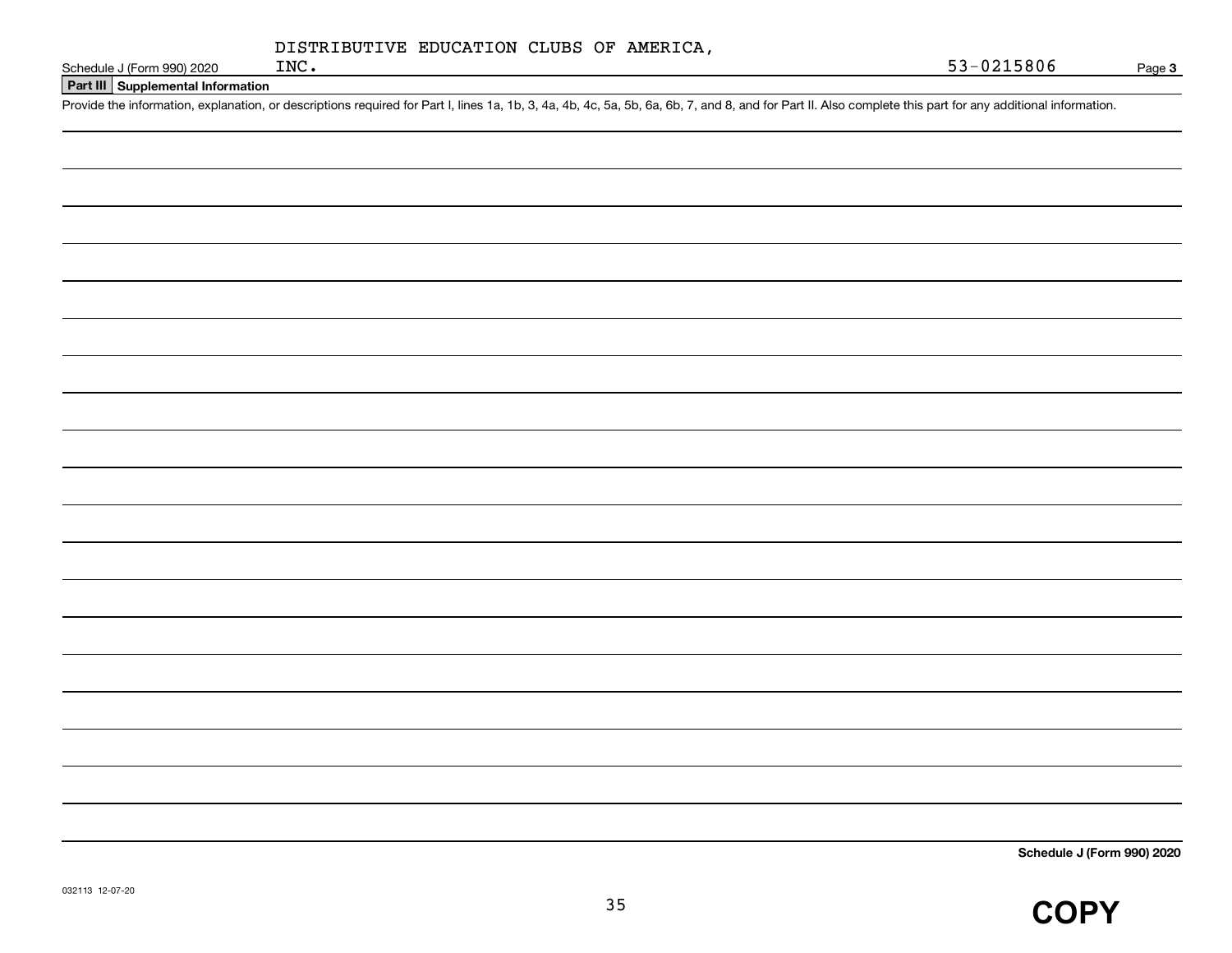**(Form 990 or 990-EZ)**

Department of the Treasury Internal Revenue Service Name of the organization

**SCHEDULE O Supplemental Information to Form 990 or 990-EZ**

**Complete to provide information for responses to specific questions on Form 990 or 990-EZ or to provide any additional information. | Attach to Form 990 or 990-EZ. | Go to www.irs.gov/Form990 for the latest information.**

DISTRIBUTIVE EDUCATION CLUBS OF AMERICA,



INC. 53-0215806

FORM 990, PART III, LINE 4A, PROGRAM SERVICE ACCOMPLISHMENTS:

INSTRUCTION, APPLYING LEARNING IN THE CONTEXT OF BUSINESS, CONNECTING

TO BUSINESSES AND THE COMMUNITY AND PROMOTING COMPETITION. DECA

SPONSORS CONFERENCES AND COMPETITIVE EVENTS EACH YEAR TO BRING THE HIGH

SCHOOL AND COLLEGIATE MEMBERS INTO THE LARGER DECA COMMUNITY WHILE

PROVIDING UNIQUE OPPORTUNITIES TO EXTEND CLASSROOM LEARNING.

ADVISORY BOARD AND OTHER PROJECTS - DECA'S BUSINESS PARTNERS PROVIDE STRATEGIC ADVICE ON ORGANIZATIONAL POLICY, PROFESSIONAL INSIGHT ON CONTENT AND CRUCIAL FINANCIAL SUPPORT FOR PROGRAMMING. SOME OF DECA'S BUSINESS PARTNERS PARTICIPATE ON ITS NATIONAL ADVISORY BOARD. THESE PARTNERS ENHANCE THE CLASSROOM EXPERIENCE BY PROVIDING "REAL WORLD" APPLICATIONS TO LEARNING.

PROFESSIONALS AND ALUMNI - DECA ADVISORS HAVE UNPARALLELED ACCESS TO RESOURCES TO ENHANCE THE CLASSROOM EXPERIENCE, BRING LEARNING TO LIFE AND MOTIVATE STUDENTS. PERFORMANCE IMPROVEMENT TOOLS AND RESOURCES FOR CHAPTER ADVISORS ENSURE EFFECTIVE USE OF DECA'S COMPREHENSIVE LEARNING PROGRAM DESIGNED TO ENHANCE STUDENT ACHIEVEMENT. DECA'S PROFESSIONAL NETWORK ALSO ALLOWS DECA ADVISORS TO SHARE RESOURCES AND IDEAS AMONG COLLEAGUES AND ENHANCE THEIR SKILLS THROUGH ADVISOR PROFESSIONAL DEVELOPMENT.

FORM 990, PART VI, SECTION A, LINE 6:

DECA HAS MEMBERS WHICH ARE STATES, PROVINCES, TERRITORIES, AND OTHER

032211 11-20-20 LHA For Paperwork Reduction Act Notice, see the Instructions for Form 990 or 990-EZ. Schedule O (Form 990 or 990-EZ) 2020 GEOGRAPHIC UNITS THAT OPERATE DECA CHAPTERS WITH A MINIMUM MEMBERSHIP OF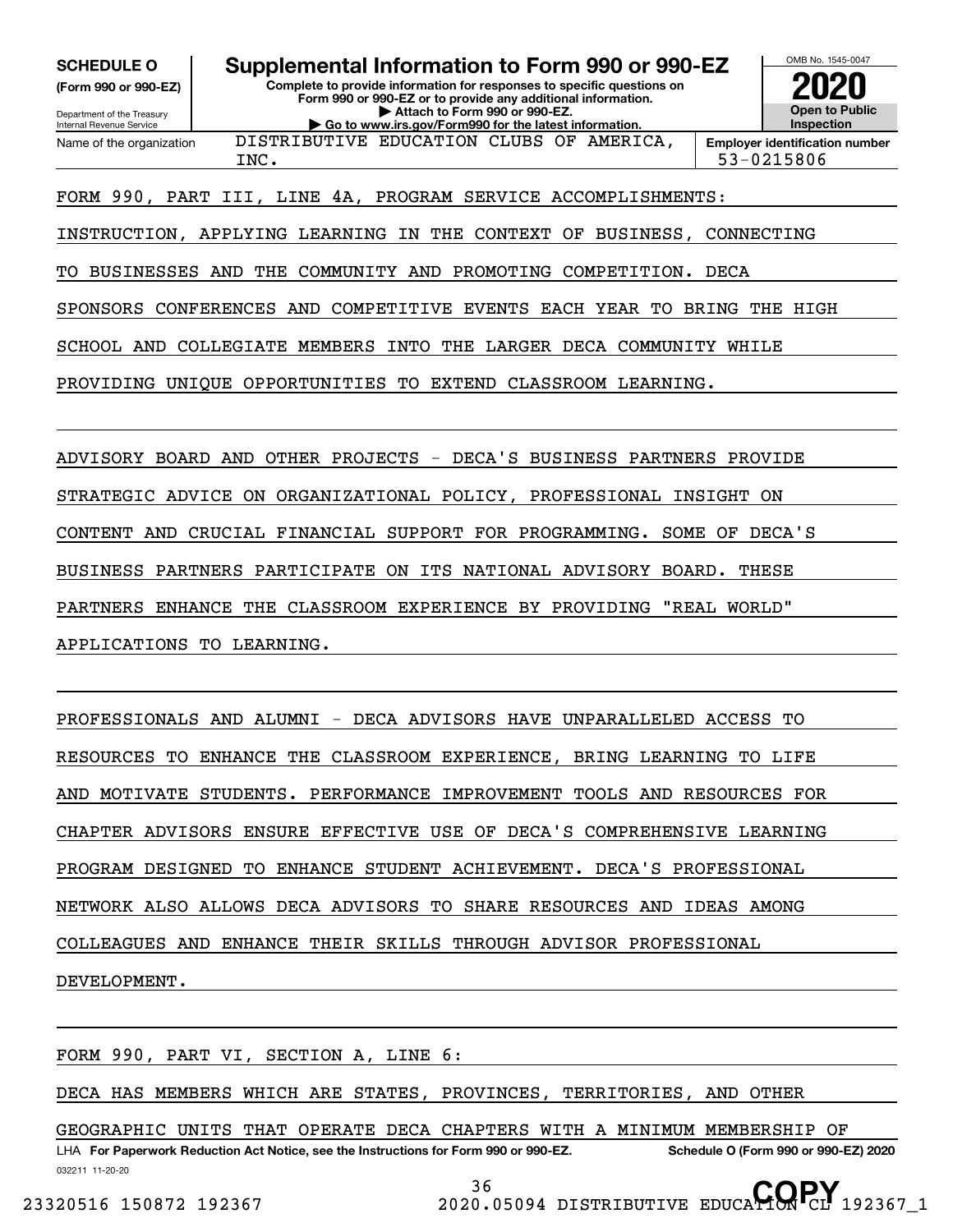| Schedule O (Form 990 or 990-EZ) 2020                              |  |  | Page.                                 |
|-------------------------------------------------------------------|--|--|---------------------------------------|
| Name of the organization DISTRIBUTIVE EDUCATION CLUBS OF AMERICA, |  |  | <b>Emplover identification number</b> |

INC. 53-0215806

FIFTY AT THE SECONDARY AND POST-SECONDARY LEVELS.

FORM 990, PART VI, SECTION A, LINE 7A:

ALL OF THE MEMBERS OF THE GOVERNING BODY ARE ELECTED AND APPOINTED BY THE

CHARTERED UNITS OF MEMBERS.

FORM 990, PART VI, SECTION B, LINE 11B:

THE FORM 990 IS REVIEWED BY THE DIRECTOR OF FINANCE AND THE EXECUTIVE

DIRECTOR OF DECA BEFORE BEING FILED.

FORM 990, PART VI, SECTION B, LINE 12C:

DECA REQUIRES BOARD MEMBERS TO DISCLOSE INTERESTS THAT COULD GIVE RISE TO

CONFLICT ON AN ANNUAL BASIS.

FORM 990, PART VI, SECTION B, LINE 15A:

THE EXECUTIVE COMMITTEE OF DECA REVIEWS THE EXECUTIVE DIRECTOR'S SALARY

ANNUALLY USING COMPARABILITY STUDIES OF OTHER CORPORATIONS.

FORM 990, PART VI, SECTION C, LINE 19:

DECA'S GOVERNING DOCUMENTS, CONFLICT OF INTEREST POLICY AND FINANCIAL

STATEMENTS ARE AVAILABLE BY REQUEST.

032212 11-20-20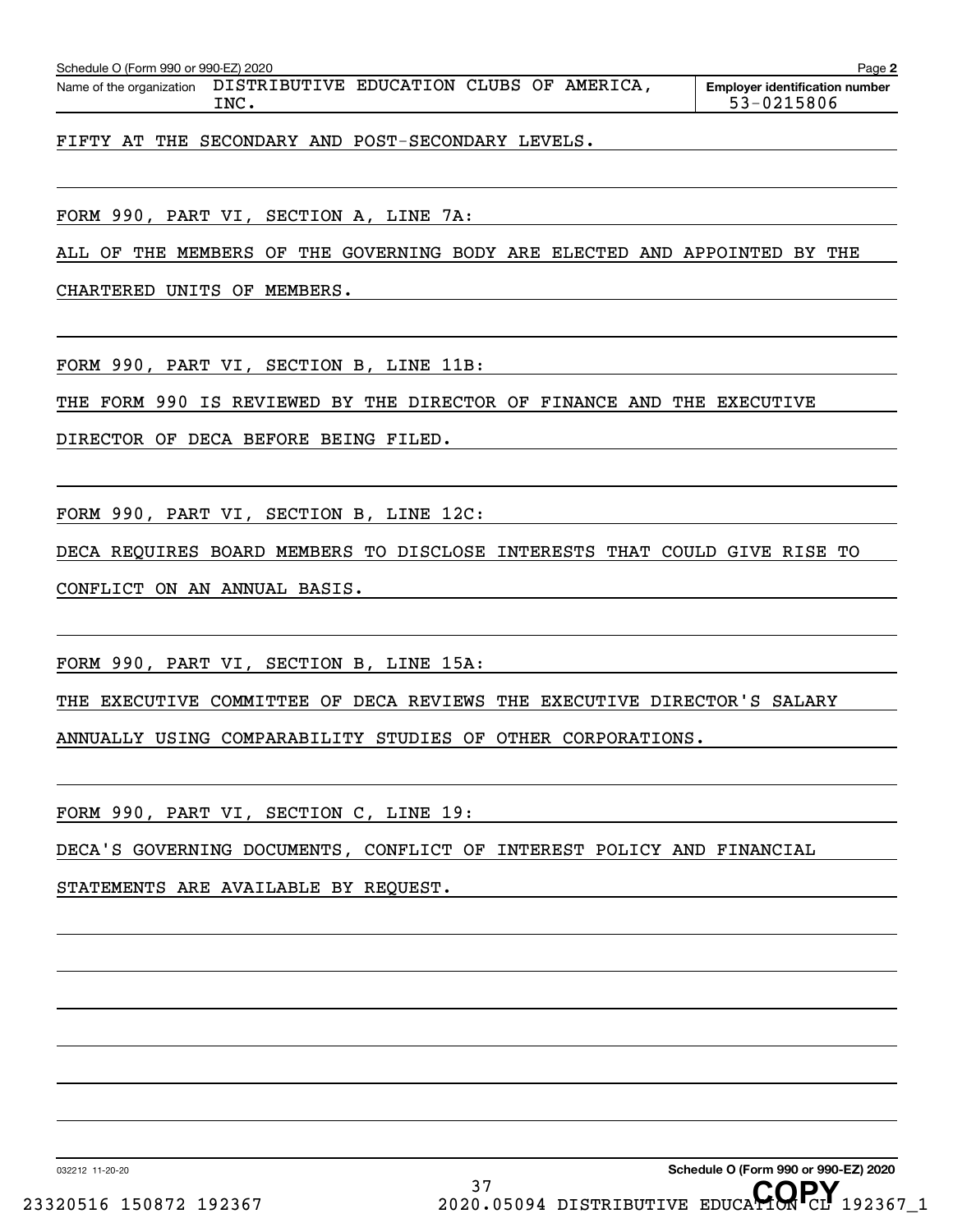| <b>SCHEDULE R</b>          | <b>Related Organizations and Unrelated Partnerships</b>                                          |                                       |  |  |  |  |
|----------------------------|--------------------------------------------------------------------------------------------------|---------------------------------------|--|--|--|--|
| (Form 990)                 | ▶ Complete if the organization answered "Yes" on Form 990, Part IV, line 33, 34, 35b, 36, or 37. |                                       |  |  |  |  |
| Department of the Treasury | Attach to Form 990.                                                                              | Open to Public                        |  |  |  |  |
| Internal Revenue Service   | Go to www.irs.gov/Form990 for instructions and the latest information.                           | <b>Inspection</b>                     |  |  |  |  |
| Name of the organization   | DISTRIBUTIVE EDUCATION CLUBS OF AMERICA,                                                         | <b>Employer identification number</b> |  |  |  |  |
|                            | INC.                                                                                             | 53-0215806                            |  |  |  |  |

**Part I Identification of Disregarded Entities.**  Complete if the organization answered "Yes" on Form 990, Part IV, line 33.

| (a)<br>Name, address, and EIN (if applicable)<br>of disregarded entity | (b)<br>Primary activity | (c)<br>Legal domicile (state or<br>foreign country) | (d)<br>Total income | (e)<br>End-of-year assets | (f)<br>Direct controlling<br>entity |
|------------------------------------------------------------------------|-------------------------|-----------------------------------------------------|---------------------|---------------------------|-------------------------------------|
|                                                                        |                         |                                                     |                     |                           |                                     |
|                                                                        |                         |                                                     |                     |                           |                                     |
|                                                                        |                         |                                                     |                     |                           |                                     |
|                                                                        |                         |                                                     |                     |                           |                                     |

**Identification of Related Tax-Exempt Organizations.** Complete if the organization answered "Yes" on Form 990, Part IV, line 34, because it had one or more related tax-exempt **Part II** organizations during the tax year.

| (a)<br>Name, address, and EIN<br>of related organization | (b)<br>Primary activity  | (c)<br>Legal domicile (state or<br>foreign country) | (d)<br>Exempt Code<br>section | (e)<br>Public charity<br>status (if section | (f)<br>Direct controlling<br>entity |     | $(g)$<br>Section 512(b)(13)<br>controlled<br>entity? |
|----------------------------------------------------------|--------------------------|-----------------------------------------------------|-------------------------------|---------------------------------------------|-------------------------------------|-----|------------------------------------------------------|
|                                                          |                          |                                                     |                               | 501(c)(3))                                  |                                     | Yes | No                                                   |
| THE DECA FOUNDATION - 52-0788005                         | OBTAIN CONTRIBUTIONS AND |                                                     |                               |                                             | DISTRIBUTIVE                        |     |                                                      |
| 1908 ASSOCIATION DRIVE                                   | TO AWARD SCHOLARSHIPS TO |                                                     |                               |                                             | <b>EDUCATION CLUBS</b>              |     |                                                      |
| RESTON, VA 20191                                         | DESERVING STUDENTS       | VIRGINIA                                            | 501(C)(3)                     | LINE 12A, I                                 | OF AMERICA, INC.                    | X   |                                                      |
|                                                          |                          |                                                     |                               |                                             |                                     |     |                                                      |
|                                                          |                          |                                                     |                               |                                             |                                     |     |                                                      |
|                                                          |                          |                                                     |                               |                                             |                                     |     |                                                      |

**For Paperwork Reduction Act Notice, see the Instructions for Form 990. Schedule R (Form 990) 2020**

38

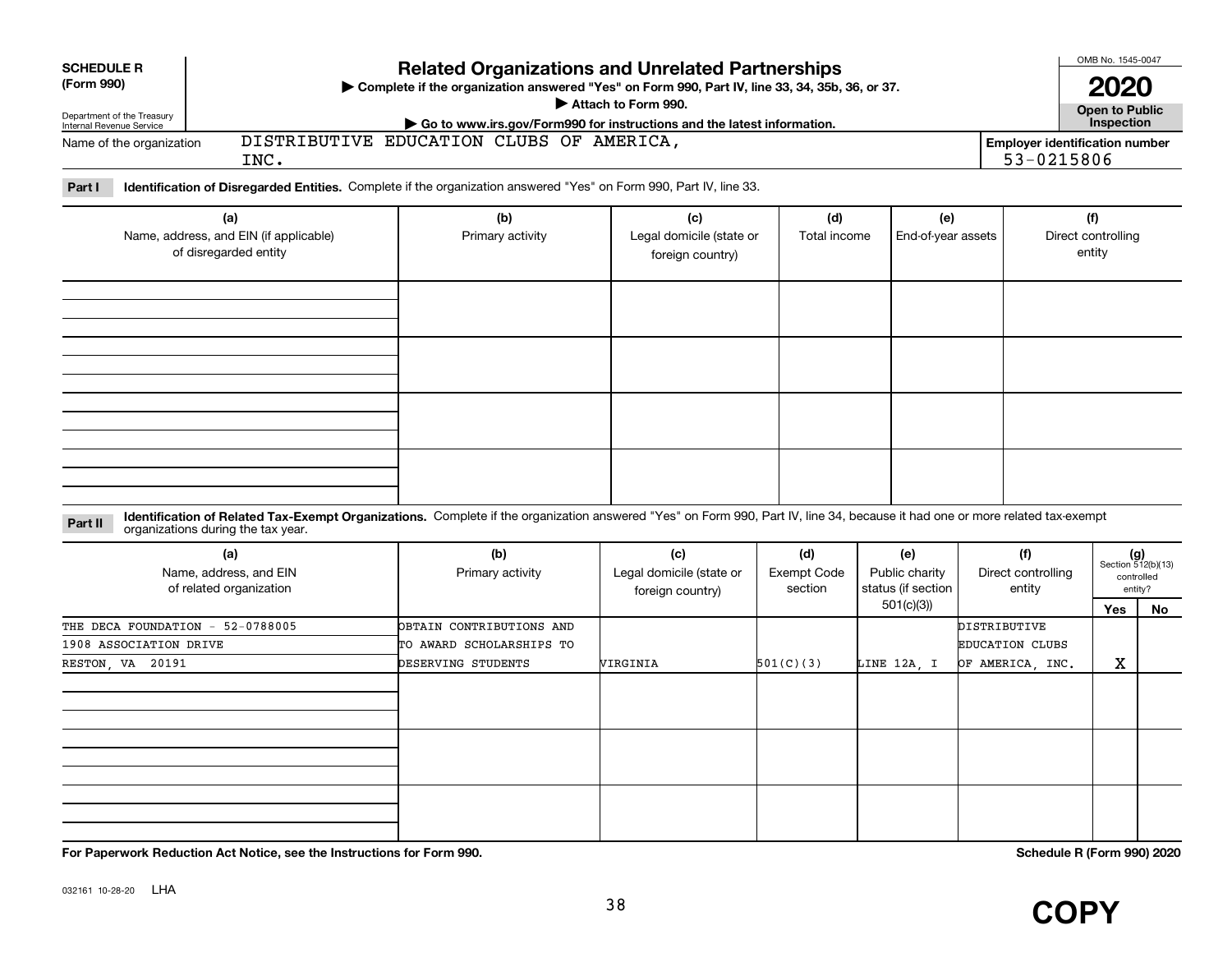Schedule R (Form 990) 2020  $N$ 

**Identification of Related Organizations Taxable as a Partnership.** Complete if the organization answered "Yes" on Form 990, Part IV, line 34, because it had one or more related **Part III** organizations treated as a partnership during the tax year.

| (a)                                               | (b)              | (c)                  | (d)                          | (e)                                                                 | (f)                      | (g)                     |              | (h)              | (i)                                                              | (j) |  | (k)                                                     |
|---------------------------------------------------|------------------|----------------------|------------------------------|---------------------------------------------------------------------|--------------------------|-------------------------|--------------|------------------|------------------------------------------------------------------|-----|--|---------------------------------------------------------|
| Name, address, and EIN<br>of related organization | Primary activity | Legal<br>domicile    | Direct controlling<br>entity | Predominant income                                                  | Share of total<br>income | Share of<br>end-of-year |              | Disproportionate | Code V-UBI                                                       |     |  | General or Percentage<br>managing ownership<br>partner? |
|                                                   |                  | (state or<br>foreign |                              | related, unrelated,<br>excluded from tax under<br>sections 512-514) |                          | assets                  | allocations? |                  | amount in box<br>20 of Schedule<br>K-1 (Form 1065) <b>Yes No</b> |     |  |                                                         |
|                                                   |                  | country)             |                              |                                                                     |                          |                         | Yes $ $      | No               |                                                                  |     |  |                                                         |
|                                                   |                  |                      |                              |                                                                     |                          |                         |              |                  |                                                                  |     |  |                                                         |
|                                                   |                  |                      |                              |                                                                     |                          |                         |              |                  |                                                                  |     |  |                                                         |
|                                                   |                  |                      |                              |                                                                     |                          |                         |              |                  |                                                                  |     |  |                                                         |
|                                                   |                  |                      |                              |                                                                     |                          |                         |              |                  |                                                                  |     |  |                                                         |
|                                                   |                  |                      |                              |                                                                     |                          |                         |              |                  |                                                                  |     |  |                                                         |
|                                                   |                  |                      |                              |                                                                     |                          |                         |              |                  |                                                                  |     |  |                                                         |
|                                                   |                  |                      |                              |                                                                     |                          |                         |              |                  |                                                                  |     |  |                                                         |
|                                                   |                  |                      |                              |                                                                     |                          |                         |              |                  |                                                                  |     |  |                                                         |
|                                                   |                  |                      |                              |                                                                     |                          |                         |              |                  |                                                                  |     |  |                                                         |
|                                                   |                  |                      |                              |                                                                     |                          |                         |              |                  |                                                                  |     |  |                                                         |
|                                                   |                  |                      |                              |                                                                     |                          |                         |              |                  |                                                                  |     |  |                                                         |
|                                                   |                  |                      |                              |                                                                     |                          |                         |              |                  |                                                                  |     |  |                                                         |
|                                                   |                  |                      |                              |                                                                     |                          |                         |              |                  |                                                                  |     |  |                                                         |
|                                                   |                  |                      |                              |                                                                     |                          |                         |              |                  |                                                                  |     |  |                                                         |
|                                                   |                  |                      |                              |                                                                     |                          |                         |              |                  |                                                                  |     |  |                                                         |
|                                                   |                  |                      |                              |                                                                     |                          |                         |              |                  |                                                                  |     |  |                                                         |
|                                                   |                  |                      |                              |                                                                     |                          |                         |              |                  |                                                                  |     |  |                                                         |

**Identification of Related Organizations Taxable as a Corporation or Trust.** Complete if the organization answered "Yes" on Form 990, Part IV, line 34, because it had one or more related **Part IV** organizations treated as a corporation or trust during the tax year.

| (a)<br>Name, address, and EIN<br>of related organization | (b)<br>Primary activity | (c)<br>Legal domicile<br>(state or<br>foreign | (d)<br>Direct controlling<br>entity | (e)<br>Type of entity<br>(C corp, S corp,<br>or trust) | (f)<br>Share of total<br>income | (g)<br>Share of<br>end-of-year<br>assets | (h)<br>Percentage<br>ownership | $\begin{array}{c} \textbf{(i)}\\ \text{Section}\\ 512 \text{(b)} \text{(13)}\\ \text{controlled}\\ \text{entity?} \end{array}$ |
|----------------------------------------------------------|-------------------------|-----------------------------------------------|-------------------------------------|--------------------------------------------------------|---------------------------------|------------------------------------------|--------------------------------|--------------------------------------------------------------------------------------------------------------------------------|
|                                                          |                         | country)                                      |                                     |                                                        |                                 |                                          |                                | Yes No                                                                                                                         |
|                                                          |                         |                                               |                                     |                                                        |                                 |                                          |                                |                                                                                                                                |
|                                                          |                         |                                               |                                     |                                                        |                                 |                                          |                                |                                                                                                                                |
|                                                          |                         |                                               |                                     |                                                        |                                 |                                          |                                |                                                                                                                                |
|                                                          |                         |                                               |                                     |                                                        |                                 |                                          |                                |                                                                                                                                |
|                                                          |                         |                                               |                                     |                                                        |                                 |                                          |                                |                                                                                                                                |
|                                                          |                         |                                               |                                     |                                                        |                                 |                                          |                                |                                                                                                                                |
|                                                          |                         |                                               |                                     |                                                        |                                 |                                          |                                |                                                                                                                                |
|                                                          |                         |                                               |                                     |                                                        |                                 |                                          |                                |                                                                                                                                |
|                                                          |                         |                                               |                                     |                                                        |                                 |                                          |                                |                                                                                                                                |
|                                                          |                         |                                               |                                     |                                                        |                                 |                                          |                                |                                                                                                                                |
|                                                          |                         |                                               |                                     |                                                        |                                 |                                          |                                |                                                                                                                                |
|                                                          |                         |                                               |                                     |                                                        |                                 |                                          |                                |                                                                                                                                |
|                                                          |                         |                                               |                                     |                                                        |                                 |                                          |                                |                                                                                                                                |
|                                                          |                         |                                               |                                     |                                                        |                                 |                                          |                                |                                                                                                                                |
|                                                          |                         |                                               |                                     |                                                        |                                 |                                          |                                |                                                                                                                                |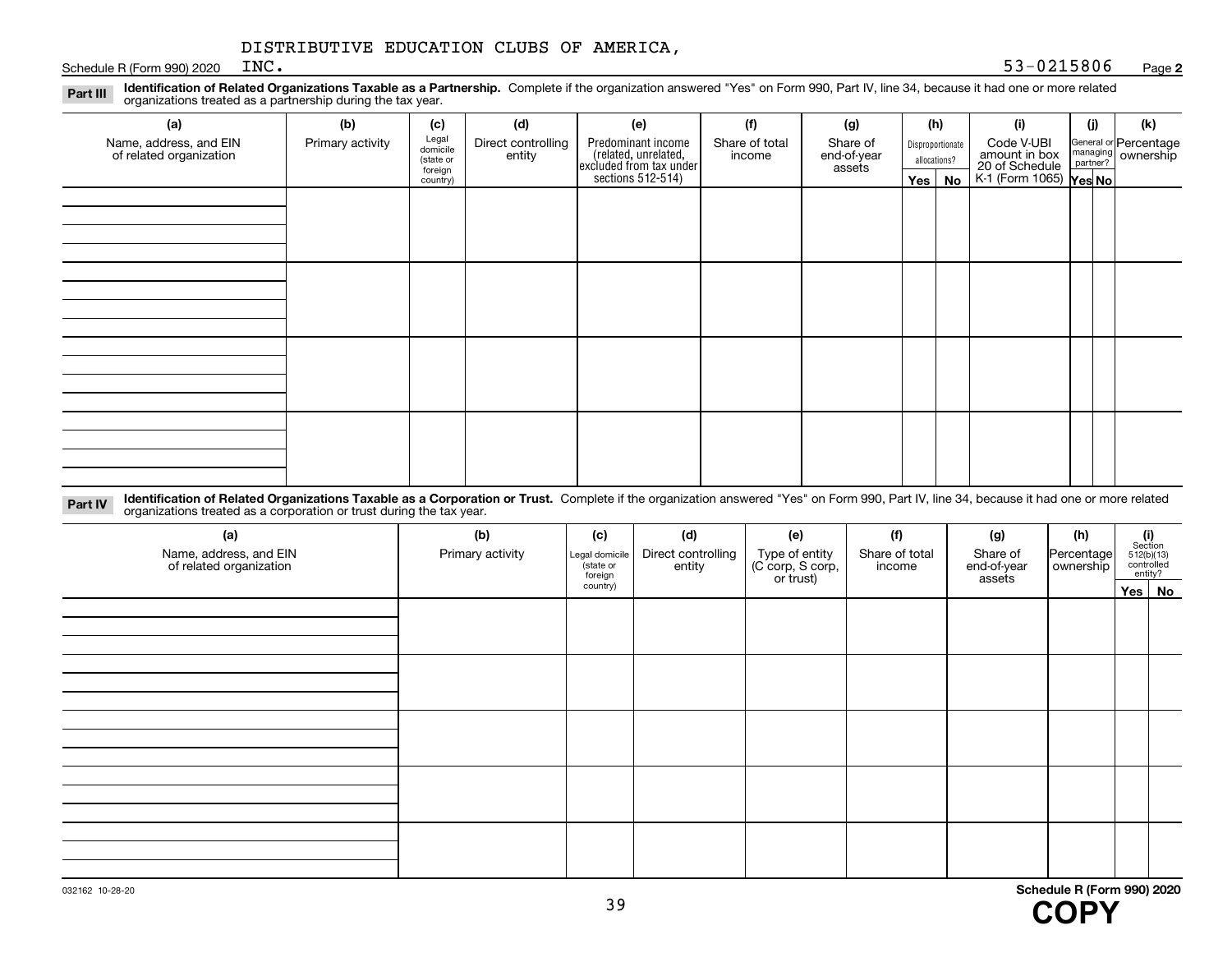Schedule R (Form 990) 2020  $R$ 

| Part V Transactions With Related Organizations. Complete if the organization answered "Yes" on Form 990, Part IV, line 34, 35b, or 36 |  |  |  |
|---------------------------------------------------------------------------------------------------------------------------------------|--|--|--|
|                                                                                                                                       |  |  |  |

| Note: Complete line 1 if any entity is listed in Parts II, III, or IV of this schedule. |                                                                                                                                                                                                                                |                |          |             |  |  |
|-----------------------------------------------------------------------------------------|--------------------------------------------------------------------------------------------------------------------------------------------------------------------------------------------------------------------------------|----------------|----------|-------------|--|--|
|                                                                                         | During the tax year, did the organization engage in any of the following transactions with one or more related organizations listed in Parts II-IV?                                                                            |                | Yes   No |             |  |  |
|                                                                                         |                                                                                                                                                                                                                                | 1a             |          | X           |  |  |
|                                                                                         | b Gift, grant, or capital contribution to related organization(s) mature and contained and contribution to related organization(s) matures are contained and contribution to related organization(s)                           | 1b             |          | X           |  |  |
|                                                                                         |                                                                                                                                                                                                                                | 1c             |          | $\mathbf X$ |  |  |
|                                                                                         |                                                                                                                                                                                                                                | 1d             |          | $\mathbf X$ |  |  |
|                                                                                         | e Loans or loan guarantees by related organization(s) manufaction contraction contraction contraction contraction contraction contraction contraction contraction contraction contraction contraction contraction contraction  | 1e             |          | X           |  |  |
|                                                                                         |                                                                                                                                                                                                                                |                |          |             |  |  |
|                                                                                         |                                                                                                                                                                                                                                | 1f             |          | X           |  |  |
|                                                                                         | f Dividends from related organization(s) manufactured contains and contained and contained contained and contained and contained and contained and contained and contained and contained and contained and contained and conta | 1a             |          | X           |  |  |
|                                                                                         | h Purchase of assets from related organization(s) manufactured and content to the content of the content of the content of the content of the content of the content of the content of the content of the content of the conte | 1h             |          | X           |  |  |
|                                                                                         | Exchange of assets with related organization(s) www.andron.com/www.andron.com/www.andron.com/www.andron.com/www.andron.com/www.andron.com/www.andron.com/www.andron.com/www.andron.com/www.andron.com/www.andron.com/www.andro | 1i             |          | X           |  |  |
|                                                                                         | Lease of facilities, equipment, or other assets to related organization(s) [11] manufaction(s) [11] manufaction(s) and all manufaction manufactures are not incomparable to the assets to related organization(s) [11] manufac | 1i.            |          | X           |  |  |
|                                                                                         |                                                                                                                                                                                                                                |                |          |             |  |  |
|                                                                                         | k Lease of facilities, equipment, or other assets from related organization(s) manufaction content and content to the assets from related organization(s) manufaction content and content and content and content and content  | 1k             |          | X           |  |  |
|                                                                                         | Performance of services or membership or fundraising solicitations for related organization(s)                                                                                                                                 | 11             |          | $\mathbf X$ |  |  |
|                                                                                         | m Performance of services or membership or fundraising solicitations by related organization(s)                                                                                                                                | 1 <sub>m</sub> |          | $\mathbf X$ |  |  |
|                                                                                         |                                                                                                                                                                                                                                | 1n             |          | X           |  |  |
|                                                                                         |                                                                                                                                                                                                                                | 10             |          | X           |  |  |
|                                                                                         | o Sharing of paid employees with related organization(s) manufactured and content to the content of the content of the content of the content of the content of the content of the content of the content of the content of th |                |          |             |  |  |
|                                                                                         |                                                                                                                                                                                                                                | 1p             |          | х           |  |  |
|                                                                                         | p Reimbursement paid to related organization(s) for expenses [1111] and manufactured manufactured manufactured manufactured manufactured manufactured manufactured manufactured manufactured manufactured manufactured manufac |                |          | X           |  |  |
|                                                                                         |                                                                                                                                                                                                                                | 1a             |          |             |  |  |
|                                                                                         |                                                                                                                                                                                                                                |                |          | X           |  |  |
|                                                                                         | Other transfer of cash or property to related organization(s)                                                                                                                                                                  | 1r             |          | X           |  |  |
|                                                                                         |                                                                                                                                                                                                                                | 1s             |          |             |  |  |

**2**If the answer to any of the above is "Yes," see the instructions for information on who must complete this line, including covered relationships and transaction thresholds.

| (a)<br>Name of related organization | (b)<br>Transaction<br>type (a-s) | (c)<br>Amount involved | (d)<br>Method of determining amount involved |
|-------------------------------------|----------------------------------|------------------------|----------------------------------------------|
| (1)                                 |                                  |                        |                                              |
| (2)                                 |                                  |                        |                                              |
| (3)                                 |                                  |                        |                                              |
| (4)                                 |                                  |                        |                                              |
| (5)                                 |                                  |                        |                                              |
| (6)                                 |                                  |                        |                                              |
| 032163 10-28-20                     |                                  |                        | Schedule R (Form 990) 2020                   |

40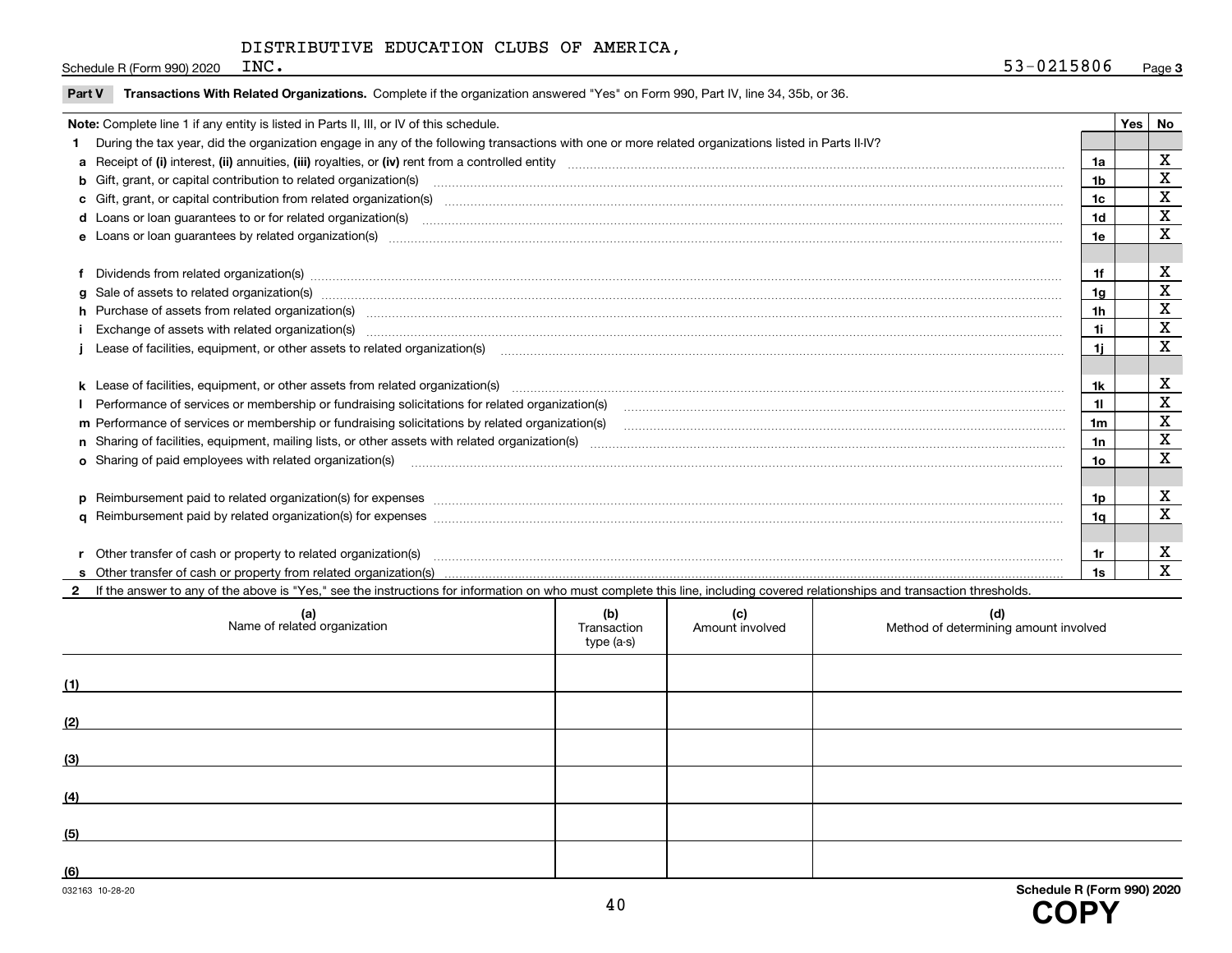Schedule R (Form 990) 2020  $INC$ .

# **Part VI Unrelated Organizations Taxable as a Partnership.**  Complete if the organization answered "Yes" on Form 990, Part IV, line 37.

Provide the following information for each entity taxed as a partnership through which the organization conducted more than five percent of its activities (measured by total assets or gross revenue) that was not a related organization. See instructions regarding exclusion for certain investment partnerships.

| that was not a related erganization. Occ included bile regarding exclusion for coltain investment partnerships.<br>(a)<br>Name, address, and EIN | (b)<br>Primary activity | (c)<br>Legal domicile         | (d)                                                                                        | $\begin{array}{c} \textbf{(e)}\\ \text{Are all} \\ \text{partners sec.}\\ 501(c)(3)\\ \text{orgs.?} \end{array}$ | (f)<br>Share of | (g)<br>Share of       | (h)                                        | (i)                                                                                          | (i)    | (k) |  |
|--------------------------------------------------------------------------------------------------------------------------------------------------|-------------------------|-------------------------------|--------------------------------------------------------------------------------------------|------------------------------------------------------------------------------------------------------------------|-----------------|-----------------------|--------------------------------------------|----------------------------------------------------------------------------------------------|--------|-----|--|
| of entity                                                                                                                                        |                         | (state or foreign<br>country) | Predominant income<br>(related, unrelated,<br>excluded from tax under<br>sections 512-514) | Yes No                                                                                                           | total<br>income | end-of-year<br>assets | Disproportionate<br>allocations?<br>Yes No | Code V-UBI<br>amount in box 20 managing<br>of Schedule K-1 partner?<br>(Form 1065)<br>ves No | Yes No |     |  |
|                                                                                                                                                  |                         |                               |                                                                                            |                                                                                                                  |                 |                       |                                            |                                                                                              |        |     |  |
|                                                                                                                                                  |                         |                               |                                                                                            |                                                                                                                  |                 |                       |                                            |                                                                                              |        |     |  |
|                                                                                                                                                  |                         |                               |                                                                                            |                                                                                                                  |                 |                       |                                            |                                                                                              |        |     |  |
|                                                                                                                                                  |                         |                               |                                                                                            |                                                                                                                  |                 |                       |                                            |                                                                                              |        |     |  |
|                                                                                                                                                  |                         |                               |                                                                                            |                                                                                                                  |                 |                       |                                            |                                                                                              |        |     |  |
|                                                                                                                                                  |                         |                               |                                                                                            |                                                                                                                  |                 |                       |                                            |                                                                                              |        |     |  |
|                                                                                                                                                  |                         |                               |                                                                                            |                                                                                                                  |                 |                       |                                            |                                                                                              |        |     |  |
|                                                                                                                                                  |                         |                               |                                                                                            |                                                                                                                  |                 |                       |                                            |                                                                                              |        |     |  |
|                                                                                                                                                  |                         |                               |                                                                                            |                                                                                                                  |                 |                       |                                            |                                                                                              |        |     |  |
|                                                                                                                                                  |                         |                               |                                                                                            |                                                                                                                  |                 |                       |                                            |                                                                                              |        |     |  |
|                                                                                                                                                  |                         |                               |                                                                                            |                                                                                                                  |                 |                       |                                            |                                                                                              |        |     |  |
|                                                                                                                                                  |                         |                               |                                                                                            |                                                                                                                  |                 |                       |                                            |                                                                                              |        |     |  |
|                                                                                                                                                  |                         |                               |                                                                                            |                                                                                                                  |                 |                       |                                            |                                                                                              |        |     |  |
|                                                                                                                                                  |                         |                               |                                                                                            |                                                                                                                  |                 |                       |                                            |                                                                                              |        |     |  |
|                                                                                                                                                  |                         |                               |                                                                                            |                                                                                                                  |                 |                       |                                            |                                                                                              |        |     |  |
|                                                                                                                                                  |                         |                               |                                                                                            |                                                                                                                  |                 |                       |                                            |                                                                                              |        |     |  |
|                                                                                                                                                  |                         |                               |                                                                                            |                                                                                                                  |                 |                       |                                            |                                                                                              |        |     |  |

**Schedule R (Form 990) 2020**